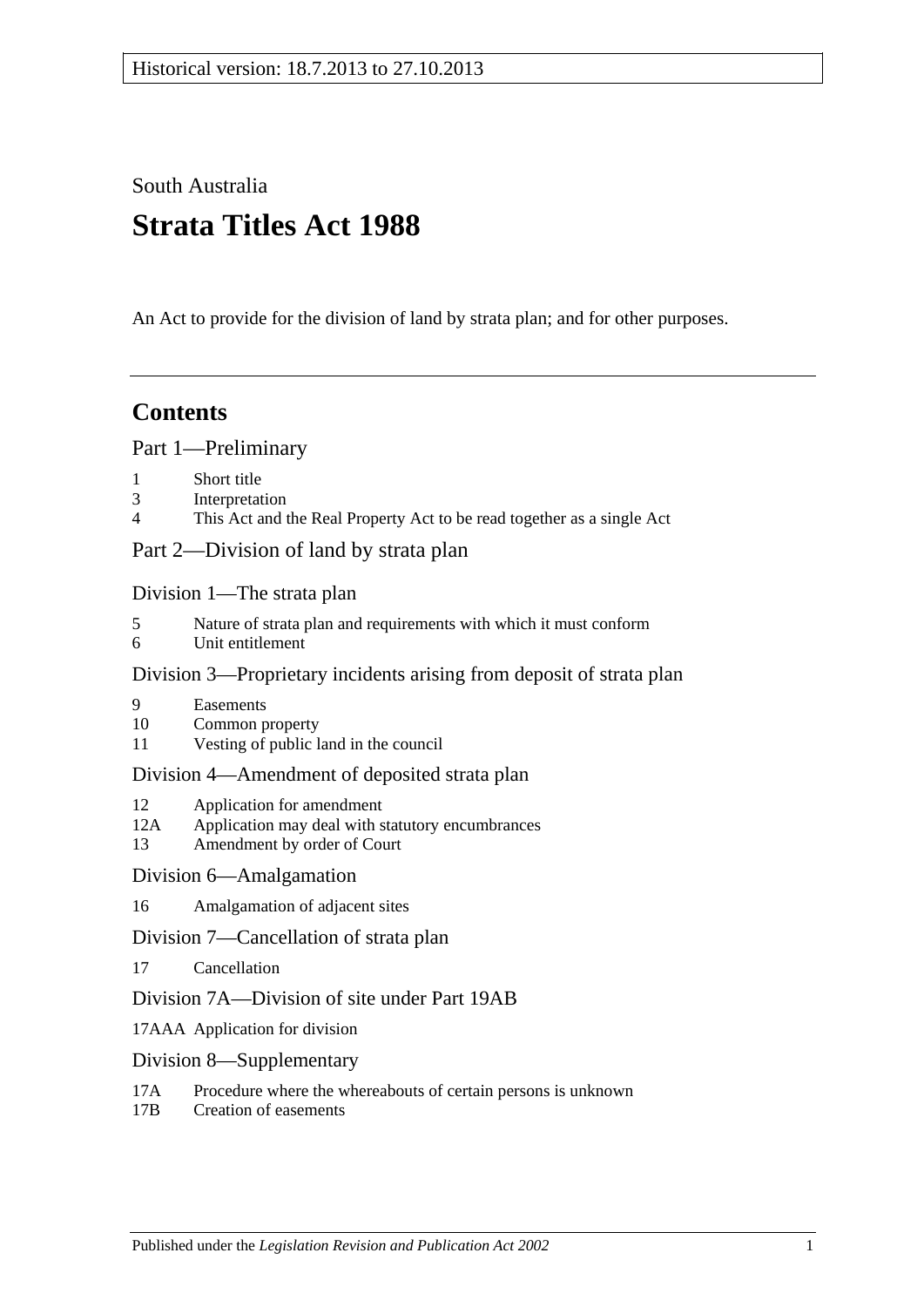## [Part 3—The strata corporation](#page-15-1)

### [Division 1—Constitution of strata corporation](#page-15-2)

- 18 [Name of strata corporation](#page-15-3)
- 19 [The articles](#page-15-4)
- 20 [Binding character of the articles](#page-16-0)
- 21 [Unit holders are guarantors of strata corporation's liabilities](#page-16-1)
- 22 [Restriction of payment by strata corporation to its members](#page-16-2)
- 23 [Officers of strata corporation](#page-16-3)
- 24 [Contractual formalities](#page-17-0)

### [Division 2—General functions, powers and duties](#page-17-1)

- 25 [Functions](#page-17-2)
- 26 [General powers](#page-17-3)
- 27 [Power to raise money](#page-18-0)

### [Division 3—Special powers of strata corporation to maintain the integrity of the](#page-19-0)  [strata scheme](#page-19-0)

- 28 [Power to enforce duties of maintenance or repair](#page-19-1)
- 29 [Alterations and additions](#page-19-2)

#### [Division 4—Duty to insure](#page-20-0)

- 29A [Application of Division](#page-20-1)
- 30 [Duty to insure](#page-20-2)
- 31 [Duty to insure against liability](#page-20-3)
- 32 [Right of unit holders to satisfy themselves as to insurance](#page-20-4)

#### [Division 5—General meetings](#page-21-0)

- 33 [Holding of general meetings](#page-21-1)
- 34 [Voting rights at general meetings](#page-21-2)

### [Division 6—Management committee](#page-22-0)

- 35 [Management committee](#page-22-1)
- 36 [Validity of acts](#page-23-0)

#### [Division 6A—Agents' trust accounts](#page-23-1)

- 36A [Application of Division](#page-23-2)
- 36B [Interpretation](#page-24-0)
- 36C [Trust money to be deposited in trust account](#page-24-1)
- 36D [Withdrawal of money from trust account](#page-24-2)
- 36E [Authorised trust accounts](#page-24-3)
- 36F [Application of interest](#page-25-0)
- 36G [Keeping of records](#page-25-1)
- 36H [Audit of trust accounts](#page-25-2)
- 36I [Obtaining information for purposes of audit or examination](#page-26-0)
- 36J [ADIs etc to report deficiencies in trust accounts](#page-26-1)
- 36K [Confidentiality](#page-26-2)
- 36L [ADIs etc not affected by notice of trust](#page-26-3)

### [Division 7—Appointment of administrator](#page-27-0)

37 [Administrator of strata corporation's affairs](#page-27-1)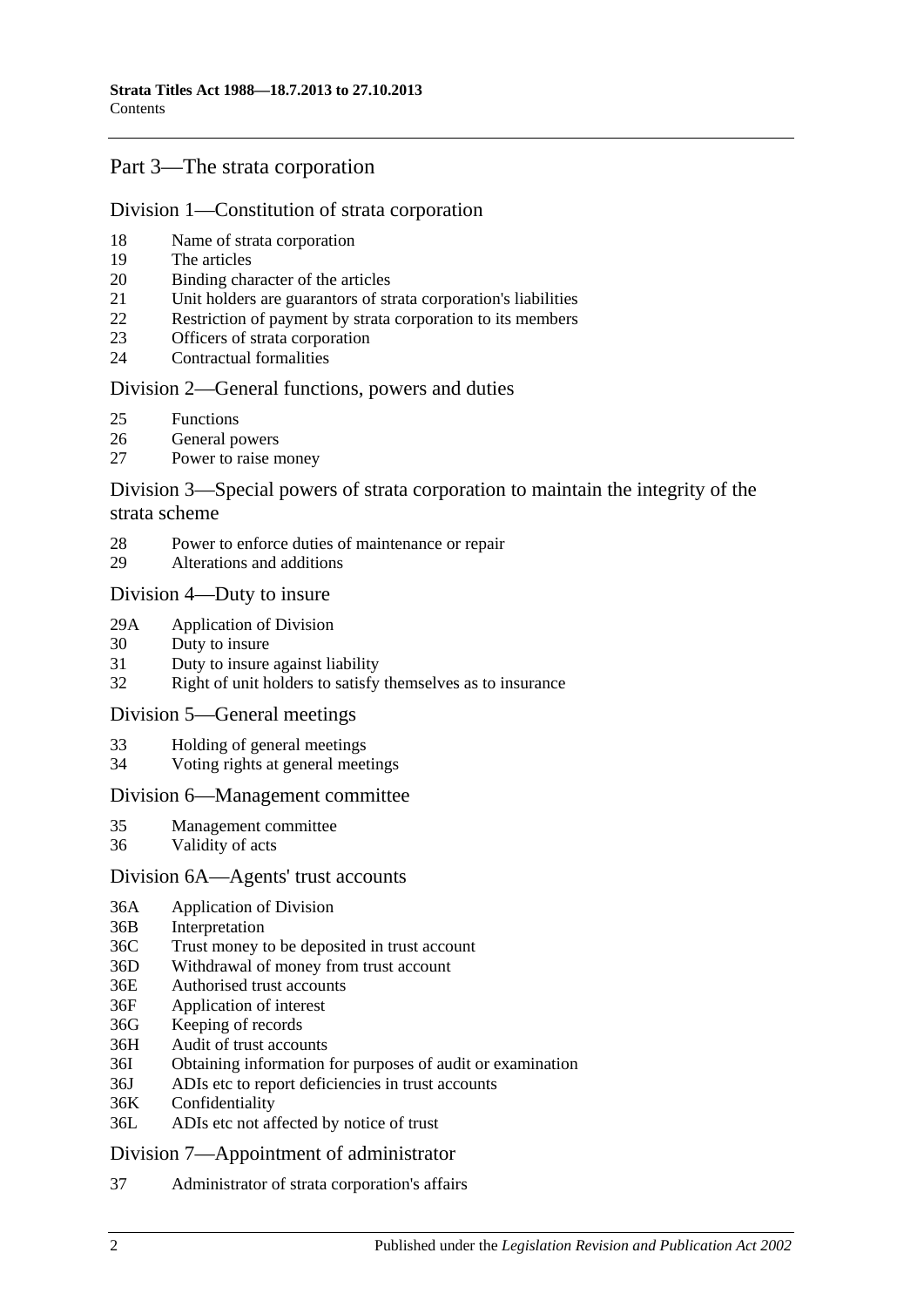### [Division 8—Supplementary](#page-27-2)

- 38 [Duties of the original proprietor in relation to strata corporation](#page-27-3)<br>39 Power to require handing over of property
- [Power to require handing over of property](#page-28-0)
- 40 [Record keeping](#page-28-1)
- 41 [Information to be furnished](#page-29-0)

### [Part 3A—Resolution of disputes](#page-30-0)

41A [Resolution of disputes etc](#page-30-1)

### [Part 4—Miscellaneous](#page-32-0)

- 42 [Unit holder's power](#page-32-1) of entry
- 43 [Insurance by unit holder](#page-32-2)
- 44 [Dealing with part of unit](#page-33-0)
- 44A [Body corporate may act as officer etc](#page-34-0)
- 45 [Persons under disability etc](#page-34-1)
- 46 [Relief where unanimous resolution required](#page-34-2)
- 47 [Vicarious liability of management committee members](#page-35-0)
- 48 [Applications etc](#page-35-1)
- 48A [Applications to Magistrates Court](#page-35-2)
- 49 [Service](#page-35-3)
- 50 [Proceedings for offences](#page-36-0)
- 50A [Indemnity fund under](#page-36-1) *Land Agents Act 1994*
- 51 [Regulations](#page-36-2)

### [Schedule 2—Transitional provisions](#page-37-0)

### 1 [Interpretation](#page-37-1)

- 2 [Existing plans](#page-37-2)
- 3 [Strata corporations](#page-37-3)
- 4 [Continuation and completion of proceedings under the repealed provisions](#page-37-4)
- 6 [Application of Acts](#page-37-5)

## [Schedule 3—Articles of strata corporation](#page-37-6)

[Legislative history](#page-40-0)

[Appendix—Divisional penalties and expiation fees](#page-48-0)

## <span id="page-2-0"></span>**The Parliament of South Australia enacts as follows:**

## **Part 1—Preliminary**

## <span id="page-2-1"></span>**1—Short title**

This Act may be cited as the *Strata Titles Act 1988*.

## <span id="page-2-2"></span>**3—Interpretation**

(1) In this Act, unless the contrary intention appears—

*allotment* means the whole of the land comprised in a certificate of title;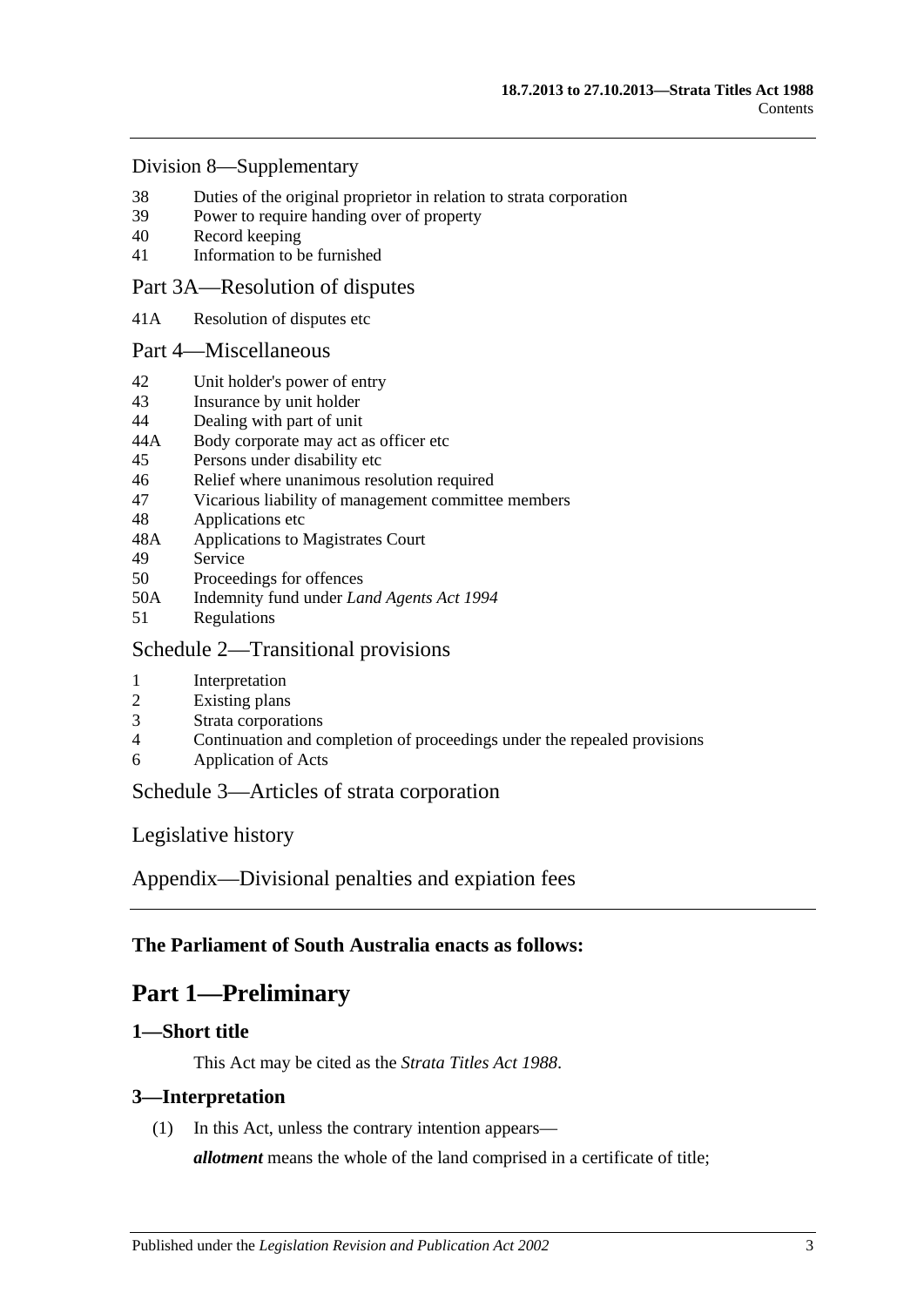*building* includes a fixed structure;

*ceiling* includes a false or suspended ceiling;

*the Commission* means the Development Assessment Commission constituted under the *[Development Act](http://www.legislation.sa.gov.au/index.aspx?action=legref&type=act&legtitle=Development%20Act%201993) 1993*;

*council* means—

- (a) in relation to a local government area—a municipal or district council;
- (b) in relation to the parts of the State that lie outside local government areas—the Outback Areas Community Development Trust;

*the Court* means the Supreme Court of South Australia;

*deposited* in relation to a strata plan means deposited in the Lands Titles Registration Office by the Registrar-General;

*easement* includes a right of way;

*encumbrance* includes—

- (a) a life estate or a lease; or
- (b) a mortgage or charge; or
- (c) a claim or lien; or
- (d) an easement; or
- (e) a caveat;

*fence* includes a gate;

*floor* includes a stairway or ramp;

*holder* of a statutory encumbrance means—

- (a) in relation to an agreement relating to the management, preservation or conservation of land lodged under Part 5 of the *[Development Act](http://www.legislation.sa.gov.au/index.aspx?action=legref&type=act&legtitle=Development%20Act%201993) 1993*—the Minister, greenway authority or council that entered into the agreement; or
- (b) in any other case—the Minister responsible for the administration of the Act under which the encumbrance was entered into or is in force;

*occupier* in relation to a unit means a person who occupies the unit on a temporary or permanent basis (either solely or jointly with other persons) and includes a person who is unlawfully in occupation of a unit;

*original registered proprietor* in relation to a strata scheme means the person who was, immediately before the deposit of the strata plan, the registered proprietor of an estate in fee simple in the land;

*owner* in relation to land means the proprietor of an estate in fee simple in the land;

*public land* means—

- (a) land vested in a council;
- (b) land controlled or managed by a council;

*registered encumbrance* means an encumbrance registered or entered on a certificate of title;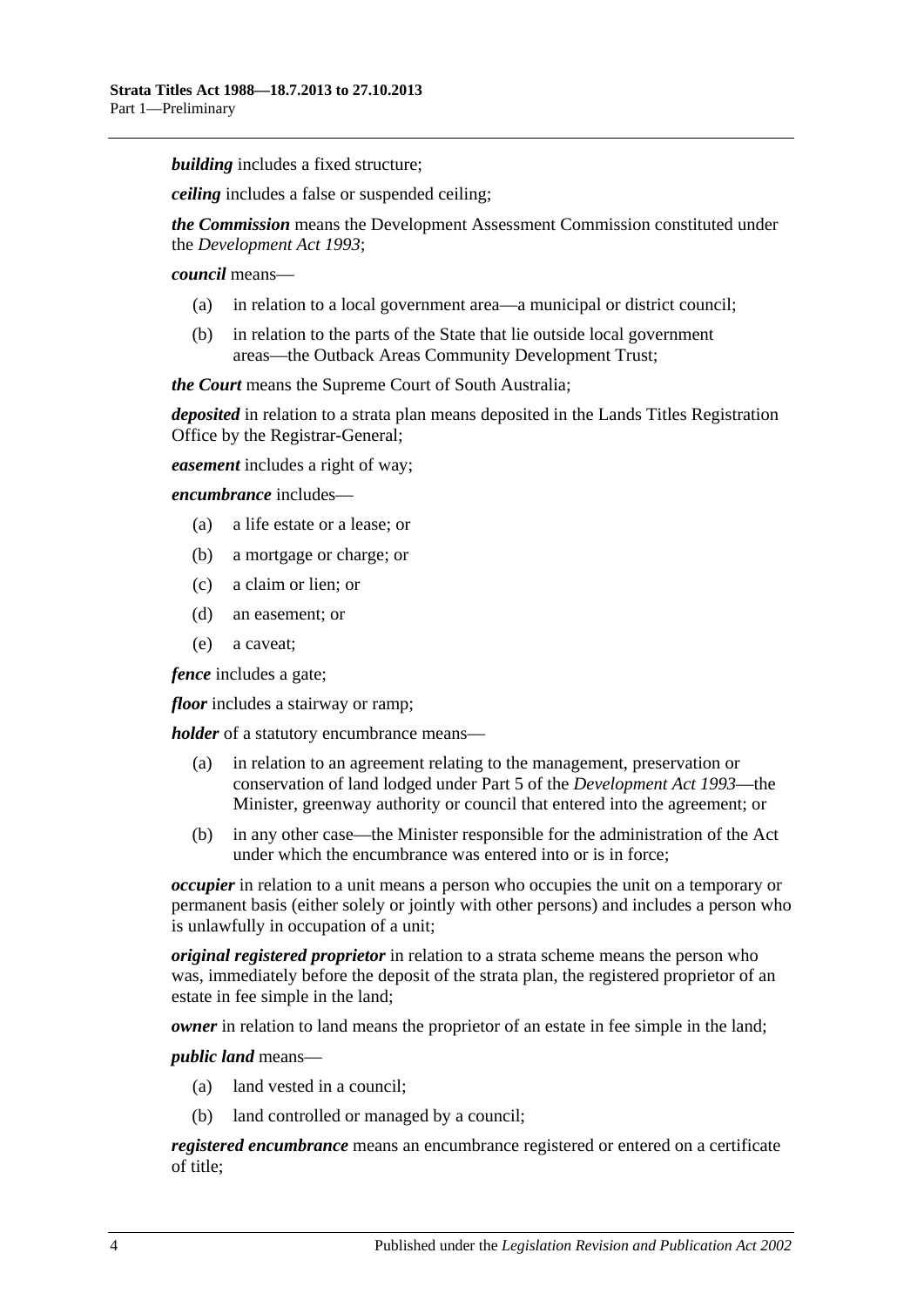*site* means the land comprised in a strata plan (as distinct from the buildings and other improvements to that land);

*special resolution* in relation to a strata corporation means a resolution as to which the following conditions are satisfied;

- (a) at least 14 days' written notice, setting out the terms of the proposed resolution, is given to the unit holders;
- (b) the resolution is supported at a duly convened general meeting of the strata corporation by a number of votes equal to, or exceeding, two-thirds of the total number of votes that could be exercised at a general meeting of the corporation assuming that all unit holders attended and exercised their right to vote;

#### *statutory encumbrance* means—

- (aaa) an Aboriginal heritage agreement entered into under the *[Aboriginal Heritage](http://www.legislation.sa.gov.au/index.aspx?action=legref&type=act&legtitle=Aboriginal%20Heritage%20Act%201988)  Act [1988](http://www.legislation.sa.gov.au/index.aspx?action=legref&type=act&legtitle=Aboriginal%20Heritage%20Act%201988)*;
- (aa) an agreement under section 39D of the repealed *[City of Adelaide](http://www.legislation.sa.gov.au/index.aspx?action=legref&type=act&legtitle=City%20of%20Adelaide%20Development%20Control%20Act%201976)  [Development Control Act](http://www.legislation.sa.gov.au/index.aspx?action=legref&type=act&legtitle=City%20of%20Adelaide%20Development%20Control%20Act%201976) 1976* that is continued in force by virtue of the provisions of the *[Acts Interpretation Act](http://www.legislation.sa.gov.au/index.aspx?action=legref&type=act&legtitle=Acts%20Interpretation%20Act%201915) 1915*;
- (a) an agreement relating to the management, preservation or conservation of land lodged under Part 5 of the *[Development Act](http://www.legislation.sa.gov.au/index.aspx?action=legref&type=act&legtitle=Development%20Act%201993) 1993*;
- (b) any agreement or proclamation registered or noted on the title immediately before the commencement of the *[Development Act](http://www.legislation.sa.gov.au/index.aspx?action=legref&type=act&legtitle=Development%20Act%201993) 1993* that is continued in force by virtue of the provisions of the *[Statutes Repeal and Amendment](http://www.legislation.sa.gov.au/index.aspx?action=legref&type=act&legtitle=Statutes%20Repeal%20and%20Amendment%20(Development)%20Act%201993)  [\(Development\) Act](http://www.legislation.sa.gov.au/index.aspx?action=legref&type=act&legtitle=Statutes%20Repeal%20and%20Amendment%20(Development)%20Act%201993) 1993*;
- (d) a heritage agreement entered into under the *[Heritage Act](http://www.legislation.sa.gov.au/index.aspx?action=legref&type=act&legtitle=Heritage%20Act%201993) 1993*;
- (da) a heritage agreement entered into under the *[Native Vegetation Act](http://www.legislation.sa.gov.au/index.aspx?action=legref&type=act&legtitle=Native%20Vegetation%20Act%201991) 1991*;
- (db) an access agreement entered into under the *[Recreational Greenways](http://www.legislation.sa.gov.au/index.aspx?action=legref&type=act&legtitle=Recreational%20Greenways%20Act%202000)  Act [2000](http://www.legislation.sa.gov.au/index.aspx?action=legref&type=act&legtitle=Recreational%20Greenways%20Act%202000)*;
- (e) a management agreement entered into under the *[River Murray Act](http://www.legislation.sa.gov.au/index.aspx?action=legref&type=act&legtitle=River%20Murray%20Act%202003) 2003*;
- (ea) a management agreement entered into under the *[Upper South East Dryland](http://www.legislation.sa.gov.au/index.aspx?action=legref&type=act&legtitle=Upper%20South%20East%20Dryland%20Salinity%20and%20Flood%20Management%20Act%202002)  [Salinity and Flood Management Act](http://www.legislation.sa.gov.au/index.aspx?action=legref&type=act&legtitle=Upper%20South%20East%20Dryland%20Salinity%20and%20Flood%20Management%20Act%202002) 2002*;
- (f) any other encumbrance created by or under any statute and prescribed by the regulations for the purposes of this definition;

*the strata community* means those who reside or work at the units in a strata scheme;

*strata corporation* means a body corporate created under this Act on the deposit of a strata plan;

*strata scheme* means—

- (a) the land comprised in a strata plan; and
- (b) the buildings and other improvements on that land;

*unanimous resolution* in relation to a strata corporation means a special resolution passed without any dissentient vote at a general meeting of the corporation;

*unit* means an area shown on a strata plan as a unit;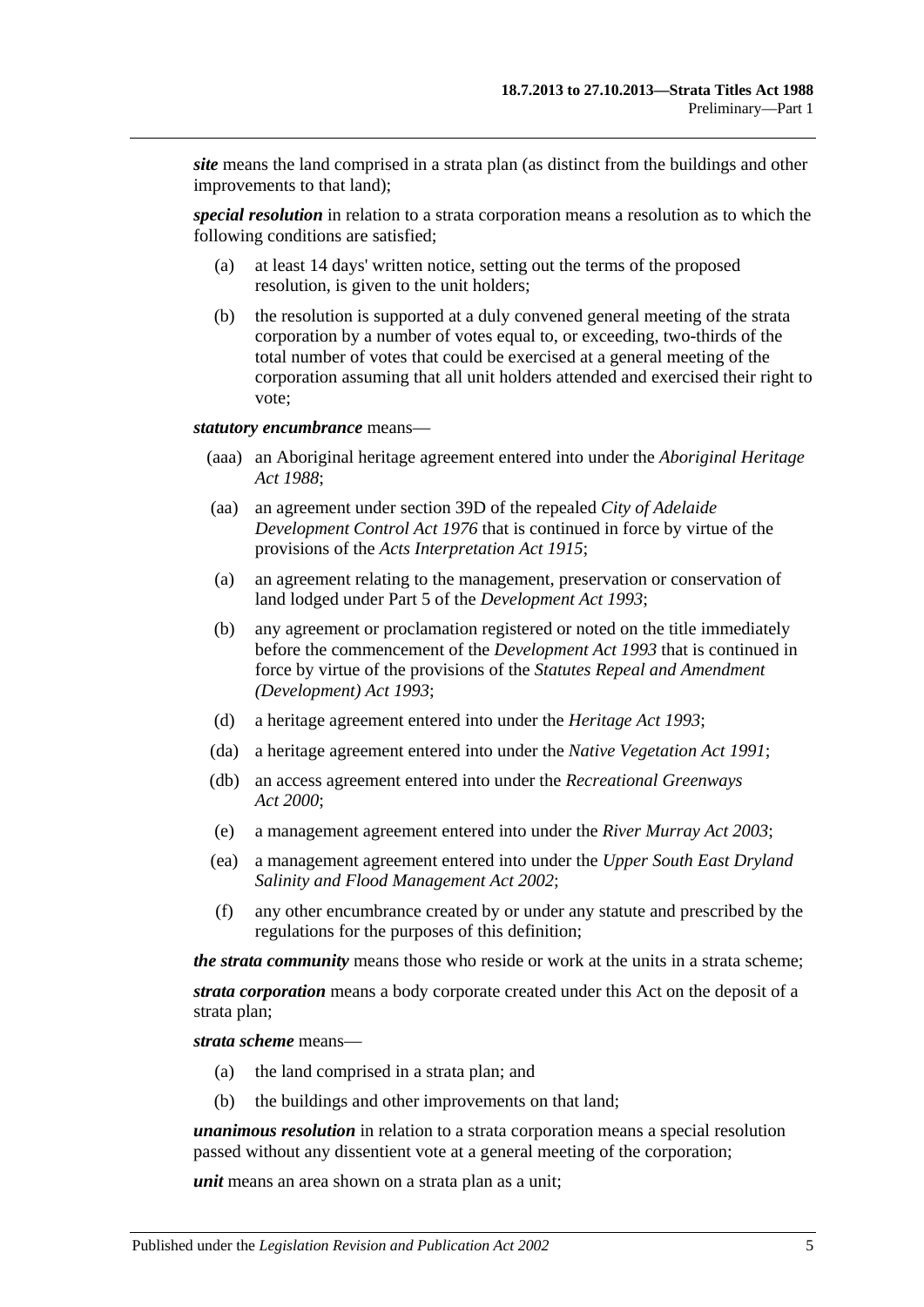#### *unit holder* means—

- (a) a person registered as proprietor of an estate in fee simple in the unit;
- (b) if the fee simple is divided into a life estate with a remainder or reversionary interest—the person registered as the proprietor of the life estate;

*wall* includes a door or window.

- (2) For the purposes of this Act, land will be regarded as being adjacent to other land if the land—
	- (a) abuts on the other land; or
	- (b) is separated from the other land only by—
		- (i) a road, street, footpath, railway or thoroughfare; or
		- (ii) a reserve or other similar open space.

#### **Note—**

For definition of divisional penalties (and divisional expiation fees) see Appendix.

### <span id="page-5-0"></span>**4—This Act and the Real Property Act to be read together as a single Act**

This Act and the *[Real Property Act](http://www.legislation.sa.gov.au/index.aspx?action=legref&type=act&legtitle=Real%20Property%20Act%201886) 1886* will be read together and construed as if the two Acts constituted a single Act.

## <span id="page-5-2"></span><span id="page-5-1"></span>**Part 2—Division of land by strata plan**

## **Division 1—The strata plan**

## <span id="page-5-3"></span>**5—Nature of strata plan and requirements with which it must conform**

- (1) A strata plan is a plan dividing land into—
	- (a) units (of which there must be at least two); and
	- (b) common property.
- (2) A strata plan must comprise the whole of one or more allotments.
- (3) A strata plan—
	- (a) must define the units to be created by the plan in a manner that allows the boundaries of each unit to be ascertained; and
	- (b) must assign to each unit a distinguishing number; and
	- (c) must have annexed to it a schedule of unit entitlements in relation to the units; and
	- (d) must delineate the boundaries of the land comprised in the plan; and
	- (e) must delineate in relation to those boundaries the external lateral boundaries of all buildings on the land; and
	- (f) must comply with any other requirements stipulated by the Registrar-General.
- $(4)$  A unit—
	- (a) must consist of, or include, the whole or a part of a building;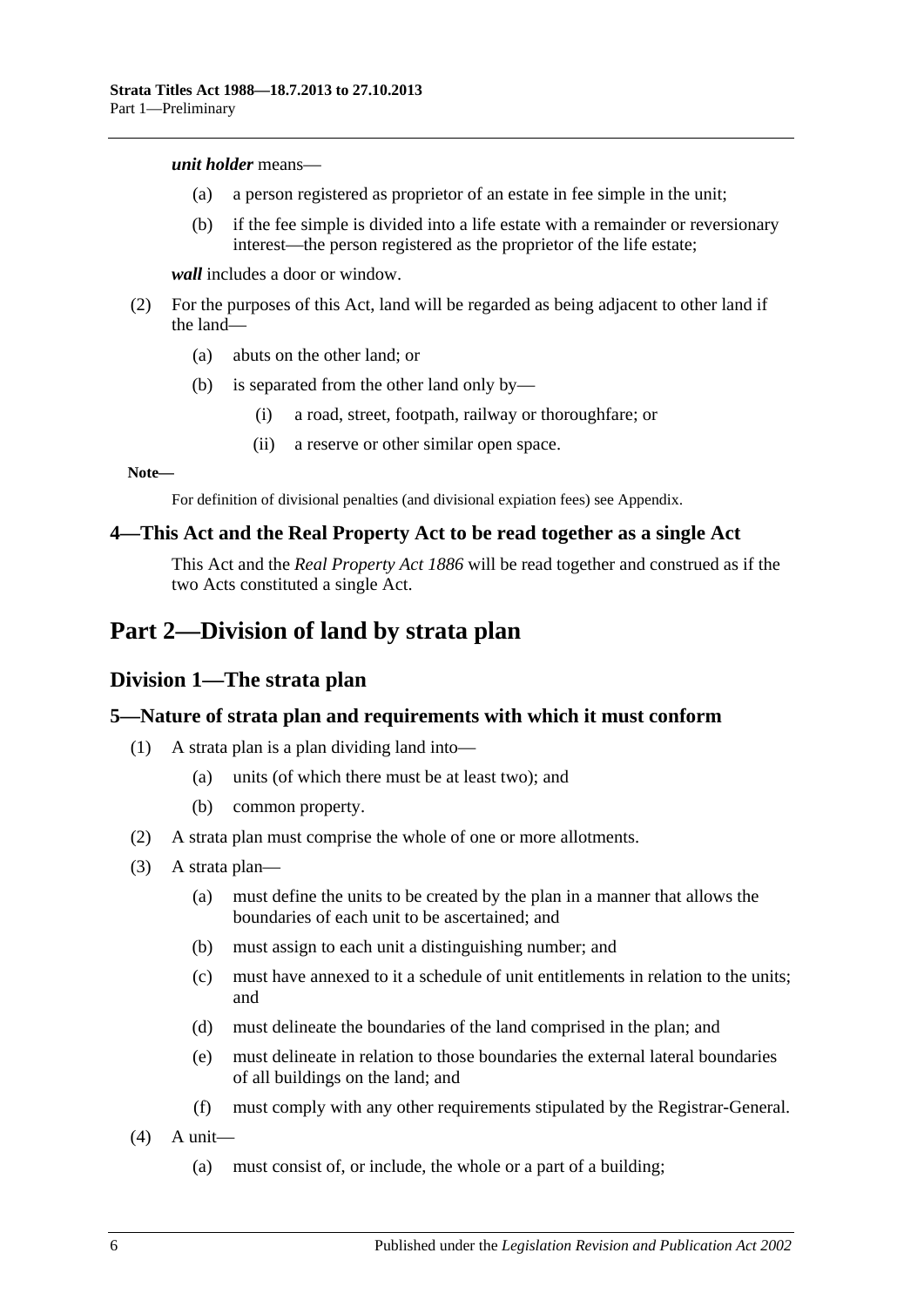- (b) need not be wholly within one or more buildings;
- (c) may be below, on or above the surface of land;
- (d) may be wholly on one storey or level or partly on one storey or level and partly on another or others;
- (e) may include an area (a *unit subsidiary*)—
	- (i) for the separate use of the occupier of the unit; and
	- (ii) appurtenant to the portion of the unit designed for separate occupation.
- (5) Subject to any explicit statement to the contrary in a strata plan, the following principles apply to the definition of a unit by strata plan—
	- (a) where a boundary is defined by reference to a wall or fence—the boundary is the inner surface of the wall or fence;
	- (b) where a boundary is defined by reference to a floor—the boundary is the upper surface of the floor;
	- (c) where a boundary is defined by reference to a ceiling or roof—the boundary is the under surface of the ceiling or roof.
- (6) The common property comprises—
	- (a) any land or space that is not within a unit;
	- (b) any pipe, cable, wire, duct or drain that is not for the exclusive use of a unit;
	- (c) any structure that is not for the exclusive use of a unit installed before the deposit of the strata plan;
	- (d) any structure installed by a strata corporation as part of the common property;
	- (e) any other structure on the site committed to the care of a strata corporation as part of the common property.
- (7) Subject to any explicit statement to the contrary in the strata plan, a wall or fence between a building that forms part of a unit and a unit subsidiary to that unit is part of the common property.
- (8) The plan must conform with any requirements of the regulations as to the design of the strata scheme.

### <span id="page-6-0"></span>**6—Unit entitlement**

- (1) The unit entitlement of a unit is a number assigned to the unit that bears in relation to the aggregate unit entitlements of all of the units defined on the relevant strata plan (within a tolerance of  $\pm 10$  per cent) the same proportion that the capital value of the unit bears to the aggregate capital value of all of the units.
- (2) The unit entitlement of a unit must be expressed as a whole number.
- (3) The aggregate unit entitlements of all units defined on a strata plan must, if the regulations so provide, be a number fixed in the regulations.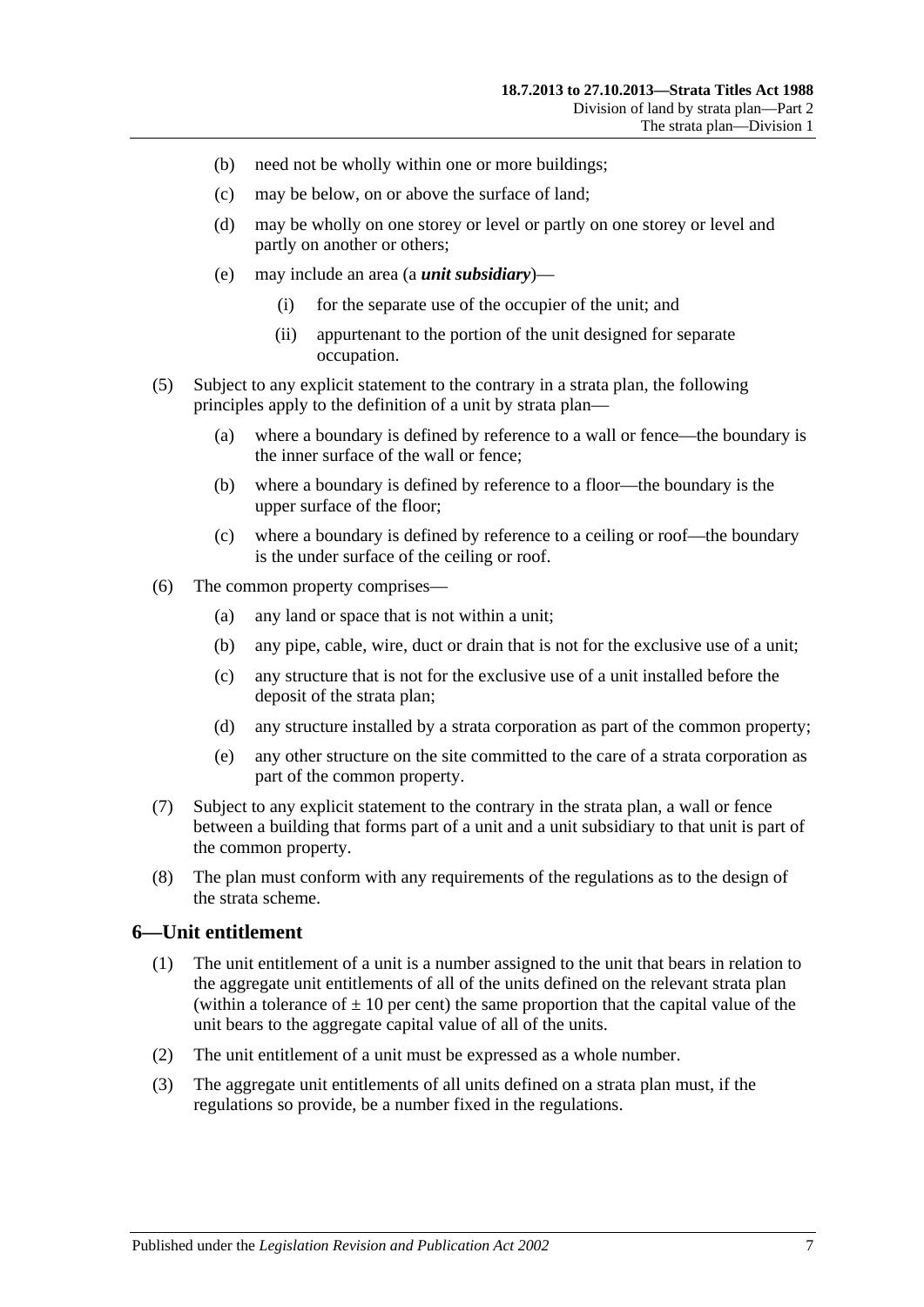## <span id="page-7-0"></span>**Division 3—Proprietary incidents arising from deposit of strata plan**

### <span id="page-7-1"></span>**9—Easements**

The following easements exist, to the extent required by the nature of the strata scheme, between the units and between the units and common property:

- (a) easements of support and shelter;
- (b) easements allowing for the establishment and maintenance of pipes, ducts, cables and other equipment so that—
	- (i) a unit may be supplied with water, gas, electricity, heating oil, or air-conditioned air;
	- (ii) a unit may be connected to the telephone or to a radio or television antenna;
	- (iii) a unit may be connected to sewerage, garbage, drainage or other similar services.

## <span id="page-7-2"></span>**10—Common property**

- (1) The common property is held by the strata corporation in trust for the unit holders.
- (2) An equitable share in the common property attaches to each unit and cannot be alienated or dealt with separately from the unit.
- (3) The extent of the share is proportioned to the unit entitlement of the unit.

## <span id="page-7-6"></span><span id="page-7-3"></span>**11—Vesting of public land in the council**

- (1) Any land shown on a deposited strata plan as a road, street, thoroughfare, reserve or similar open space (except any such land shown on the plan as an easement or excluded by regulation from the application of this section) is vested in the council in fee simple free of any encumbrance.
- (2) Any road, street or thoroughfare that vests in a council under [subsection](#page-7-6) (1) will be regarded, for all purposes, as a public road, street or thoroughfare.

## <span id="page-7-4"></span>**Division 4—Amendment of deposited strata plan**

## <span id="page-7-5"></span>**12—Application for amendment**

- (1) An application for the amendment of a deposited strata plan may be made only by the strata corporation.
- (2) The applicant must provide evidence to the satisfaction of the Registrar-General—
	- (a) that the application is made in pursuance of a unanimous resolution duly passed at a properly convened meeting of the strata corporation;
	- (b) that any person with an encumbrance registered in relation to units or common property affected by the proposed amendment consents to the amendment;
	- (c) if units or common property affected by the proposed amendment are subject to a statutory encumbrance—that the holder of the statutory encumbrance consents to the amendment.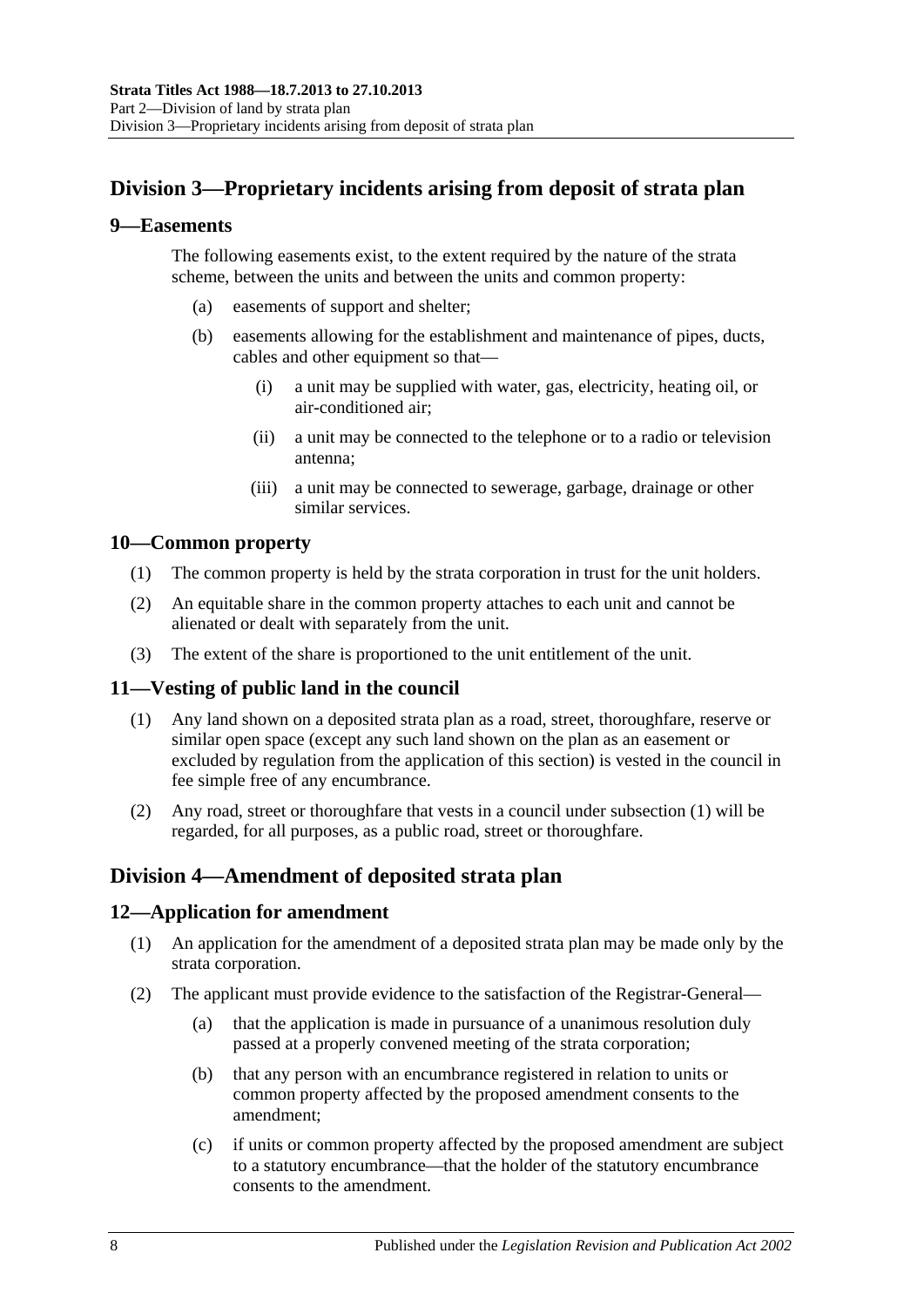- (2a) Where the amendment of a deposited strata plan would result in the extinguishment of an easement in respect of part of the dominant land, the consent of a person who has, or claims, an estate or interest in the servient land is not required in relation to that extinguishment if rights under the easement continue in existence in respect of some other part of the dominant land.
- (3) The application must be accompanied by—
	- (a) any duplicate certificates of title affected by the amendment; and
	- (c) if the amendment affects the delineation of units, common property or any buildings on the site—
		- (i) a plan indicating the changes to be effected by the amendment;
		- (ii) a certificate from a licensed surveyor in the prescribed form (which may be endorsed on the plan) certifying that the plan correctly delineates the units, the common property and the buildings on the site;
		- (iii) a certificate from a licensed valuer certifying the amount (if any) by which the value of any unit or the common property would be varied by the amendment; and
	- (d) if the amendment—
		- (i) consists of a variation of the unit entitlements of the units; or
		- (ii) affects the relative value of the units,

a fresh schedule of unit entitlements certified correct by a licensed valuer; and

- (e) an instrument providing for the discharge of any registered encumbrance shown on the original certificate or certificates of title of the units that should, in the opinion of the Registrar-General, be discharged; and
- (f) such other documentary material as the Registrar-General may require.
- (3a) Where—
	- (a) the erection or alteration of a building on the site causes an encroachment on land not included in the site; and
	- (b) the application for amendment relates (wholly or in part) to the erection or alteration of that building,

the application can only be accepted if—

- (c) no part of a unit would, if the amendment were made, form part of the encroachment; and
- $(d)$
- (i) the encroachment is over public land and the council within whose area the land is situated consents to the encroachment; or
- (ii) the encroachment consists of the protrusion of footings, or footings and associated structures of a prescribed nature, by not more than the prescribed distance beyond the boundaries of the site, and the owner of the land over which the encroachment occurs consents to the encroachment; or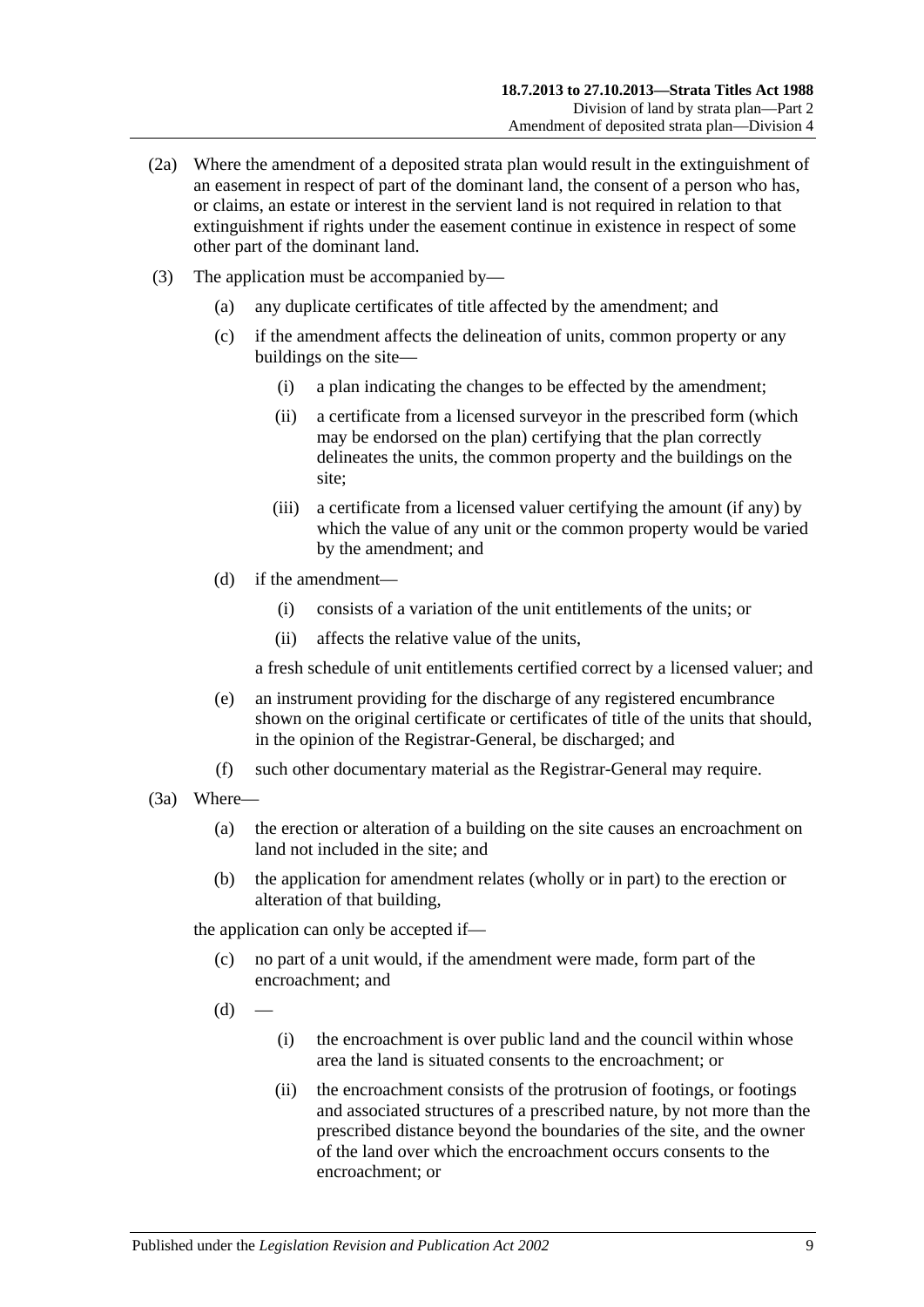- (iii) it is established to the Registrar-General's satisfaction that the encroachment is otherwise authorised by law.
- (3b) If the amendment affects the delineation of units or common property, the Registrar-General must not deal with the application unless satisfied that the certificate from the Development Assessment Commission required by section 51 of the *[Development Act](http://www.legislation.sa.gov.au/index.aspx?action=legref&type=act&legtitle=Development%20Act%201993) 1993* has been given, and is in force, in relation to the amendment.
- (3c) The certificate from the Development Assessment Commission under section 51 of the *[Development Act](http://www.legislation.sa.gov.au/index.aspx?action=legref&type=act&legtitle=Development%20Act%201993) 1993* expires at the expiration of 1 year after the application for amendment was lodged with the Registrar-General unless the Registrar-General extends the life of the certificate.
- (4) Where due application is made for the amendment of a strata plan, the Registrar-General will, so far as the nature of this amendment requires—
	- (a) amend the plan in accordance with the application, or substitute a fresh strata plan;
	- (b) amend or endorse any certificate of title affected by the amendment, or cancel any such certificate and issue a new certificate or new certificates;
	- (c) substitute a fresh schedule of unit entitlements.
- (4a) Where an application affected by an encroachment is accepted by the Registrar-General—
	- (a) unless the encroachment is over public land, the Registrar-General will, on the amendment of the plan, enter the encroachment on any relevant certificate of title; and
	- (b) any consent given in relation to the encroachment is binding on present and subsequent owners and occupiers of the land.
- (5) Where part of a unit is, on the amendment of the strata plan by the Registrar-General, transferred to another unit or to common property, then—
	- (a) the part is discharged from any encumbrance (other than an easement or statutory encumbrance) registered over the unit from which it is transferred; and
	- (b) if the part is being transferred to another unit—the part will be held subject to any encumbrance registered over the whole of that unit.
- (5a) Where part of the common property is, on the amendment of the strata plan by the Registrar-General, transferred to a unit, then—
	- (a) the part is discharged from any encumbrance (other than an easement or statutory encumbrance) registered over the common property; and
	- (b) the part will be held subject to any encumbrance registered over the whole of the unit.
- (6) Where an amendment provides for—
	- (a) the division of a unit into two or more units; or
	- (b) the consolidation of two or more units into one unit,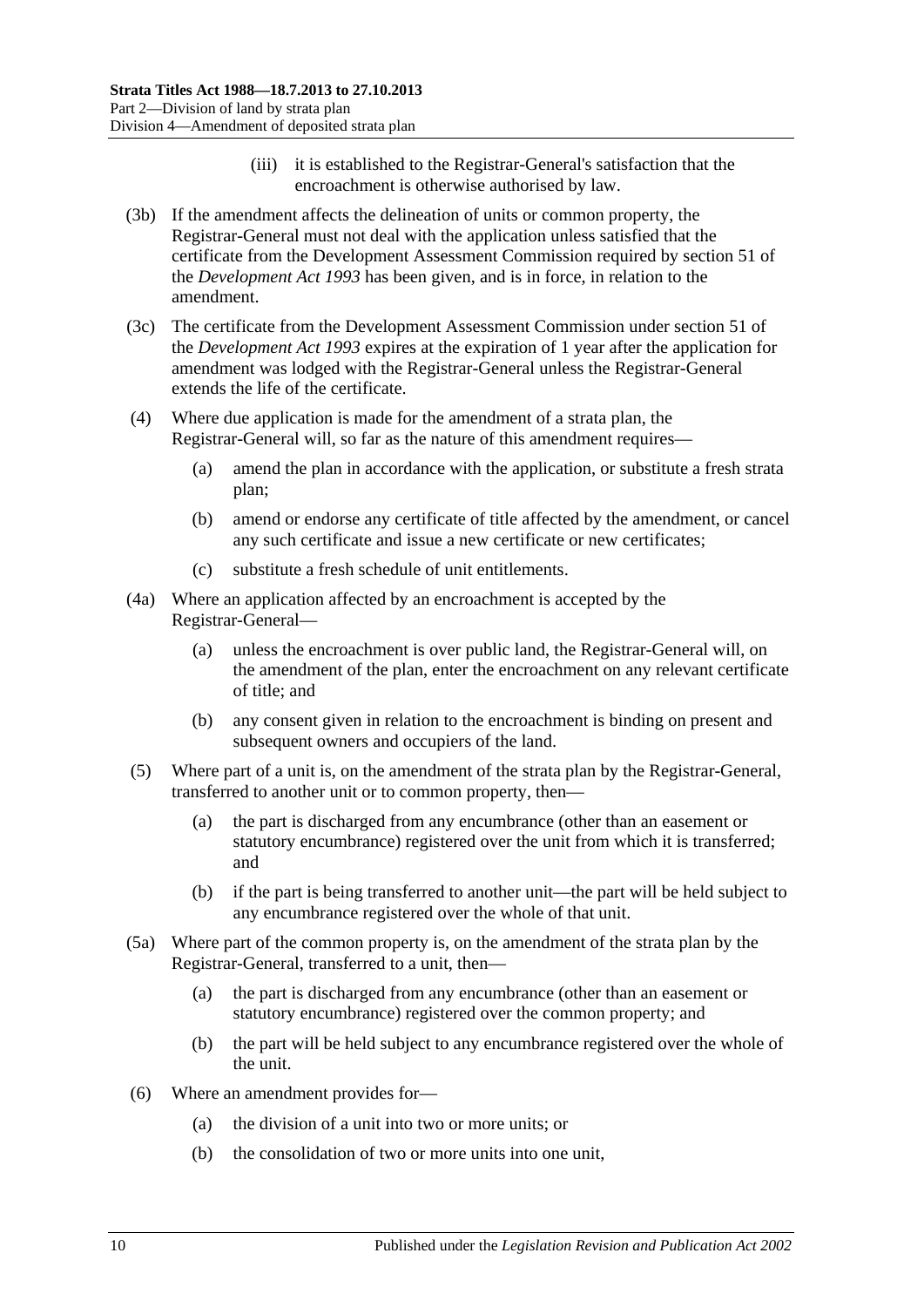any unit created by the amendment will be held subject to any registered encumbrance shown on the original certificate or certificates of title (unless an instrument providing for the discharge of the encumbrance is lodged with the Registrar-General).

- (7) An application for the amendment of a deposited strata plan that effects the transfer of an interest in land is a conveyance.
- (8) If, on amendment of a deposited strata plan, part, but not the whole, of an allotment within the meaning of Part 19AB of the *[Real Property Act](http://www.legislation.sa.gov.au/index.aspx?action=legref&type=act&legtitle=Real%20Property%20Act%201886) 1886* is to be included in the site or land is to be removed from the site, the application under this section will be taken to be an application for division under Part 19AB of the *[Real Property](http://www.legislation.sa.gov.au/index.aspx?action=legref&type=act&legtitle=Real%20Property%20Act%201886)  Act [1886](http://www.legislation.sa.gov.au/index.aspx?action=legref&type=act&legtitle=Real%20Property%20Act%201886)* as well as being an application under this section and accordingly—
	- (a) both this section and Part 19AB apply to and in relation to the application; and
	- (b) if part of an allotment is to be included from outside the site, the application must be made jointly by the strata corporation and the registered proprietor of the allotment to be divided; and
	- (c) the Registrar-General may direct that a combined plan or two separate plans be lodged with the application.

## <span id="page-10-0"></span>**12A—Application may deal with statutory encumbrances**

Despite any other statutory provision to the contrary, the Registrar-General may treat an application for amendment of a deposited strata plan under this Division as if it included an application for the variation or termination of a statutory encumbrance if—

- (a) the application specifies that variation or termination of a statutory encumbrance is to be registered or noted; and
- (b) the application is accompanied by—
	- (i) a certificate signed by or on behalf of the holder of the statutory encumbrance certifying that the requirements of the Act under which the encumbrance was entered into, or is in force, as to the variation or termination of the statutory encumbrance (if any) have been complied with; and
	- (ii) such other documentary material in relation to the statutory encumbrance as the Registrar-General may require.

## <span id="page-10-1"></span>**13—Amendment by order of Court**

- (1) The Court may, on application under this section, order the amendment of a strata plan.
- (2) An application may be made under this section by—
	- (a) the strata corporation; or
	- (b) a unit holder; or
	- (c) any other person who has a registered interest in a unit; or
	- (d) an insurer of a unit or any of the common property.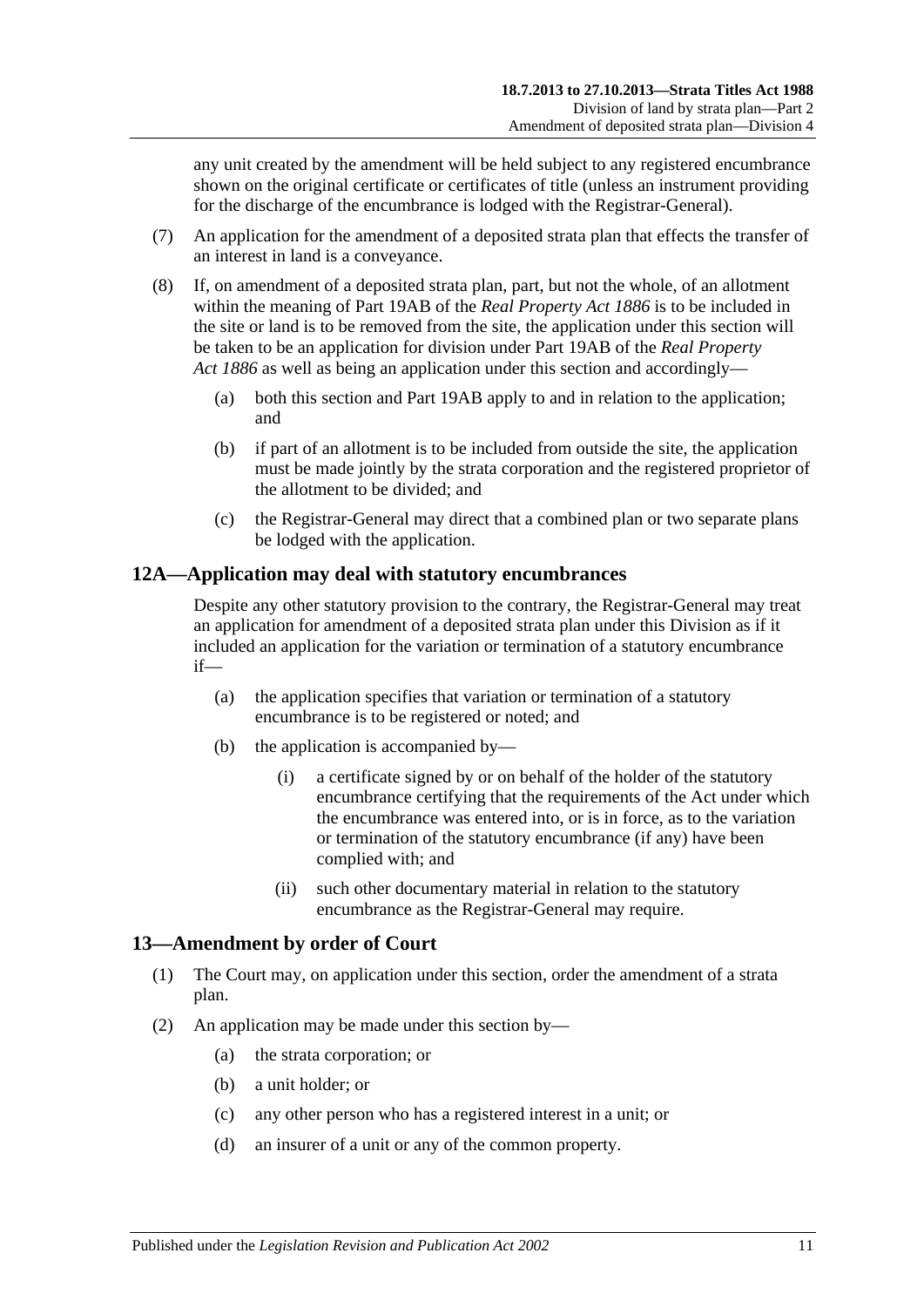- (3) Such an application may only be made—
	- (a) for the purpose of correcting an error in the plan;
	- (b) for the purpose of varying the unit entitlements of the units;
	- (c) for the purpose of achieving amendments that have become desirable in view of damage to buildings within the strata scheme;
	- (d) for the purpose of achieving any other amendments that are desirable in the circumstances of the particular case.
- (4) The Court may, on an application under this section, make—
	- (a) an order for amendment of the strata plan;
	- (b) any further orders that may be necessary to achieve justice between those affected by the amendment;
	- (c) incidental or ancillary orders.
- (5) Where an order for the amendment of a strata plan is made, the Registrar-General will, on lodgement of the order and any other documentary material the Registrar-General requires, amend the plan in accordance with the order.

## <span id="page-11-0"></span>**Division 6—Amalgamation**

### <span id="page-11-1"></span>**16—Amalgamation of adjacent sites**

- (1) Where the sites comprised in two or more deposited strata plans are adjacent to each other, the strata plans may be amalgamated to form a single strata plan.
- (2) An application for amalgamation—
	- (a) must be under the common seals of the strata corporations affected by the proposed amalgamation; and
	- (b) must be endorsed with a statement to the effect that the application is made in pursuance of unanimous resolutions duly passed at properly convened meetings of the strata corporations; and
	- (c) must be endorsed with the consent of all persons (other than unit holders) with registered interests in the units; and
	- (d) must be accompanied by—
		- (i) a fresh strata plan prepared in accordance with this Act covering the proposed new site; and
		- (ia) a certificate from a licensed valuer certifying that the schedule of unit entitlements annexed to the fresh strata plan is correct; and
		- (ii) the duplicate certificates for all of the units and common properties; and
		- (iii) the articles proposed for the corporation to be created by the proposed amalgamation (unless the articles are to be in accordance with [Schedule 3\)](#page-37-6); and
		- (iv) such other documentary material as the Registrar-General may require.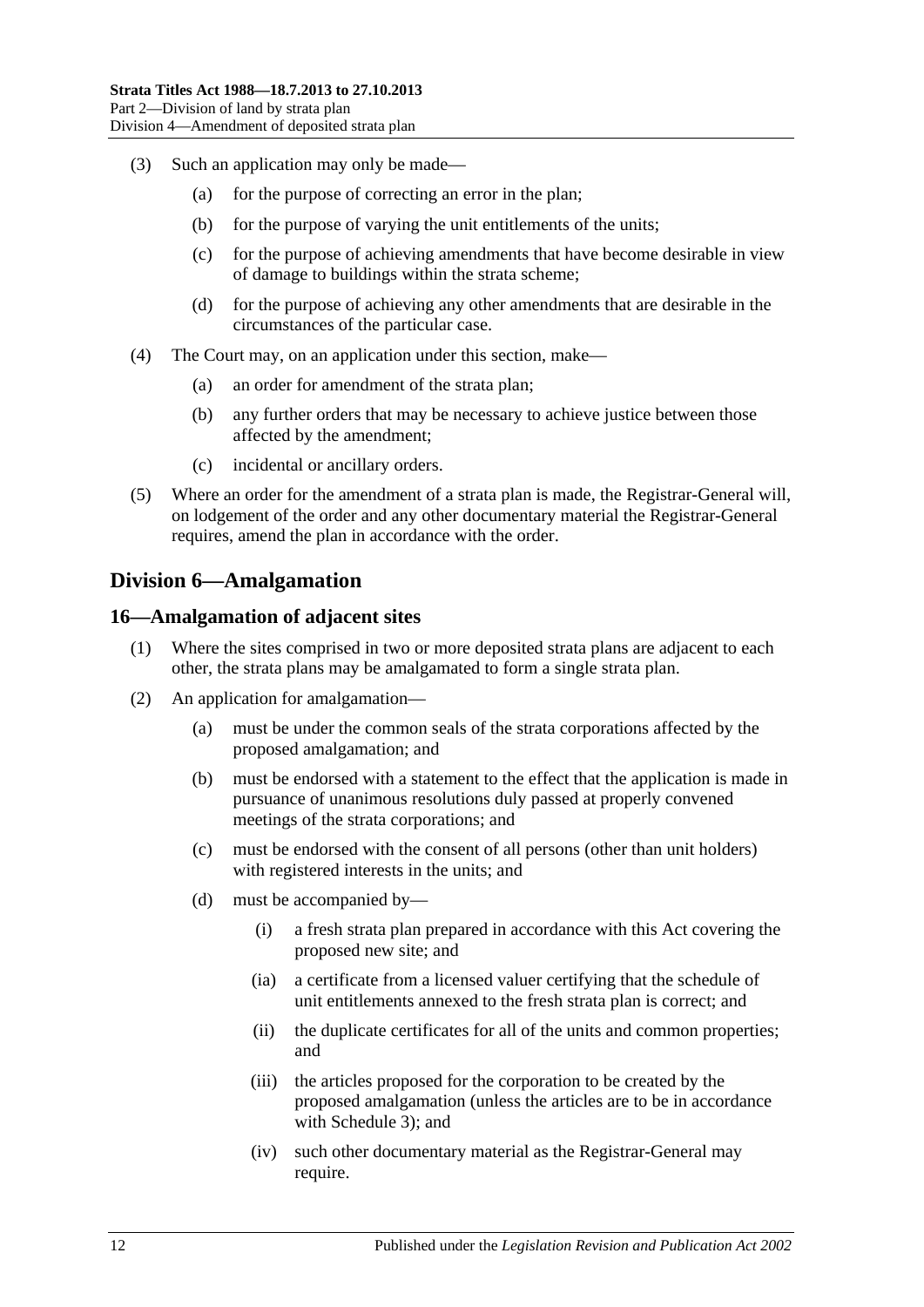- (3) If the Registrar-General deposits the fresh strata plan in pursuance of an application under this section—
	- (a) the existing deposited strata plans will be cancelled and the fresh plan deposited in substitution for them;
	- (b) a new number will be assigned to the fresh plan;
	- (c) appropriate amendments will be made to the certificates for the units, or new certificates issued;
	- (d) a new certificate will be issued for the common property;
	- (e) the existing strata corporations will be dissolved and a new strata corporation created;
	- (f) the assets and liabilities of the strata corporations will vest in or attach to the strata corporation created on deposit of the fresh plan.

## <span id="page-12-0"></span>**Division 7—Cancellation of strata plan**

### <span id="page-12-1"></span>**17—Cancellation**

- (1) A deposited strata plan may be cancelled—
	- (a) by lodging an instrument of cancellation with the Registrar-General; or
	- (b) by order of the Court.
- (2) An instrument of cancellation must be under the seal of the strata corporation and endorsed with the approval of—
	- (a) all unit holders;
	- (b) all other persons with registered interests in a unit or the common property.
- (3) An instrument of cancellation must be accompanied by—
	- (a) unless the Registrar-General otherwise directs—the duplicate certificate of title for every unit and the common property; and
	- (b) such other documentary material as the Registrar-General may require.
- (4) An application for an order of the Court cancelling a strata plan may be made by—
	- (a) the strata corporation;
	- (b) a unit holder;
	- (c) any other person who has a registered interest in a unit.
- (5) If the Court makes an order for the cancellation of a strata plan, the strata corporation must lodge with the Registrar-General—
	- (a) a copy of the order together with an application to note the order;
	- (b) the duplicate certificates of title for the units and common property (except any such duplicate certificates exempted from production by the Court).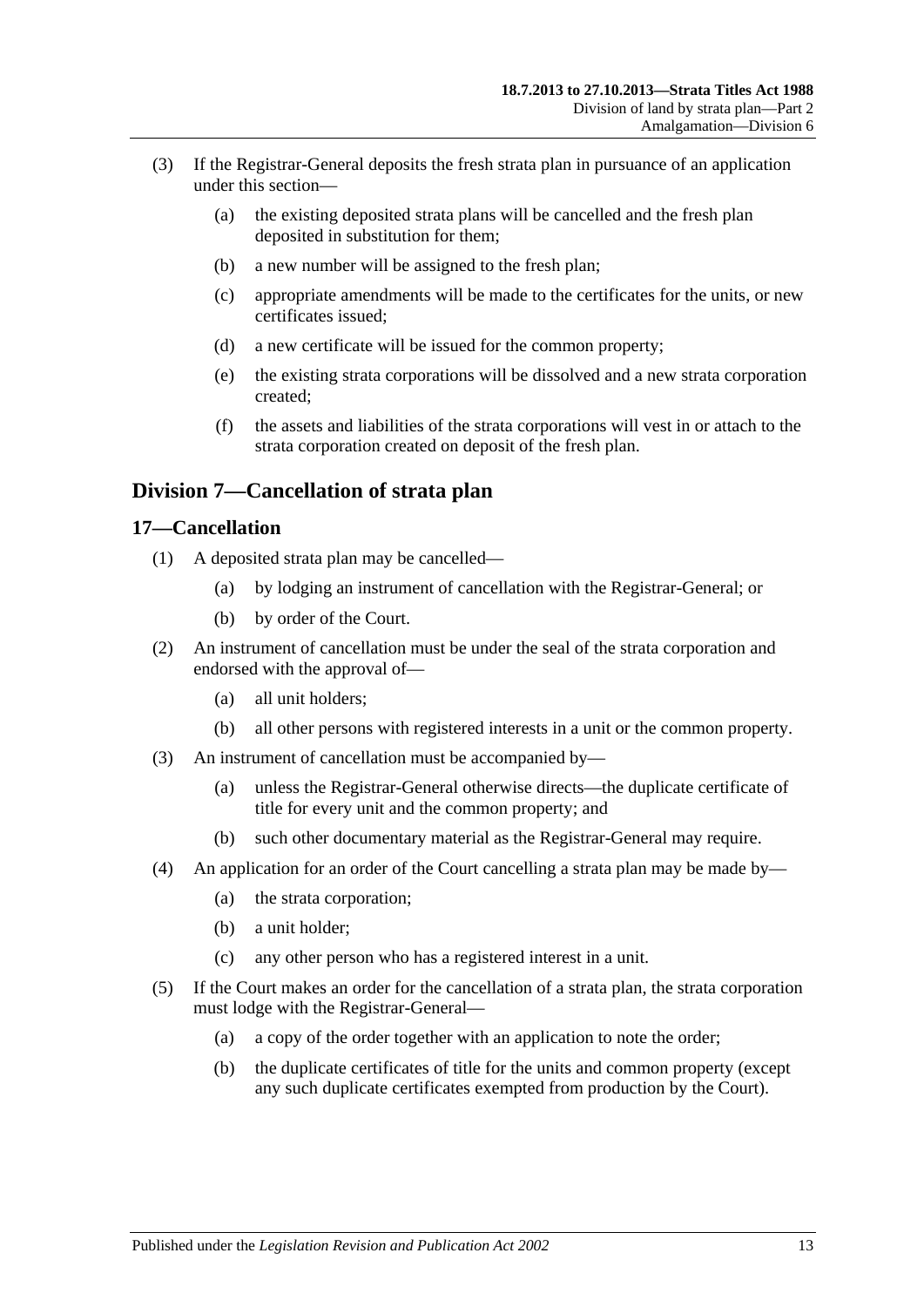- (6) The Registrar-General must, if satisfied that all terms of the order that are to be complied with before the cancellation of the plan (if any) have been complied with, cancel the strata plan by making an endorsement to that effect on the strata plan and making a note of the cancellation in the Register Book on every certificate affected by the cancellation.
- <span id="page-13-3"></span><span id="page-13-2"></span>(7) On cancellation of a strata plan—
	- (a) all land comprised in the plan (other than land vested in the council) vests in fee simple in the former registered proprietors of the units as tenants in common in proportions fixed by reference to the unit entitlements of their respective units;
	- (b) the strata corporation is dissolved;
	- (c) the liabilities of the former strata corporation will attach directly to the former registered proprietors jointly and severally (but they will be entitled to contribution amongst each other in proportions determined by reference to the unit entitlements of the former units);
	- (d) subject to any order of the Court, the assets of the former strata corporation will be divided between the former registered proprietors in proportions determined by reference to the unit entitlements of the former units.
- (7a) The estate vested in a former registered proprietor of a unit under [subsection](#page-13-2) (7)(a) will be subject to—
	- (a) any estate or interest that was, immediately prior to the cancellation of the strata plan, entered on the original certificate of his or her unit; and
	- (b) at the request of the registered proprietor of the servient tenement and the dominant tenement (if any)—any easement that was discharged when the strata plan was originally deposited in the Lands Titles Registration Office.
- (8) For the purposes of [subsection](#page-13-3) (7), the former registered proprietor of a unit is the person who was the registered proprietor of the unit immediately before the cancellation of the plan.
- (9) On cancellation of a deposited strata plan, the site becomes an allotment for the purposes of Part 19AB of the *[Real Property Act](http://www.legislation.sa.gov.au/index.aspx?action=legref&type=act&legtitle=Real%20Property%20Act%201886) 1886* but if that land had been comprised of two or more allotments before division under this Act those allotments are not revived.

## <span id="page-13-0"></span>**Division 7A—Division of site under Part 19AB**

## <span id="page-13-1"></span>**17AAA—Application for division**

- (1) A strata corporation may apply to the Registrar-General for the division of the site under Part 19AB of the *[Real Property Act](http://www.legislation.sa.gov.au/index.aspx?action=legref&type=act&legtitle=Real%20Property%20Act%201886) 1886* and for that purpose the site will be taken to be an allotment within the meaning of Part 19AB and the strata corporation will be taken to be the registered proprietor of the site.
- (2) The plan of division lodged with the application must be endorsed with the consent of the owners of the units comprising the site as well as the consents of the other persons required by Part 19AB Division 2 of the *[Real Property Act](http://www.legislation.sa.gov.au/index.aspx?action=legref&type=act&legtitle=Real%20Property%20Act%201886) 1886*.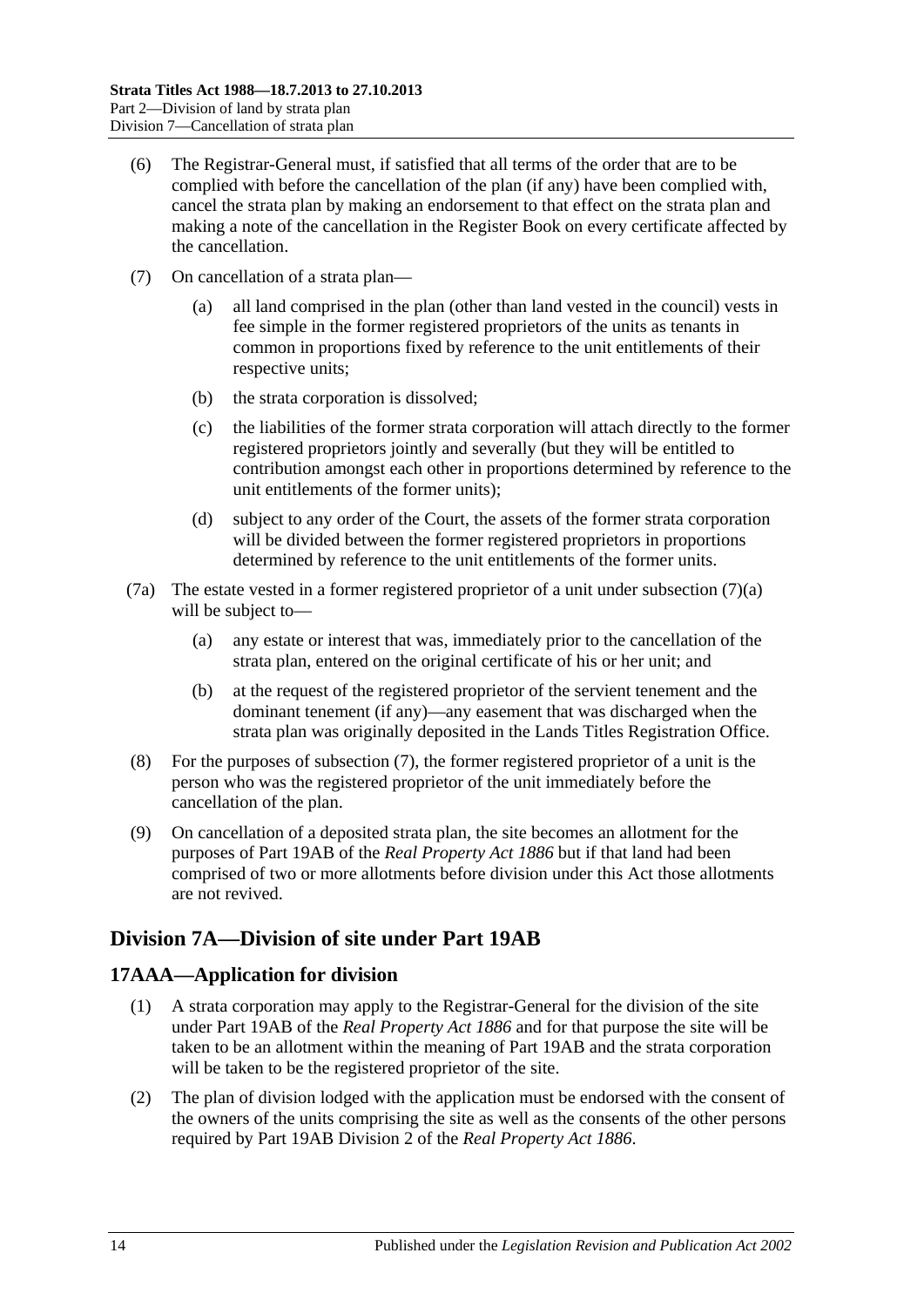- (3) On deposit of the plan of division under Part 19AB the strata plan is cancelled, the strata corporation is dissolved and—
	- (a) the liabilities of the former corporation attach directly to the owners of the former units jointly and severally (but they will be entitled to contribution amongst each other in proportions determined by reference to the unit entitlements of the former units);
	- (b) the assets of the former strata corporation (excluding the common property) will be divided between the owners of the former units in proportions determined by reference to the unit entitlements of the former units.
- (4) The cancellation of a strata plan on the deposit of a plan of division under Part 19AB revokes the articles of the strata corporation.
- (5) If, on the division of a site under this Division, the land comprising the former site is transferred to the owners of the former units in the same shares as if the strata plan had been cancelled under [Division 7,](#page-12-0) no duty is payable under the *[Stamp Duties Act](http://www.legislation.sa.gov.au/index.aspx?action=legref&type=act&legtitle=Stamp%20Duties%20Act%201923) 1923* in respect of the transfer.

## <span id="page-14-0"></span>**Division 8—Supplementary**

## <span id="page-14-1"></span>**17A—Procedure where the whereabouts of certain persons is unknown**

- <span id="page-14-3"></span>(1) Where—
	- (a) application is made to the Registrar-General under [Division 4;](#page-7-4) and
	- (b) a person's consent to the application, or in respect to some other related matter under the relevant Division, is required; and
	- (c) the Registrar-General is satisfied by such evidence as the Registrar-General may require—
		- (i) that the applicant has been unable, after making reasonable inquiries, to ascertain the whereabouts of the person; and
		- (ii) that the applicant has complied with the notice requirements under [subsection](#page-14-2) (2); and
		- (iii) that at least 28 days have elapsed since the applicant complied with those requirements; and
		- (iv) that no objection has been lodged by the person; and
	- (d) the Registrar-General determines (in his or her absolute discretion) that it is reasonable to proceed without the consent,

the person will be taken to have given his or her consent, and, notwithstanding the *[Real Property Act](http://www.legislation.sa.gov.au/index.aspx?action=legref&type=act&legtitle=Real%20Property%20Act%201886) 1886*, the Registrar-General may, if he or she thinks fit, dispense with the requirement that a duplicate certificate of title be produced for the purpose of any dealing to which the person's consent is taken to have been given if the duplicate certificate of title would normally be produced by that person.

- <span id="page-14-2"></span>(2) The notice requirements referred to in [subsection](#page-14-3)  $(1)(c)(ii)$  are that the applicant has—
	- (a) posted to the person whose consent is required, at the last address of the person appearing in the Register Book, a notice containing the prescribed information; and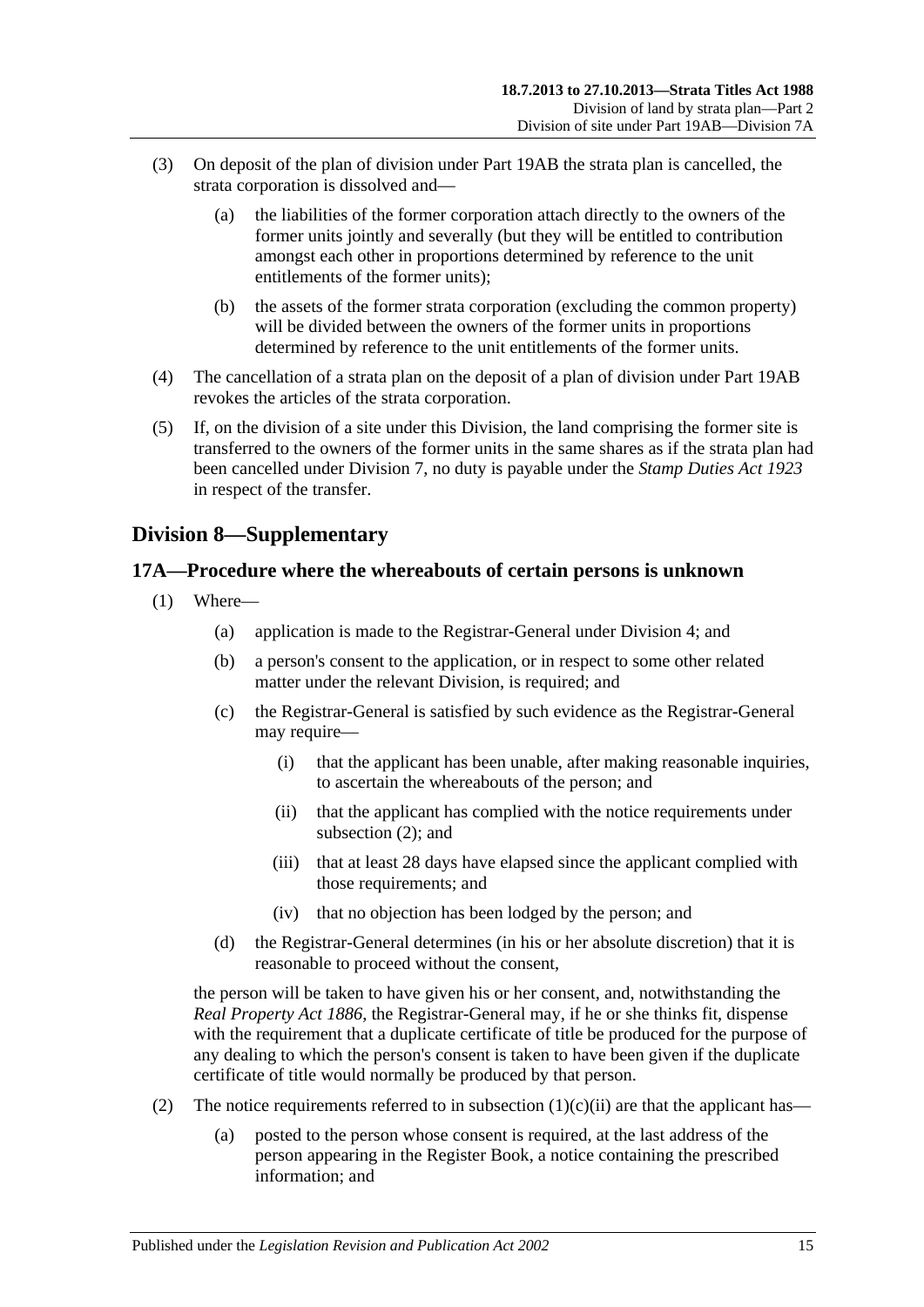- (b) published a copy of the notice in a newspaper circulating generally throughout the State; and
- (c) in a case involving an encroachment, left a copy of the notice in a conspicuous place on or near the land over which the encroachment has occurred.

## <span id="page-15-5"></span><span id="page-15-0"></span>**17B—Creation of easements**

- (1) Where it appears that land within a site is intended to be the dominant or servient tenement of an easement created on the deposit or amendment of a strata plan, the applicant for the deposit or amendment of the plan must lodge with the Registrar-General an instrument, in a form approved by the Registrar-General—
	- (a) describing the land (if any) to which the easement will be appurtenant; and
	- (b) describing the land that will be subject to the easement; and
	- (c) setting out the terms of the easement.
- (2) The instrument referred to in [subsection](#page-15-5) (1) must be executed by the registered proprietor of the land that will be subject to the easement and—
	- (a) where the easement will be appurtenant to land—the registered proprietor of that land; or
	- (b) where the easement will not be appurtenant to any land—the person who will be entitled to exercise rights conferred by the easement.
- (3) On the deposit or amendment of the strata plan (as the case may be), the easement vests in—
	- (a) where the easement will be appurtenant to land—the registered proprietor of that land; or
	- (b) where the easement will not be appurtenant to any land—the person who will be entitled to exercise rights conferred by the easement.

## <span id="page-15-2"></span><span id="page-15-1"></span>**Part 3—The strata corporation**

## **Division 1—Constitution of strata corporation**

### <span id="page-15-3"></span>**18—Name of strata corporation**

- (1) The name of a strata corporation is "Strata Corporation No. Incorporated" (the number being the number of the deposited strata plan).
- (2) The abbreviation "Inc." may be used in place of the word "Incorporated".
- (3) The strata corporation must have a common seal bearing its name.
- (4) All the unit holders of the units are members of the strata corporation.

### <span id="page-15-4"></span>**19—The articles**

(1) Subject to this section, the articles of a strata corporation will be as set out in [Schedule](#page-37-6) 3.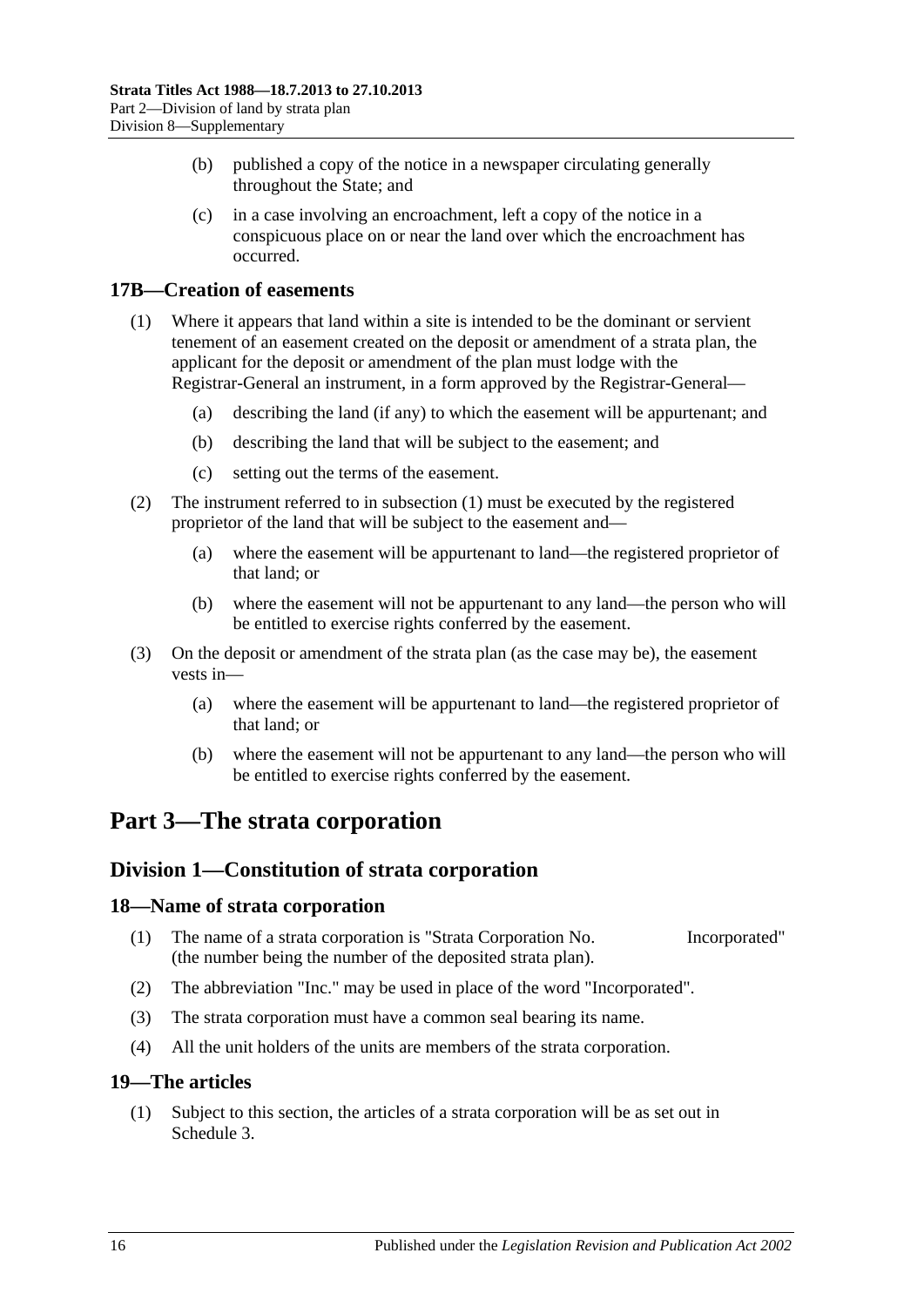- <span id="page-16-4"></span>(2) A strata corporation may by special resolution—
	- (a) adopt articles in substitution for those set out in [Schedule](#page-37-6) 3; or
	- (b) revoke or vary articles previously so adopted.
- (3) A resolution under [subsection](#page-16-4) (2) has no effect until a copy of the resolution certified in the prescribed manner and accompanied (where appropriate) by the substituted articles, or the variation to the articles, is lodged with the Registrar-General.
- (4) The articles of a strata corporation cannot—
	- (a) prevent or restrict alienation of a unit by a unit holder;
	- (b) prevent or restrict a unit holder from leasing or granting rights of occupation in respect of a unit;
	- (c) prevent an occupier of a unit who is blind or deaf from keeping a guide dog at the unit, or restrict the use of a guide dog by such a person.

### <span id="page-16-0"></span>**20—Binding character of the articles**

- (1) The articles of a strata corporation are binding on—
	- (a) the corporation; and
	- (b) the unit holders; and
	- (c) insofar as they affect the use of units or the common property—occupiers of units who are not unit holders.
- (2) A unit holder or mortgagee in possession of a unit must take reasonable steps to ensure that an occupier of the unit who is not a unit holder complies with the articles of the strata corporation.

### <span id="page-16-1"></span>**21—Unit holders are guarantors of strata corporation's liabilities**

- (1) If a strata corporation defaults in payment of a pecuniary liability, the liability is enforceable against the unit holders jointly and severally.
- (2) The unit holders have amongst themselves a right of contribution determined by reference to the respective unit entitlements of the various units.

### <span id="page-16-5"></span><span id="page-16-2"></span>**22—Restriction of payment by strata corporation to its members**

- (1) Except as authorised by or under this Act, or by order of the Court, a strata corporation must not make any payment to any of its members.
- (2) [Subsection](#page-16-5) (1) does not prevent—
	- (a) reasonable payments to a member for services provided to the strata corporation by that member;
	- (b) the reimbursement of costs or expenses incurred by a member on behalf of the strata corporation.

### <span id="page-16-3"></span>**23—Officers of strata corporation**

- (1) A strata corporation must have the following officers:
	- (a) a presiding officer (to preside at meetings of the corporation); and
	- (b) a secretary; and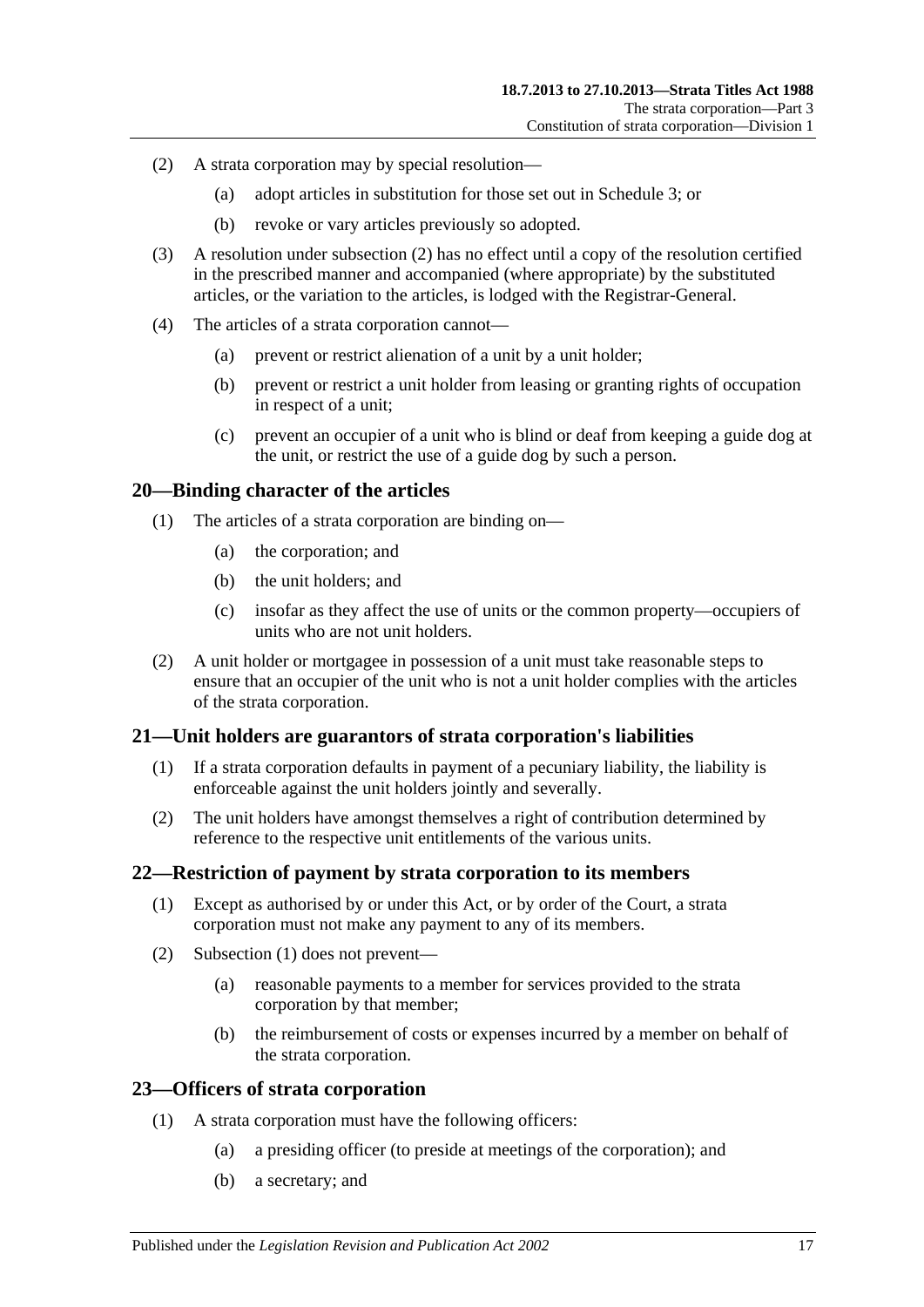#### (c) a treasurer.

- (1a) Unless all of the units comprised in the strata scheme consist of non-residential premises, the officers of a strata corporation must be unit holders.
- (2) Any two or more of the above offices may be held simultaneously by the same person.
- (3) Until the first appointments are made to the above offices, they will be held by the original proprietor (or, if the original proprietor is a body corporate, by its nominee or in the absence of a nominee, by its secretary).
- (4) Appointments to the above offices must be made by the strata corporation at a general meeting of the corporation.
- (5) A strata corporation must not allow any of the above offices to remain vacant for more than six months.
- (6) A strata corporation may appoint or engage a person to assist any person appointed under this section as an officer of the corporation.

#### <span id="page-17-0"></span>**24—Contractual formalities**

A strata corporation contracts as follows:

- (a) a contract may be entered into under the common seal of the corporation; or
- (b) a contract may be entered into by an officer or agent authorised by the corporation to enter into the contract on its behalf.

## <span id="page-17-1"></span>**Division 2—General functions, powers and duties**

#### <span id="page-17-2"></span>**25—Functions**

The functions of the strata corporation are as follows:

- (a) to administer and maintain the common property for the benefit of the unit holders and, to such extent as may be appropriate, other members of the strata community; and
- (b) to administer all other property of the corporation; and
- (c) to enforce the articles of the corporation.

#### <span id="page-17-3"></span>**26—General powers**

- (1) For the purpose of carrying out its functions, a strata corporation may—
	- (a) acquire, deal with and dispose of real and personal property (including an interest in a unit) and rights in relation to real and personal property;
	- (b) borrow money and obtain other forms of financial accommodation;
	- (c) open and maintain accounts at ADIs;
	- (d) invest money not immediately required for its purposes—
		- (i) in investments in which trustees are authorised by statute to invest trust funds; or
		- (ii) in any prescribed investment;
	- (e) enter into any kind of contract or arrangement;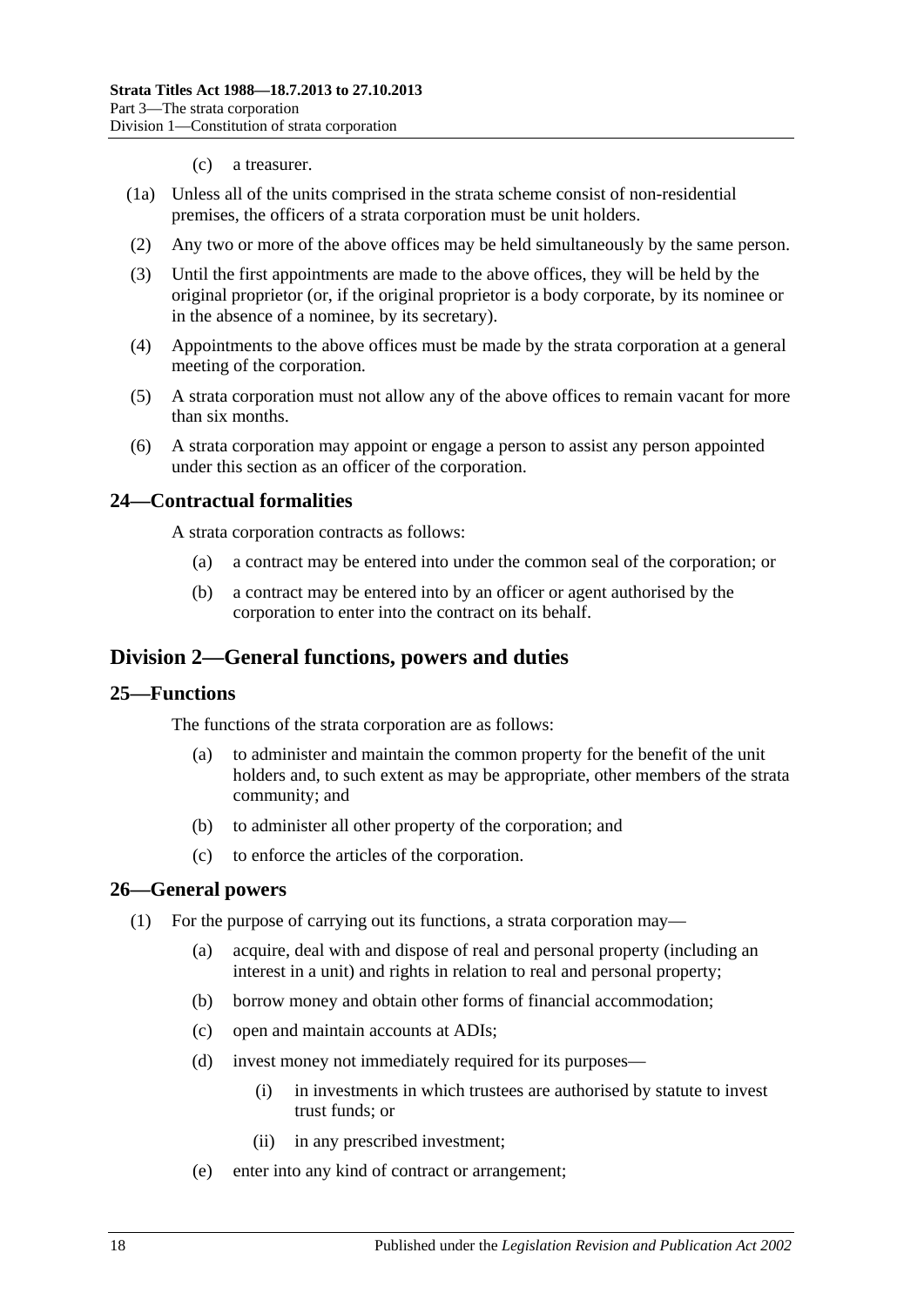- (f) do anything reasonably incidental to its functions under this Act.
- (2) A strata corporation cannot acquire property unless—
	- (a) the property is reasonably required for the purposes of the corporation or for the use or benefit of the strata community;
	- (b) in the case of real property, the property is a unit within the site or is adjacent to the site.
- (3) A strata corporation cannot acquire, deal with or dispose of real property unless authorised by unanimous resolution of the corporation.
- (4) The strata corporation may, if authorised to do so by unanimous resolution of the corporation, grant to a unit holder an exclusive right to occupy part of the common property for a specified period.
- (5) A strata corporation may only dispose of real property that has been held as common property if the property no longer forms part of the site.
- (6) If a strata corporation sells real property, any money received in respect of the sale must, after paying the costs of the sale and any associated expenses, be paid into the funds of the corporation and used to meet any outstanding administrative expenses or other liabilities of the corporation and any remaining balance may then, by unanimous resolution of the corporation, be divided between the unit holders in proportion to the unit entitlements of their respective units.

#### <span id="page-18-0"></span>**27—Power to raise money**

- (1) A strata corporation may raise such funds (including reserve funds for future expenditure of a capital nature) as it thinks necessary.
- (2) For the purpose of raising funds the strata corporation may, by resolution, levy contributions against all unit holders.
- (3) The contributions—
	- (a) will be proportional to the unit entitlements of the various units; or
	- (b) will be determined on such other basis as the strata corporation decides by unanimous resolution.
- (4) If a contribution is not paid on or before the date on which it becomes due and payable in accordance with a resolution of the strata corporation, it bears interest at a rate fixed by the corporation.
- (5) The strata corporation may recover an unpaid contribution (and interest on any such contribution), as a debt, from the unit holder of the unit in respect of which the contribution is payable (whether or not that person was the unit holder when the liability arose).
- <span id="page-18-1"></span>(6) If the strata corporation carries out work that wholly or substantially benefits a particular unit or group of units, the corporation may, subject to any agreement to the contrary, recover the cost of that work as a debt from the unit holder or unit holders of the unit or units.
- (7) Where the cost referred to in [subsection](#page-18-1) (6) is recoverable from two or more unit holders, the extent of their liability will be proportioned according to the unit entitlements of their respective units.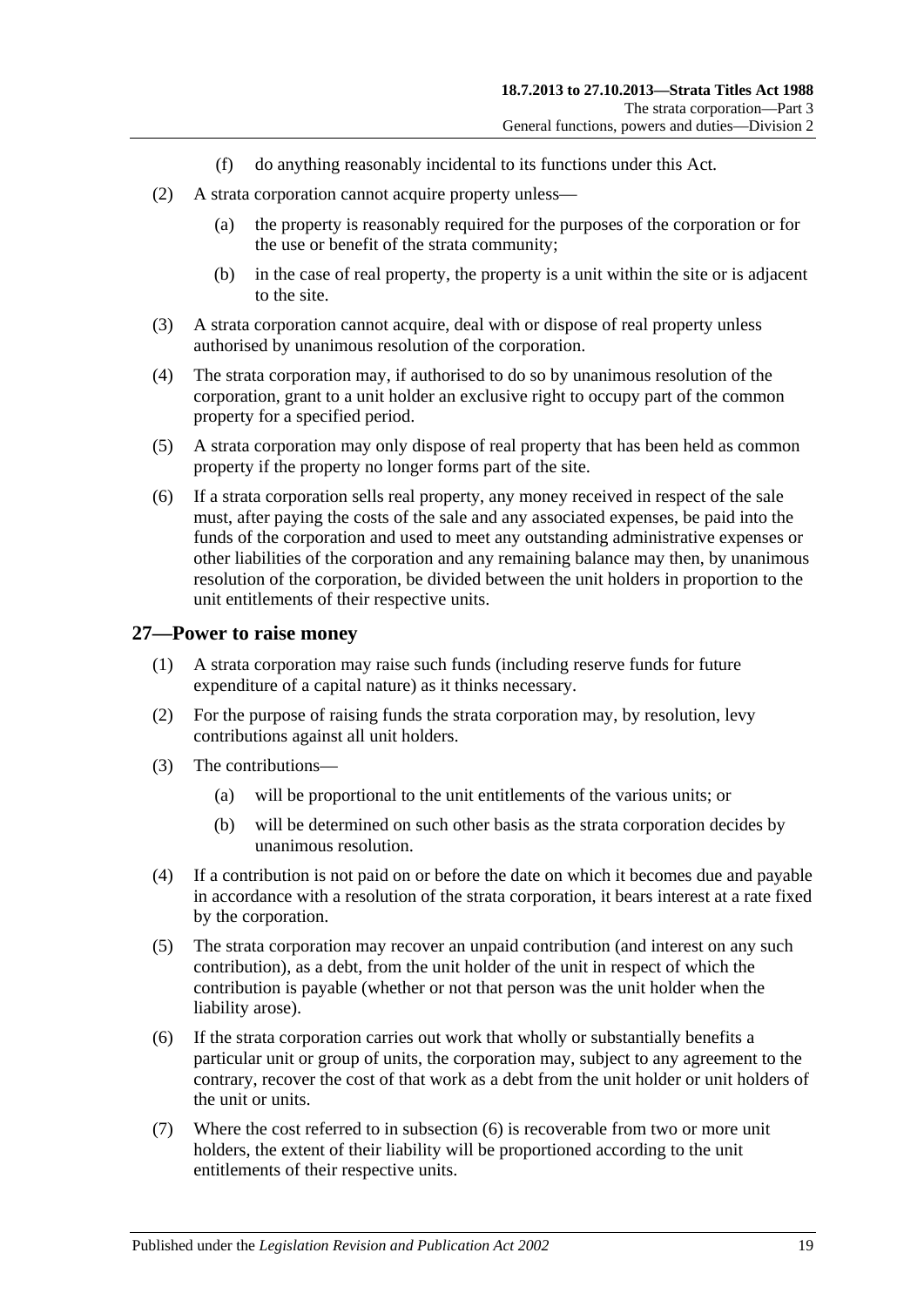(8) An amount paid by a person under this section is not recoverable by the person from the strata corporation when he or she ceases to be a unit holder.

## <span id="page-19-0"></span>**Division 3—Special powers of strata corporation to maintain the integrity of the strata scheme**

### <span id="page-19-1"></span>**28—Power to enforce duties of maintenance or repair**

- (1) A strata corporation may, by notice in writing to a unit holder, require the unit holder—
	- (a) to carry out specified work in pursuance of a duty of maintenance or repair imposed on the unit holder by the articles;
	- (b) to carry out specified work to remedy a breach of this Act or the articles on the part of the unit holder, a former unit holder, or an occupier or former occupier of the unit;
	- (c) to carry out specified work required to be carried out on the unit by a public authority or council.
- <span id="page-19-3"></span>(2) If the unit holder does not comply with a requirement imposed under this section within the time allowed in the notice, a person or persons authorised by the strata corporation may (using such force as may be reasonably necessary in the circumstances) enter the unit and carry out the specified work.
- (3) A power of entry must not be exercised under [subsection](#page-19-3) (2) unless the unit holder has been given reasonable notice of the proposed entry.
- <span id="page-19-4"></span>(4) Any cost reasonably incurred by the strata corporation in having work carried out under this section may be recovered as a debt from the unit holder.
- (5) Where—
	- (a) the strata corporation recovers costs from a unit holder under [subsection](#page-19-4) (4); and
	- (b) the circumstances out of which the work was required are attributable to the act or default of another person,

the unit holder may in turn recover those costs from that other person as a debt.

## <span id="page-19-2"></span>**29—Alterations and additions**

- (1) A person must not carry out prescribed work in relation to a unit unless the person is authorised to do so—
	- (a) where all of the units comprised in the strata scheme consist of non-residential premises—under the articles of the strata corporation; or
	- (b) in any case—by special resolution of the strata corporation.
- (2) Where a person acts in contravention of this section, the strata corporation may, by notice in writing to the unit holder, require him or her to carry out, within a reasonable period fixed in the notice, specified work—
	- (a) to remedy any structural deficiency caused by the work; or
	- (b) to restore the unit to its previous state.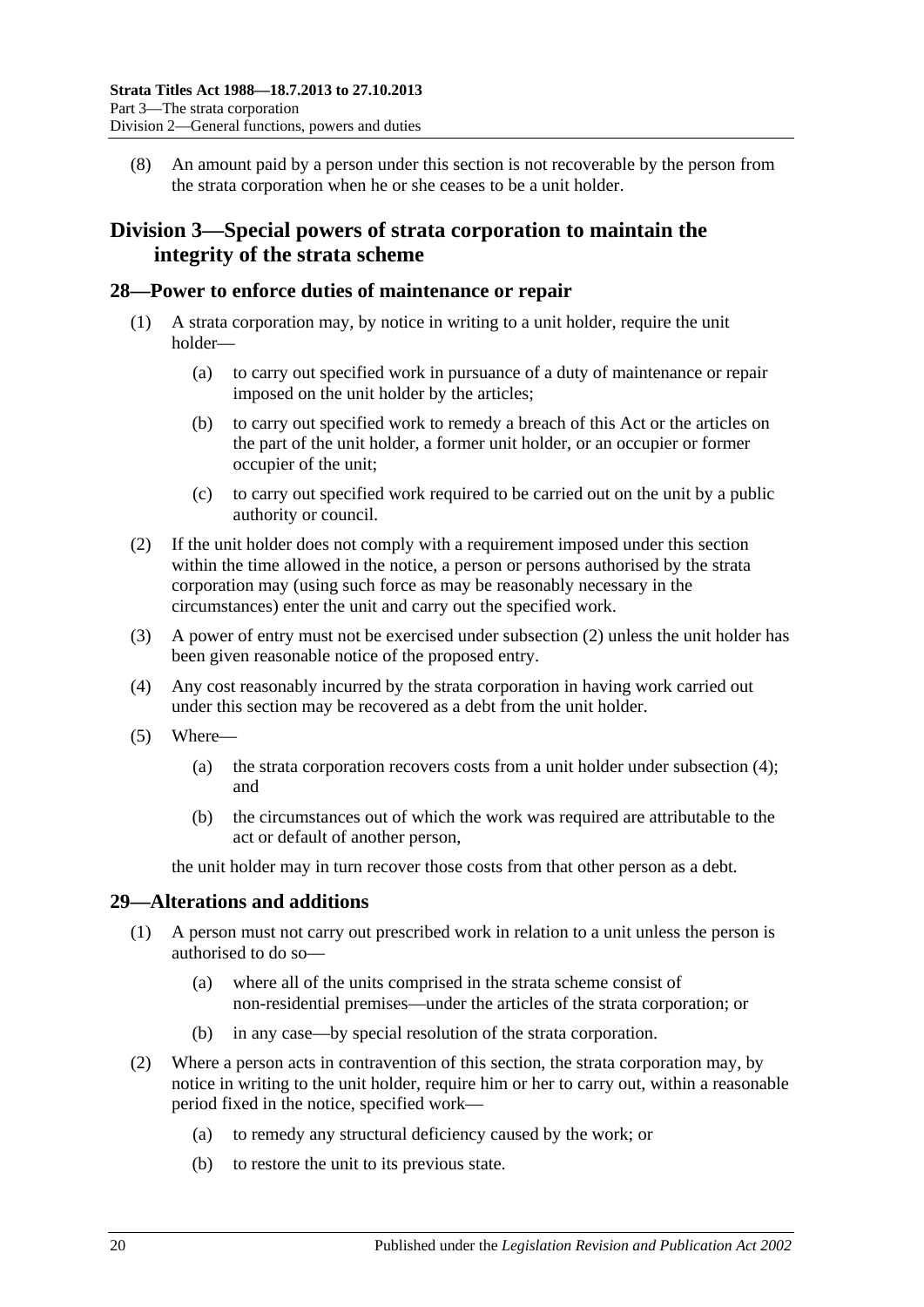#### (6) In this section—

*prescribed work* in relation to a unit means—

- (a) the erection, alteration, demolition or removal of a building or structure;
- (b) the alteration of the external appearance of a building or structure.

## <span id="page-20-0"></span>**Division 4—Duty to insure**

### <span id="page-20-1"></span>**29A—Application of Division**

This Division does not apply to a strata corporation if all units comprised in the strata scheme are held by the same registered proprietor and no unit comprised in the strata scheme is subject to a contract for sale.

#### <span id="page-20-2"></span>**30—Duty to insure**

- (1) A strata corporation must keep all buildings and building improvements on the site insured to their replacement value.
- (2) The replacement value of buildings and building improvements is the cost of their complete replacement including the cost of any necessary preliminary demolition work, any necessary surveying, architectural or engineering work and any other associated or incidental costs.
- (3) The insurance must be against—
	- (a) risks of damage caused by events (other than subsidence) declared to be prescribed events in relation to home building insurance under Part 5 of the *Insurance Contracts Act 1984* of the Commonwealth; and
	- (b) risks against which insurance is required by the regulations.
- (4) Any money to which a strata corporation is entitled under a contract of insurance in relation to damage to buildings or building improvements must, subject to any contrary order of the Court, be applied by it in reinstating or repairing those buildings or building improvements.

### <span id="page-20-3"></span>**31—Duty to insure against liability**

- (1) A strata corporation must keep itself insured against liability in tort.
- (2) The insurance cover must be for at least \$5 000 000 or such greater amount as the regulations may prescribe.
- (3) A strata corporation must keep itself insured against any other liability—
	- (a) determined by special resolution of the corporation; or
	- (b) prescribed by the regulations.

### <span id="page-20-5"></span><span id="page-20-4"></span>**32—Right of unit holders to satisfy themselves as to insurance**

- (1) A strata corporation must, at the request of a unit holder, produce for inspection all current policies of insurance taken out by the corporation.
- (2) A request under [subsection](#page-20-5) (1) may be addressed to the secretary.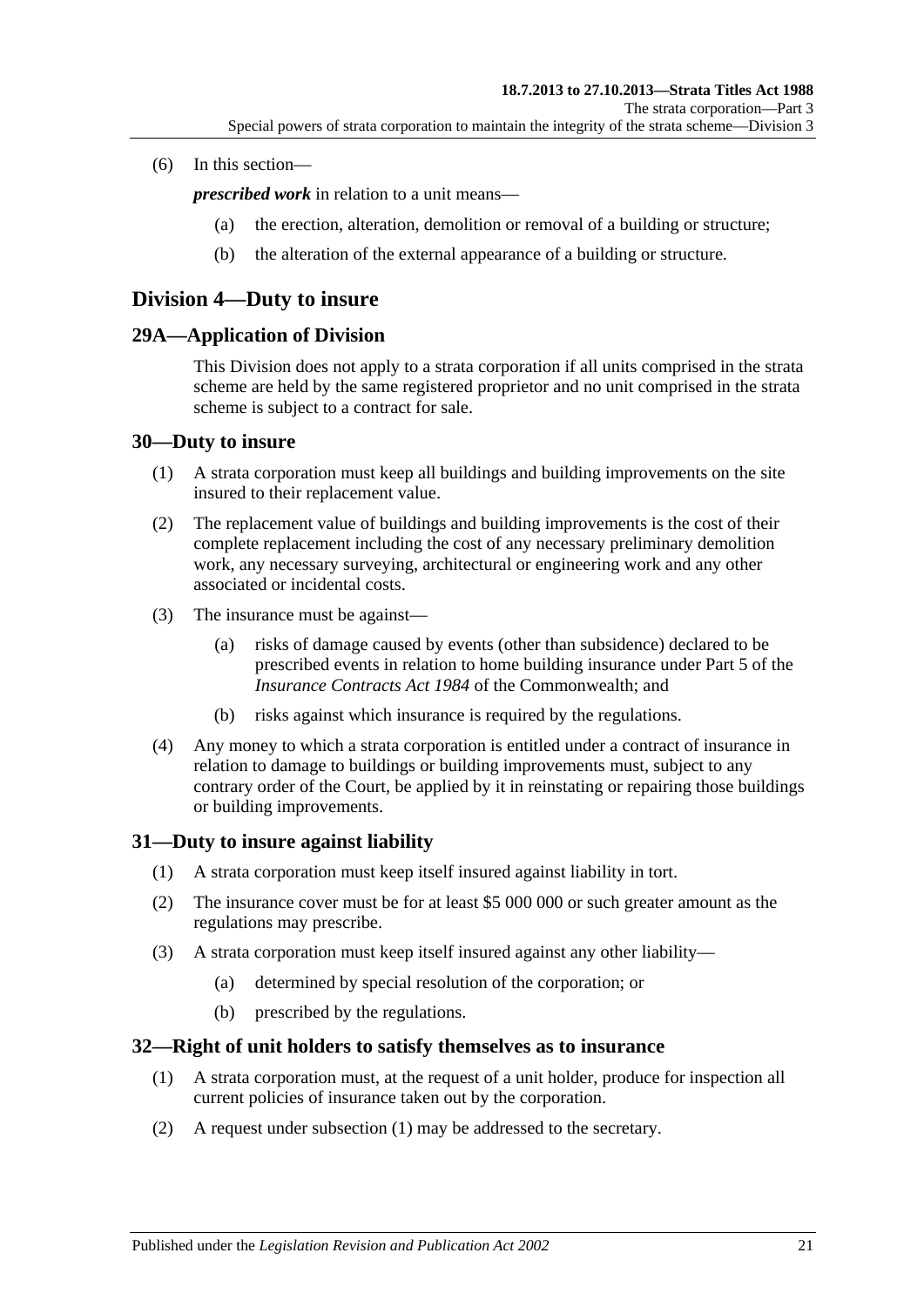## <span id="page-21-0"></span>**Division 5—General meetings**

## <span id="page-21-1"></span>**33—Holding of general meetings**

- (1) A strata corporation may hold a meeting of its members (a *general meeting*) at any time.
- (2) Such a meeting may be convened by—
	- (a) the secretary; or
	- (b) if the corporation has a management committee—any two members of the committee; or
	- (c) the unit holders of one-fifth or more of the total number of units; or
	- (d) in the case of the first such meeting—the original registered proprietor.
- (3) A meeting is convened by giving written notice of the day, time and place of the meeting to all unit holders at least 14 days before the date of the meeting.
- (3a) A person or group of persons proposing to convene a meeting of the members of a strata corporation should take reasonable steps to ensure that the proposed day, time and place are reasonably convenient to a majority of members of the corporation.
- (4) The corporation must hold at least one such meeting (the *annual general meeting*) in every calendar year and no more than 15 months after the last such meeting.
- (5) Subject to [subsection](#page-21-3) (6), no business may be transacted at a general meeting of the corporation unless a quorum, consisting of persons entitled to exercise the voting power in respect of not less than one-half of the units, is present at the time when the meeting proceeds to business.
- <span id="page-21-3"></span>(6) If a quorum is not formed within half an hour of the time appointed for a general meeting of the corporation—
	- (a) the unit holders present must appoint another day for the meeting, being a day at least seven days but not more than 14 days away; and
	- (b) the meeting then stands adjourned to that day at the same place and time; and
	- (c) if the quorum is not formed at the adjourned meeting within half an hour of the relevant time, the persons who are present and entitled to vote constitute a quorum.
- (7) Where a meeting of the corporation is adjourned under [subsection](#page-21-3) (6), the secretary of the corporation must cause reasonable notice of the day, place and time of the adjourned meeting to be given, in writing, to the unit holders.
- (8) In the absence of the presiding officer at a meeting of the corporation, another person who is entitled to vote at the meeting must be chosen to preside.

## <span id="page-21-2"></span>**34—Voting rights at general meetings**

(1) Subject to this section, at a general meeting of a strata corporation, one vote may be exercised in respect of each unit on any matter arising for decision.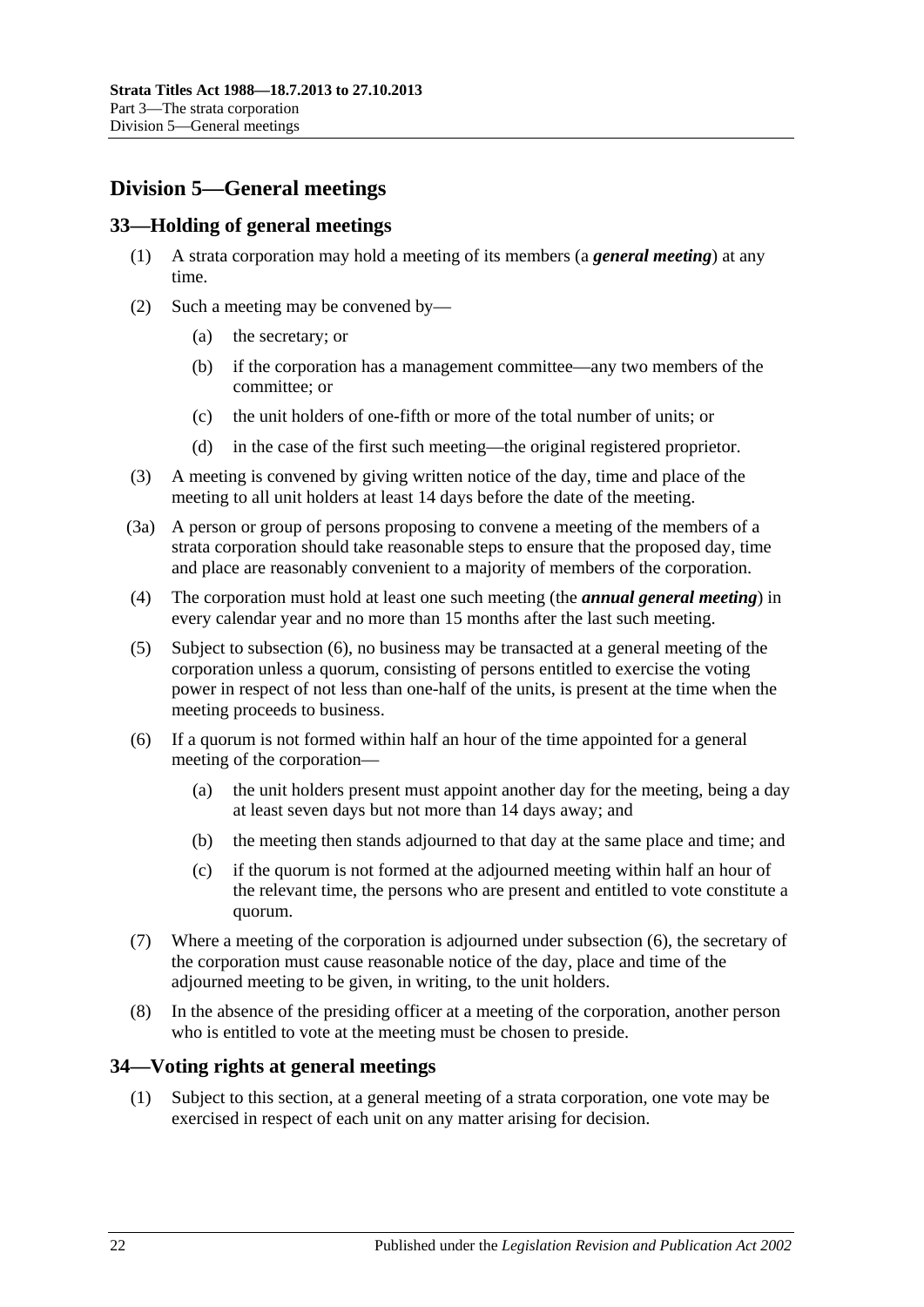- $(2)$  If—
	- (a) all of the units comprised in the strata scheme consist of non-residential premises; and
	- (b) the strata corporation has, by unanimous resolution, decided to adopt the voting system provided by this subsection,

then a number of votes is exercisable in respect of each unit equivalent to the unit entitlement of the unit.

- <span id="page-22-2"></span>(3) A vote may be exercised as follows:
	- (a) it may be exercised (subject to [paragraph](#page-22-2) (b)) by the unit holder or a proxy of the unit holder;
	- (b) if there are two or more unit holders in respect of the same unit, the following provisions apply:
		- (i) if only one attends the meeting—the vote is exercisable by that unit holder;
		- (ii) if two or more attend the meeting—the vote is exercisable by one of them on behalf of all in accordance with an agreement between them or, if there is no such agreement, by the unit holder whose name appears first on the certificate of title for the unit.
- (4) A unit holder may exercise an absentee vote on a proposed resolution by giving the secretary written notice of the proposed vote at least six hours before the time of the meeting.
- (5) A written ballot may be demanded by a unit holder (or a proxy of a unit holder) attending a meeting.
- (6) Such a ballot will be taken amongst the unit holders (or proxies of unit holders) attending the meeting in such manner as the person presiding at the meeting thinks fit.
- (7) Except where a unanimous resolution is required, a vote is not exercisable in relation to a unit unless all amounts due and payable to the strata corporation in respect of the unit have been paid.
- (8) A decision supported by the majority of votes cast at a duly convened meeting of the corporation will be taken to be a decision of the corporation (unless a special or unanimous resolution is required).

## <span id="page-22-0"></span>**Division 6—Management committee**

### <span id="page-22-1"></span>**35—Management committee**

- (1) Subject to [subsection](#page-22-3) (1a), a strata corporation may, by resolution, appoint a management committee of unit holders.
- <span id="page-22-3"></span>(1a) Where all of the units comprised in the strata scheme consist of non-residential premises, the management committee may consist of, or include, persons who are not unit holders.
- (2) A management committee will, subject to any limitation imposed by the strata corporation, have full power to transact any business of the corporation.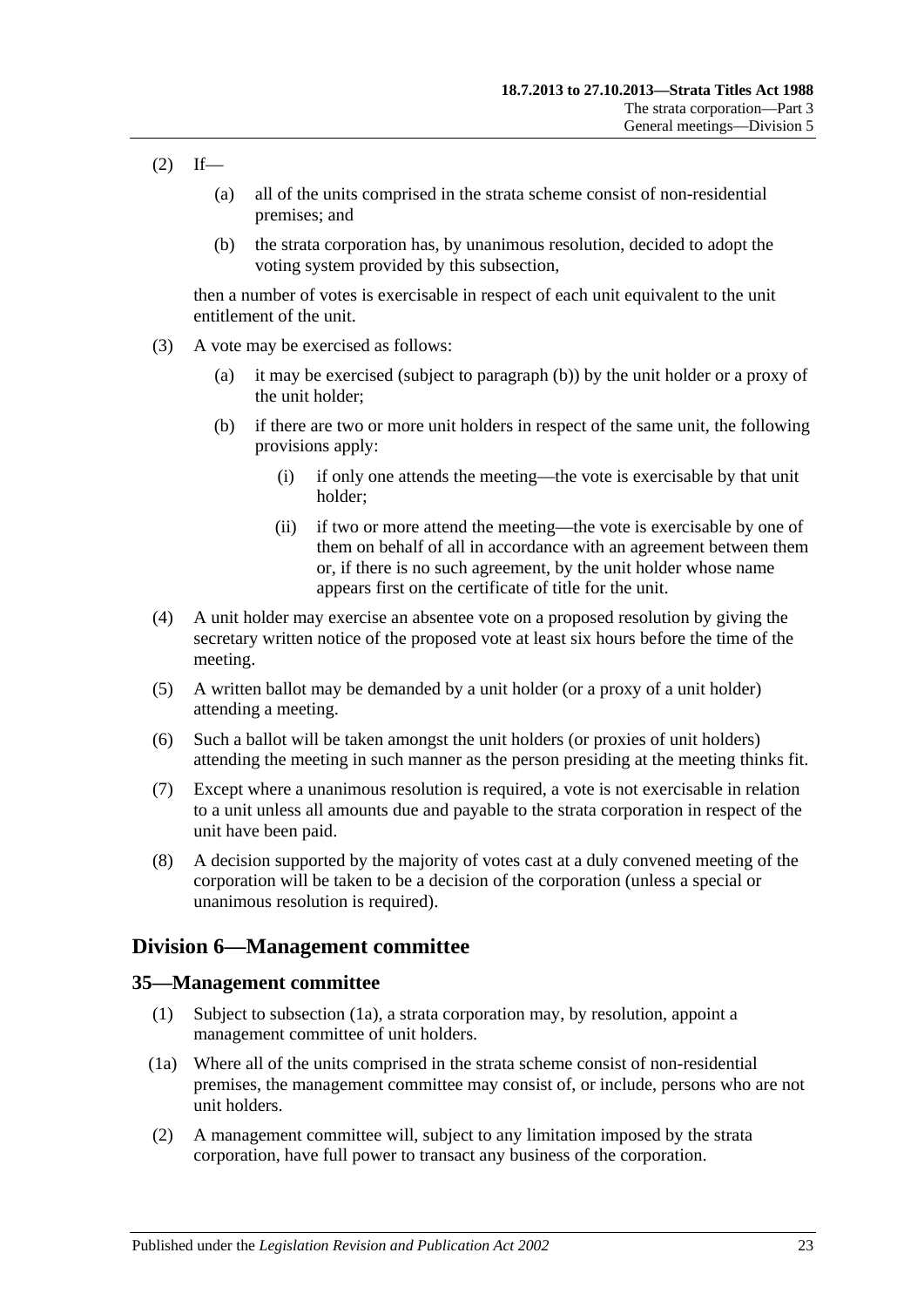- (3) A management committee does not have power to do anything for which a special or unanimous resolution of the strata corporation is required by this Act or by the articles of the corporation.
- <span id="page-23-3"></span>(4) The prescribed number of members of a management committee constitute a quorum of the committee and no business may be transacted at a meeting of the committee unless a quorum is present.
- (4a) The prescribed number for the purposes of [subsection](#page-23-3) (4) is a number ascertained by dividing the total number of members of the committee by two, ignoring any fraction resulting from the division, and adding one.
- (4b) A decision supported by a majority of the members at a meeting of a management committee of which at least three days notice has been given to all members will be taken to be a decision of the committee.
- (5) A member of a management committee holds office on terms fixed by the strata corporation and may be removed by resolution of the strata corporation at any time.
- (6) A management committee may co-opt a suitable person to fill a casual vacancy in the membership of the committee.
- (7) A member of a management committee can appoint another person (who must, unless all of the units comprised in the strata scheme consist of non-residential units, be a unit holder) to act as his or her proxy at any meeting of the committee that the member is unable to attend.
- (8) A management committee must—
	- (a) keep minutes of its proceedings; and
	- (b) cause proper accounting records to be kept in respect of money received and expended by it.
- (9) Subject to the articles and any direction of the strata corporation, a committee may otherwise regulate its meetings and proceedings as it thinks fit.
- (10) A strata corporation may appoint or engage a person to assist its management committee in the performance of the committee's functions.

## <span id="page-23-0"></span>**36—Validity of acts**

Where a management committee acts honestly, the subsequent discovery of some defect affecting the appointment of a member, or the right of a person to act as a member, does not invalidate an act of the committee.

## <span id="page-23-1"></span>**Division 6A—Agents' trust accounts**

## <span id="page-23-2"></span>**36A—Application of Division**

This Division applies where a strata corporation has authorised a person (the *agent)* (not being an ADI or other financial institution) to receive money from another person (not being the corporation) and to hold the money on behalf of the corporation or to deal with it in accordance with this Division.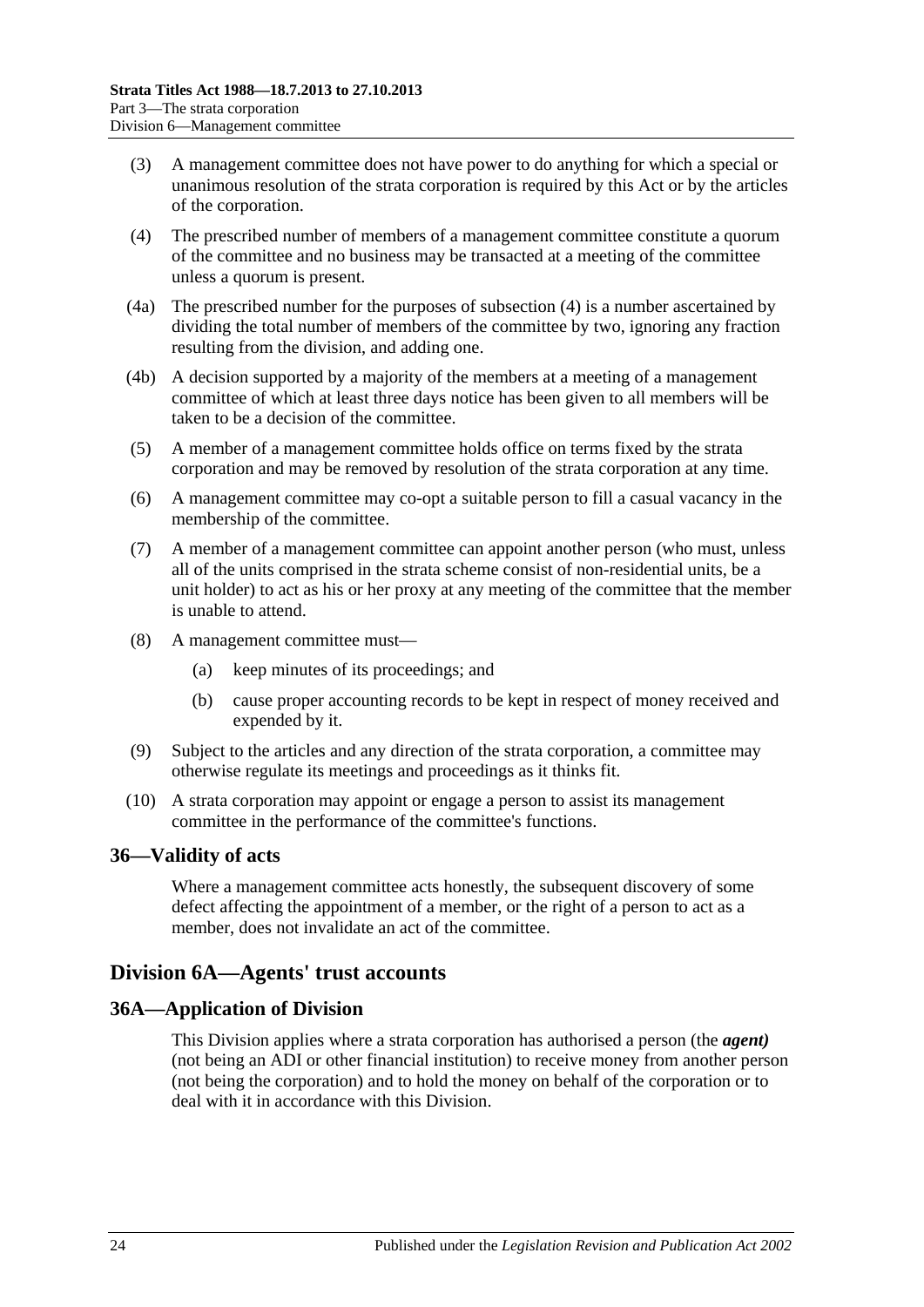## <span id="page-24-0"></span>**36B—Interpretation**

In this Division, unless the contrary intention appears—

*agent* means a person, not being an ADI or other financial institution, who has been authorised by a strata corporation to receive money on its behalf and to hold it or to deal with it in accordance with this Division;

*auditor* means a registered company auditor within the meaning of the Corporations Law;

*financial institution* means an institution of a kind declared by regulation to be a financial institution;

*trust account* means an account in which trust money is required to be deposited by an agent;

*trust money* means money received by an agent on behalf of a strata corporation.

### <span id="page-24-1"></span>**36C—Trust money to be deposited in trust account**

(1) An agent must, as soon as practicable after receiving trust money, deposit the money in an account authorised by this Division in the name of the agent.

Penalty: Division 5 fine.

- (2) An agent must not pay any money except trust money into the agent's trust account. Penalty: Division 5 fine.
- (3) An agent must not withdraw, or permit another person to withdraw, money from a trust account except in accordance with this Part. Penalty: Division 5 fine.
- (4) An agent must, when applying to open a trust account, inform the ADI or other financial institution that the account is to be a trust account for the purposes of this Division.

Penalty: Division 5 fine.

## <span id="page-24-2"></span>**36D—Withdrawal of money from trust account**

An agent may withdraw money from a trust account—

- (a) in exercise of powers delegated to the agent by the strata corporation; or
- (b) in satisfaction of a claim for fees, costs or disbursements (that are authorised by the regulations) that the agent has against the corporation; or
- (c) to satisfy an order of a court against the corporation; or
- (d) for making any other payment authorised by law.

### <span id="page-24-3"></span>**36E—Authorised trust accounts**

An account at an ADI or at any other financial institution prescribed for the purposes of this section by regulation that provides for the payment of interest on money held in the account in accordance with the regulations is authorised for the purposes of this Division.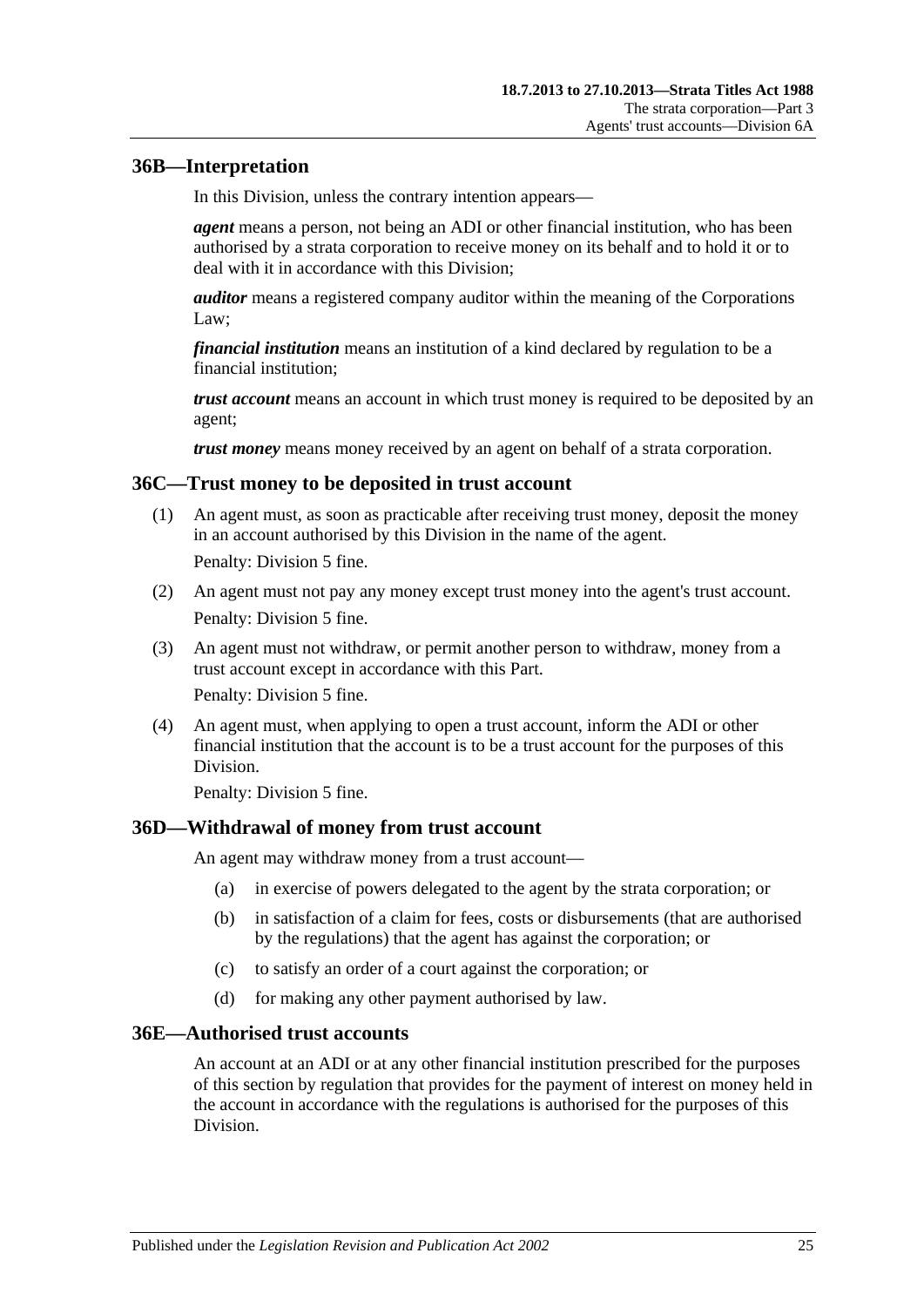### <span id="page-25-0"></span>**36F—Application of interest**

If money received by an agent on behalf of two or more strata corporations is held in the same trust account, interest credited to the trust account must be credited by the agent proportionately to the strata corporations on whose behalf that money is held.

### <span id="page-25-1"></span>**36G—Keeping of records**

- (1) An agent must keep detailed records of all trust money received by the agent and of any disbursement of, or other dealing with, that money and must compile detailed accounts of those receipts and disbursements or other dealings that—
	- (a) accurately disclose the state of the trust account maintained by the agent; and
	- (b) enable the receipt and disposition of trust money to be conveniently and properly audited; and
	- (c) comply with all other requirements specified by regulation.

Penalty: Division 5 fine.

- <span id="page-25-3"></span>(2) In particular, the agent must, in respect of the receipt of trust money—
	- (a) make available to the person making payment a receipt that sets out the information specified by regulation in the form specified by regulation; and
	- (b) make and retain a copy of the receipt as part of the agent's records.

Penalty: Division 5 fine.

- (3) An agent must, at the request of a strata corporation provide the corporation with a statement setting out details of dealings by the agent with the corporation's money. Penalty: Division 5 fine.
- (4) An agent must keep the accounts and records referred to in this section (including copies of receipts under [subsection](#page-25-3) (2)(b)) in a legible written form, or so as to be readily convertible into such a form, for at least five years.

Penalty: Division 5 fine.

### <span id="page-25-2"></span>**36H—Audit of trust accounts**

- (1) An agent who maintains a trust account must—
	- (a) have the accounts and records kept under this Division audited by an auditor in respect of each audit period specified by regulation; and
	- (b) lodge with the strata corporation a statement relating to the audit that sets out the information specified by regulation.
- (2) An agent who—
	- (a) fails to have accounts and records audited as required; or
	- (b) fails to lodge the audit statement within the time allowed by or under the regulations,

is guilty of an offence.

Penalty: Division 5 fine.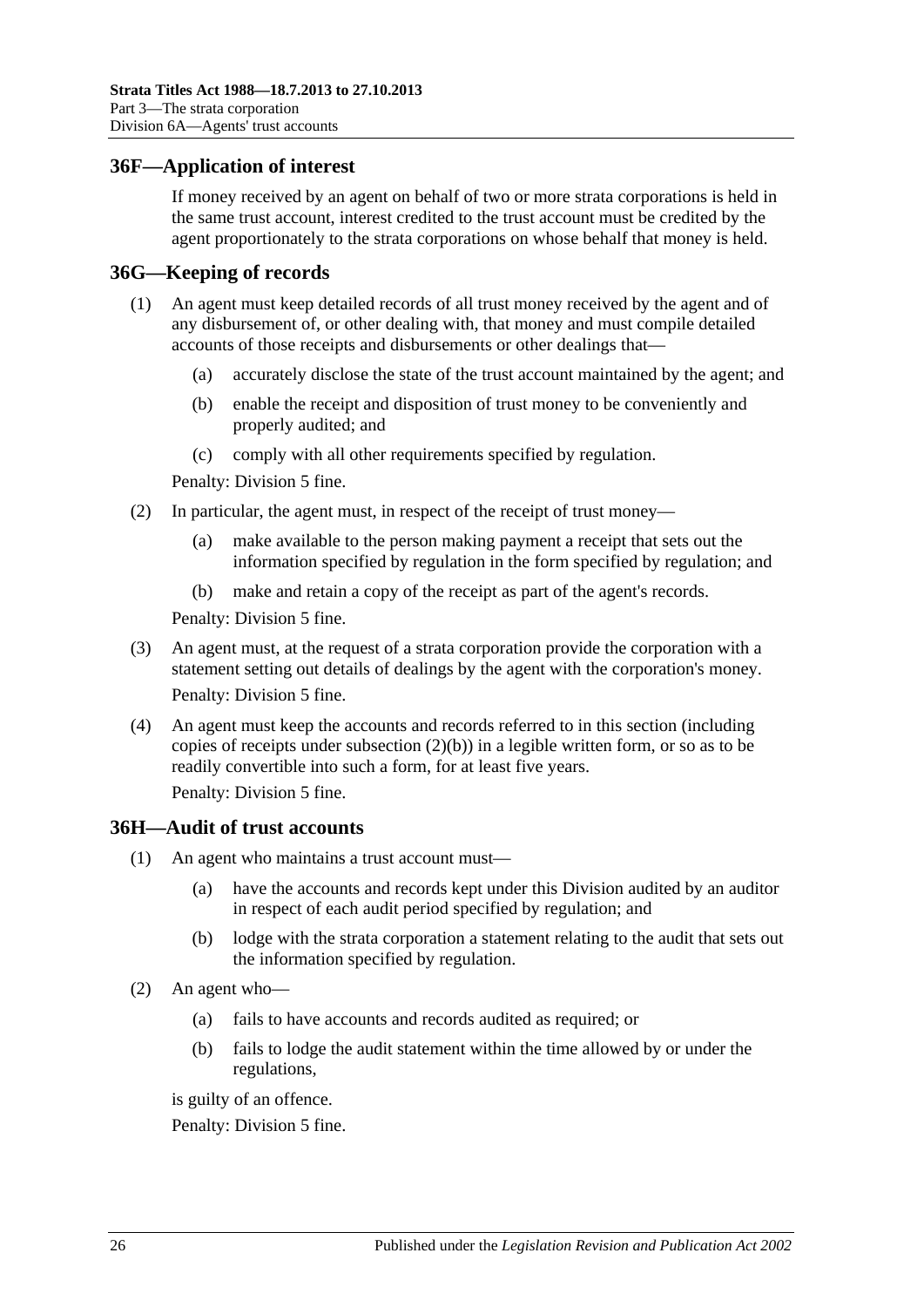## <span id="page-26-0"></span>**36I—Obtaining information for purposes of audit or examination**

- (1) An auditor employed by an agent to make an audit of the trust accounts of the agent, may require the agent or any other person in a position to do so—
	- (a) to produce all the accounts (including accounts that are not trust accounts) relating to the business of the agent and all documents and records relating to those accounts, including written records that reproduce in a readily understandable form information kept by computer, microfilm or other process; and
	- (b) to provide any relevant information relating to the operation of the accounts.
- (2) The manager or other principal officer of an ADI or other financial institution with which an agent has deposited money, whether in his or her own account or in a general or separate trust account, must, on being required to do so by an auditor employed or appointed to make an audit under this Division, disclose every such account (including all deposit slips, cancelled cheques and other documents relating to the operation of the account) to the auditor.

Penalty: Division 5 fine.

- (3) A person who is required by this section to produce documents to an auditor must permit the auditor to make a copy of the whole, or any part, of those documents. Penalty: Division 5 fine.
- (4) In this section—

*account* includes a record required to be kept under this Division in relation to the receipt of and disbursement of or other dealing with trust money;

*agent* includes a former agent.

### <span id="page-26-1"></span>**36J—ADIs etc to report deficiencies in trust accounts**

An ADI or other financial institution with which a trust account has been established must, as soon as practicable, and in any event within 14 days, after becoming aware of a deficiency in that account, report the deficiency to the Minister.

Penalty: Division 5 fine.

### <span id="page-26-2"></span>**36K—Confidentiality**

An auditor must not divulge information that has come to his or her knowledge in the course of performing functions under this Division except—

- (a) to the agent; or
- (b) to the Minister; or
- (c) as otherwise required by law.

Penalty: Division 5 fine.

### <span id="page-26-3"></span>**36L—ADIs etc not affected by notice of trust**

(1) Subject to [subsection](#page-27-4) (2), an ADI or other financial institution is not affected by notice of a specific trust to which money deposited in a trust account is subject, and is not bound to satisfy itself of the due application of that money.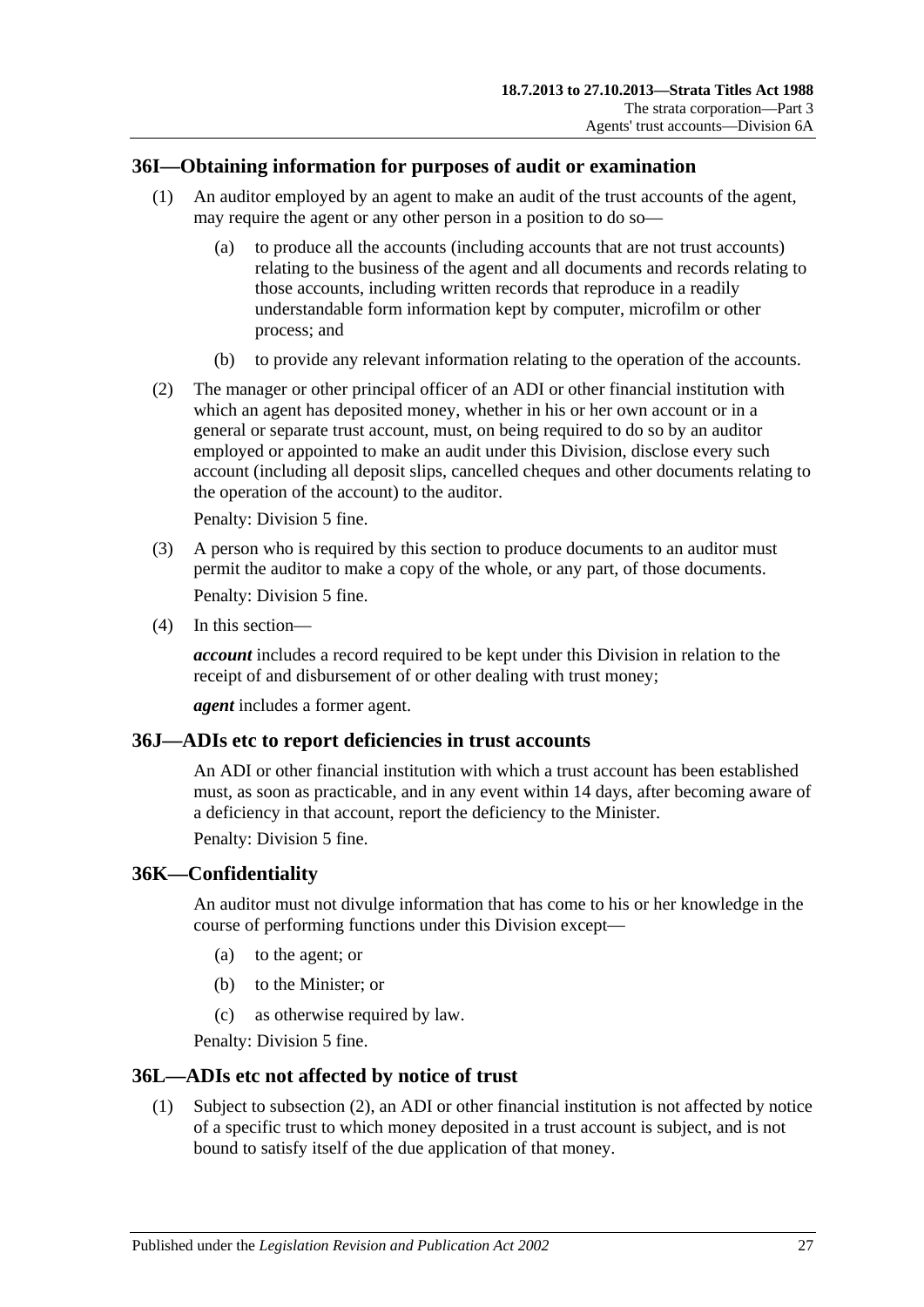<span id="page-27-4"></span>(2) This section does not relieve an ADI or other financial institution of liability for negligence.

## <span id="page-27-0"></span>**Division 7—Appointment of administrator**

## <span id="page-27-1"></span>**37—Administrator of strata corporation's affairs**

(a1) In this section—

*relevant court* means the Court or the Magistrates Court.

- (1) A relevant court may, on application by—
	- (a) a strata corporation;
	- (b) a creditor of a strata corporation;
	- (c) a person with a registered interest in a unit,

appoint an administrator of the strata corporation, or remove or replace an administrator previously appointed.

- (2) An administrator has, while the appointment remains in force, full and exclusive power to administer the affairs of the strata corporation (including power to do anything for which a special or unanimous resolution of the strata corporation is required).
- (3) The administrator must comply with any directions that the relevant court may give from time to time.
- (4) The remuneration of an administrator will be fixed by the relevant court and payable from the strata corporation's funds.
- <span id="page-27-5"></span>(5) The administrator may, by written instrument, delegate any of his or her powers.
- (6) A delegation under [subsection](#page-27-5) (5)—
	- (a) may be made on such conditions as the administrator thinks fit; and
	- (b) is revocable at will; and
	- (c) does not derogate from the power of the administrator to act in any matter personally.
- (7) Where a person—
	- (a) is appointed as an administrator; or
	- (b) is removed or replaced as an administrator,

that person must, within 14 days, give the Registrar-General written notice of his or her appointment, removal or replacement.

## <span id="page-27-2"></span>**Division 8—Supplementary**

## <span id="page-27-3"></span>**38—Duties of the original proprietor in relation to strata corporation**

(1) The original registered proprietor must ensure that a general meeting of the strata corporation is convened within three months after the relevant date.

Penalty: Division 7 fine.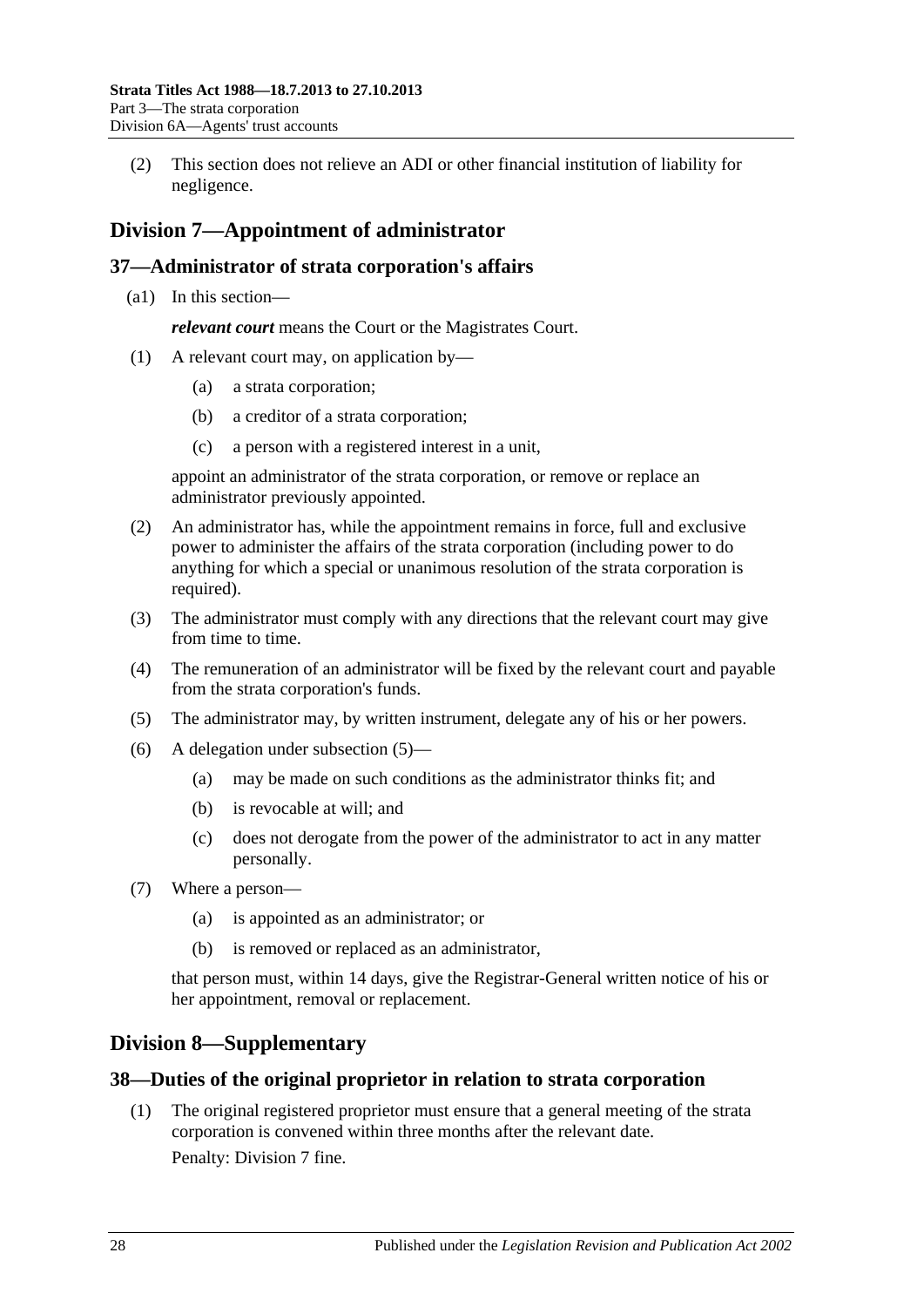- (2) The relevant date is the first date on which there are two or more members of the corporation holding different units.
- (3) The original registered proprietor must, at the first general meeting of the strata corporation, place it in possession of—
	- (a) the duplicate certificate of title for the common property;
	- (b) a copy of all plans, drawings, specifications and reports in his or her possession relating to the design and construction of buildings and building improvements on the site;
	- (c) a copy of any other notice, order or document in his or her possession relating to the strata scheme of which the strata corporation will need to know in order to carry out its statutory functions.

Penalty: Division 7 fine.

## <span id="page-28-2"></span><span id="page-28-0"></span>**39—Power to require handing over of property**

- (1) A strata corporation may by notice in writing to a person who has possession of any record, key, or other property of the corporation, require that person to deliver it to an officer of the corporation named in the notice on or before a specified time.
- (2) A person who fails to comply with a requirement under [subsection](#page-28-2) (1) is guilty of an offence.

Penalty: Division 7 fine.

### <span id="page-28-1"></span>**40—Record keeping**

- <span id="page-28-5"></span><span id="page-28-4"></span><span id="page-28-3"></span>(1) A strata corporation must—
	- (a) keep—
		- (i) a minute book containing minutes of its meetings; and
		- (ii) proper accounting records in respect of its receipts and expenditure;
	- (b) ensure that a proper statement of accounts is prepared in respect of each accounting period;
	- (c) keep a record of any notice or order served on the corporation;
	- (d) retain for such period as may be prescribed—
		- (i) the minute book and accounting records kept under [paragraph](#page-28-3) (a);
		- (ii) a copy of any statement of account prepared under [paragraph](#page-28-4) (b);
		- (iii) any notice or order referred to in [paragraph](#page-28-5) (c);
		- (iv) a copy of any correspondence received or sent by the corporation;
		- (v) notices of meetings of the corporation and its management committee;
		- (vi) such other documentary material as may be prescribed.
- (2) An accounting period for a strata corporation is—
	- (a) a period—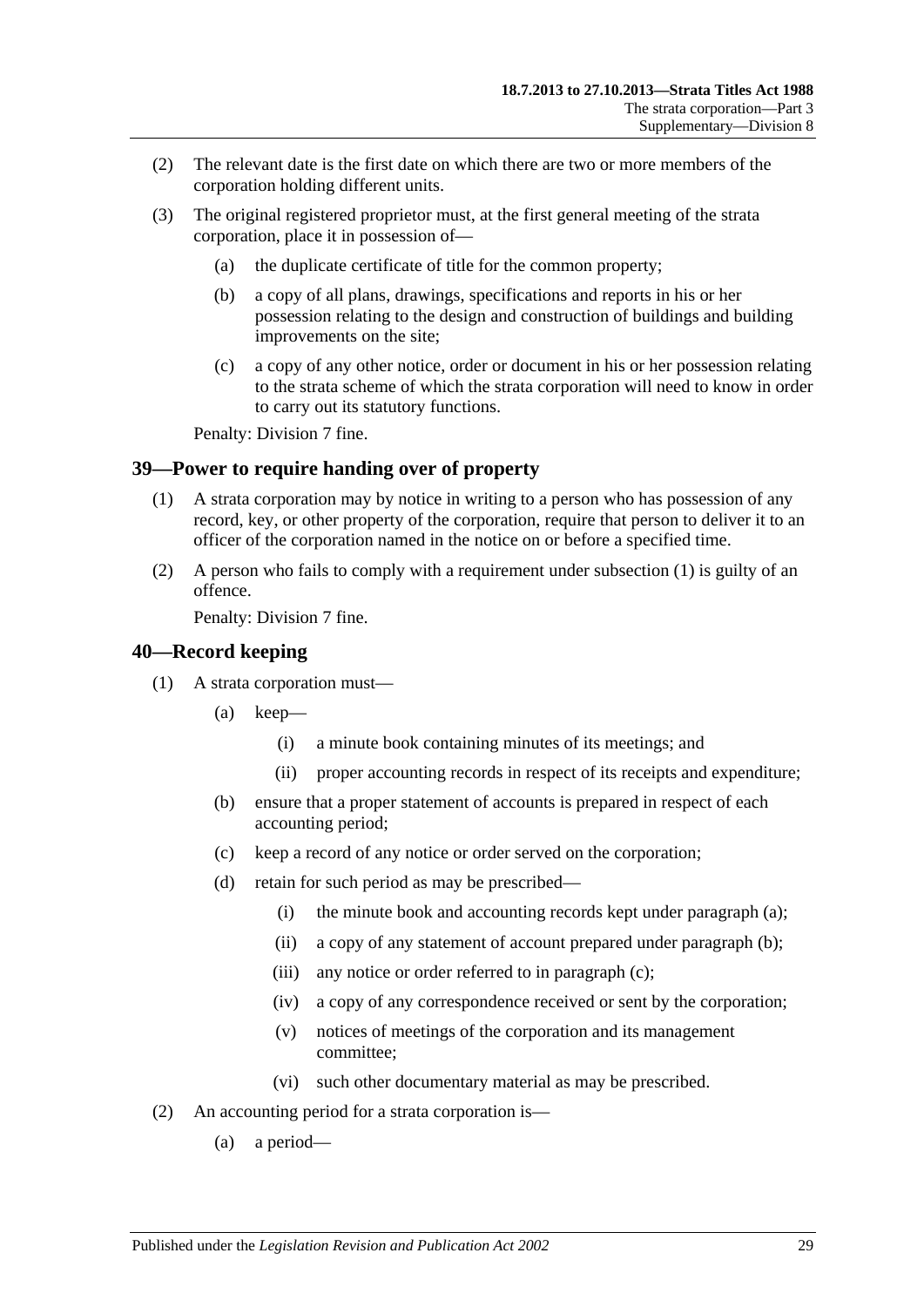- (i) commencing on the commencement of this Act, the date of incorporation of the corporation or the end of a previous accounting period (whichever is the later); and
- (ii) ending on the following 30 June; or
- (b) a period of not less than 9 months and not more than 18 months fixed by the corporation as an accounting period (but the corporation's accounting periods must be consecutive, following immediately one upon the other).

## <span id="page-29-0"></span>**41—Information to be furnished**

- <span id="page-29-1"></span>(1) A strata corporation must, on application by or on behalf of the owner or a mortgagee of a unit, or by or on behalf of a prospective purchaser or mortgagee of a unit—
	- (a) furnish—
		- (i) particulars of any contribution payable in relation to the unit (including details of any arrears of contribution related to the unit);
		- (ii) particulars of the assets and liabilities of the corporation;
		- (iii) particulars of any expenditure that the corporation has incurred, or has resolved to incur, and to which the unit holder of the unit must contribute, or is likely to be required to contribute;
		- (iv) particulars in relation to any prescribed matter;
	- (b) provide copies of—
		- (i) the minutes of general meetings of the corporation and meetings of its management committee for such period, not exceeding two years, specified in the application;
		- (ii) the statement of accounts of the corporation last prepared by the corporation;
		- (iii) the articles for the time being in force;
		- (iv) current policies of insurance taken out by the corporation;
	- (c) make available for inspection—
		- (i) a copy of the accounting records of the corporation;
		- (ii) the minute books of the corporation;
		- (iii) any other prescribed documentary material.

Penalty: Division 9 fine.

- (2) An application under this section must be accompanied by the prescribed fee.
- (2a) A strata corporation must not charge more than the prescribed fee in respect of a service provided in pursuance of an application under this section. Penalty: Division 9 fine.
- (3) The application is duly made if given or sent to—
	- (a) the secretary of the strata corporation;
	- (b) if the strata corporation has a management committee—any member of the management committee.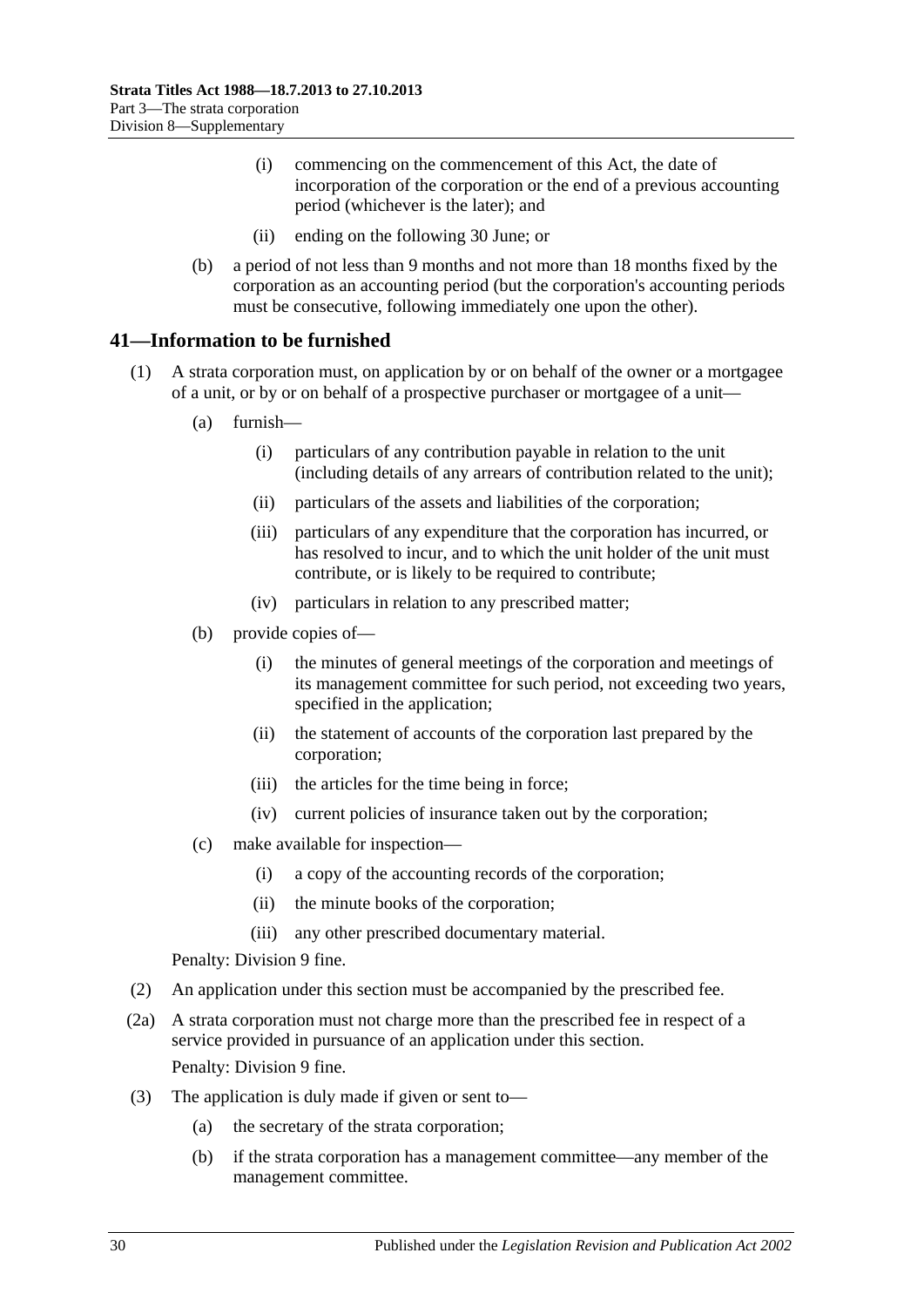(4) A statement of a strata corporation provided for the purposes of [subsection](#page-29-1)  $(1)(a)$  is, in favour of the person to whom it is provided and as against the corporation, conclusive evidence (as at the date of the statement) of the matters contained in the statement.

## <span id="page-30-0"></span>**Part 3A—Resolution of disputes**

## <span id="page-30-1"></span>**41A—Resolution of disputes etc**

- (1) An application may be made under this section—
	- (a) if a strata corporation or a member of a strata corporation claims that a breach of this Act or of the articles of the corporation has occurred; or
	- (b) if a member of a strata corporation claims to have been prejudiced, as occupier of a strata unit, by the wrongful act or default of the strata corporation, of the management committee of the strata corporation, or of some other member of the strata corporation; or
	- (c) if a member of a strata corporation claims that a decision of the strata corporation or of the management committee of the strata corporation is unreasonable, oppressive or unjust; or
	- (d) if a dispute arises—
		- (i) between a strata corporation and a member of the corporation; or
		- (ii) between two or more members of a strata corporation,

in relation to any aspect of the occupation or use of a strata unit.

- (2) Subject to this section, an application must be made to the Magistrates Court.
- <span id="page-30-2"></span>(3) A person may, with the permission of the District Court, bring an application under this section in the District Court.
- <span id="page-30-3"></span>(4) The District Court may, on the application of a party to proceedings under this section that have been commenced in the Magistrates Court, order that the proceedings be transferred to the District Court (and such an order will have effect according to its terms).
- (5) Proceedings should not be commenced in, or transferred to, the District Court under [subsections](#page-30-2) (3) or [\(4\)](#page-30-3) unless the District Court considers that it is appropriate for the court to deal with the matter by reason of the complexity or significance of the matter.
- (6) A court may, on its own initiative or on an application by a party to the proceedings—
	- (a) transfer an application under this section to the Supreme Court on the ground that the application raises a matter of general importance; or
	- (b) state a question of law for the opinion of the Supreme Court.
- (7) A court, in hearing and determining an application under this section, should act according to equity, good conscience and the substantial merits of the case, without regard to technicalities and legal forms, and is not bound by the rules of evidence but may inform itself on any matter in such manner as it thinks fit.
- (8) A member of a strata corporation duly appointed by the corporation for the purpose may represent the corporation in any proceedings under this section.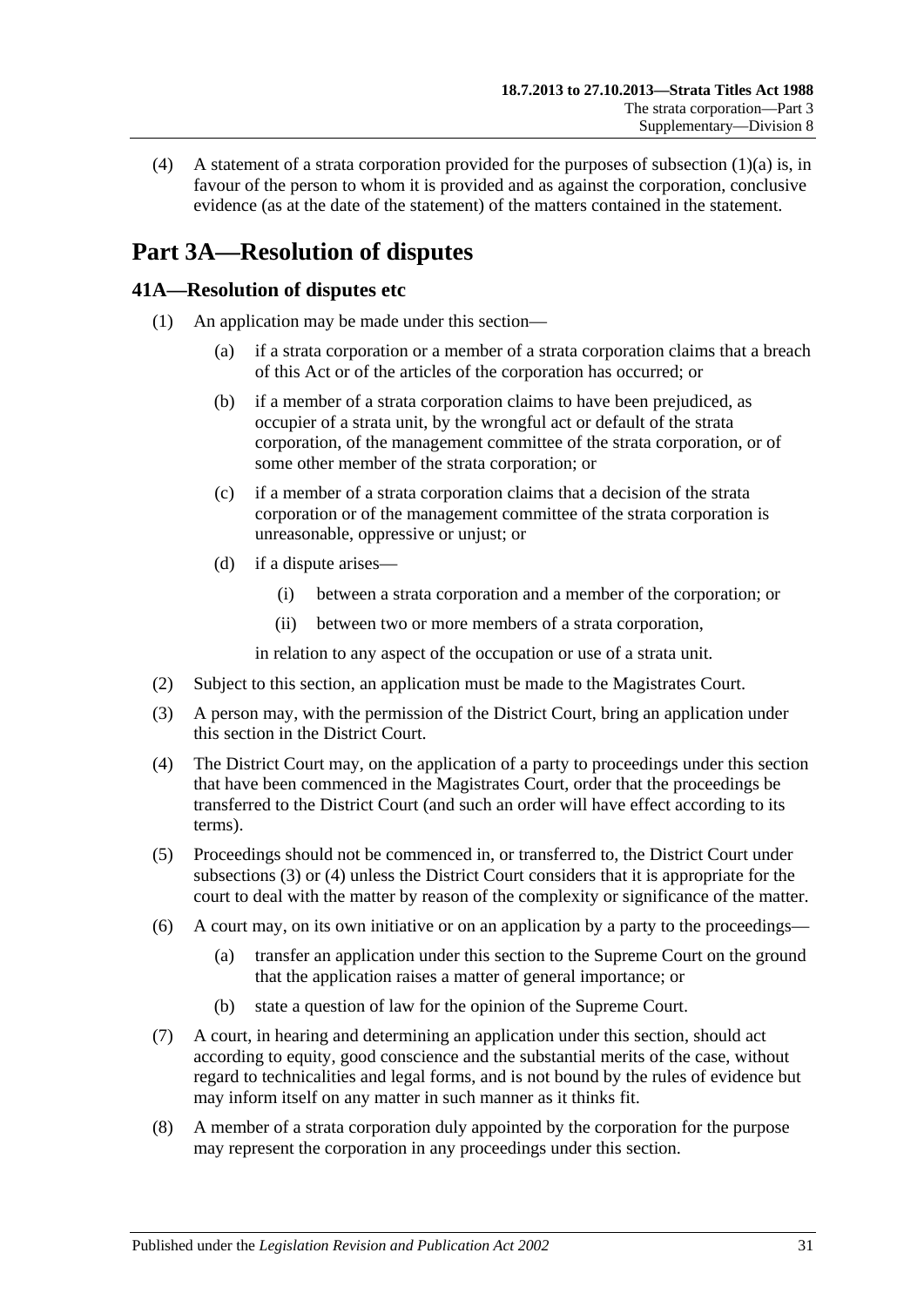- (9) A court may, in respect of an application under this section—
	- (a) attempt to achieve settlement of the proceedings by agreement between the parties;
	- (b) require a party to provide reports or other information for the purposes of the proceedings;
	- (c) order that a party take such action as in the opinion of the court necessary to remedy any default, or to resolve any dispute, and is specified in the order;
	- (d) order that a party refrain from any further action of a kind specified in the order;
	- (e) by order—
		- (i) alter the articles of the corporation;
		- (ii) vary or reverse any decision of the corporation, or of the management committee of the corporation;
	- (f) give judgment on any monetary claim;
	- (g) make orders as to costs;
	- (h) make any incidental or ancillary orders.
- (10) A court should not make an order to alter the articles of a corporation unless—
	- (a) the corporation is a party to the proceedings or the court is satisfied that the corporation has been given a reasonable opportunity to become a party to the proceedings; and
	- (b) if it appears to the court that the alteration could adversely affect a member of the corporation who is not a party to the proceedings, the court is satisfied that the member has been notified of the possibility that such an order could be made and given a reasonable opportunity to make submissions to the court in relation to the matter; and
	- (c) in any event, the court is satisfied that the order is essential to achieving a fair and equitable resolution of the matters in dispute.
- (11) Where an application is made under this section and the court is satisfied that an interim order is justified by the urgency of the case, the court may make an interim order to safeguard the position of any person pending its final resolution.
- (12) An interim order—
	- (a) has effect for such period as the court may determine and specifies in the order, and may be renewed by the court from time to time; and
	- (b) may be made or renewed whether or not notice of the application has been given to a respondent; and
	- (c) unless sooner revoked, ceases to have effect on the determination or resolution of an application under this section.
- (13) A person who fails to comply with an order under this section is guilty of an offence. Penalty: Division 7 fine.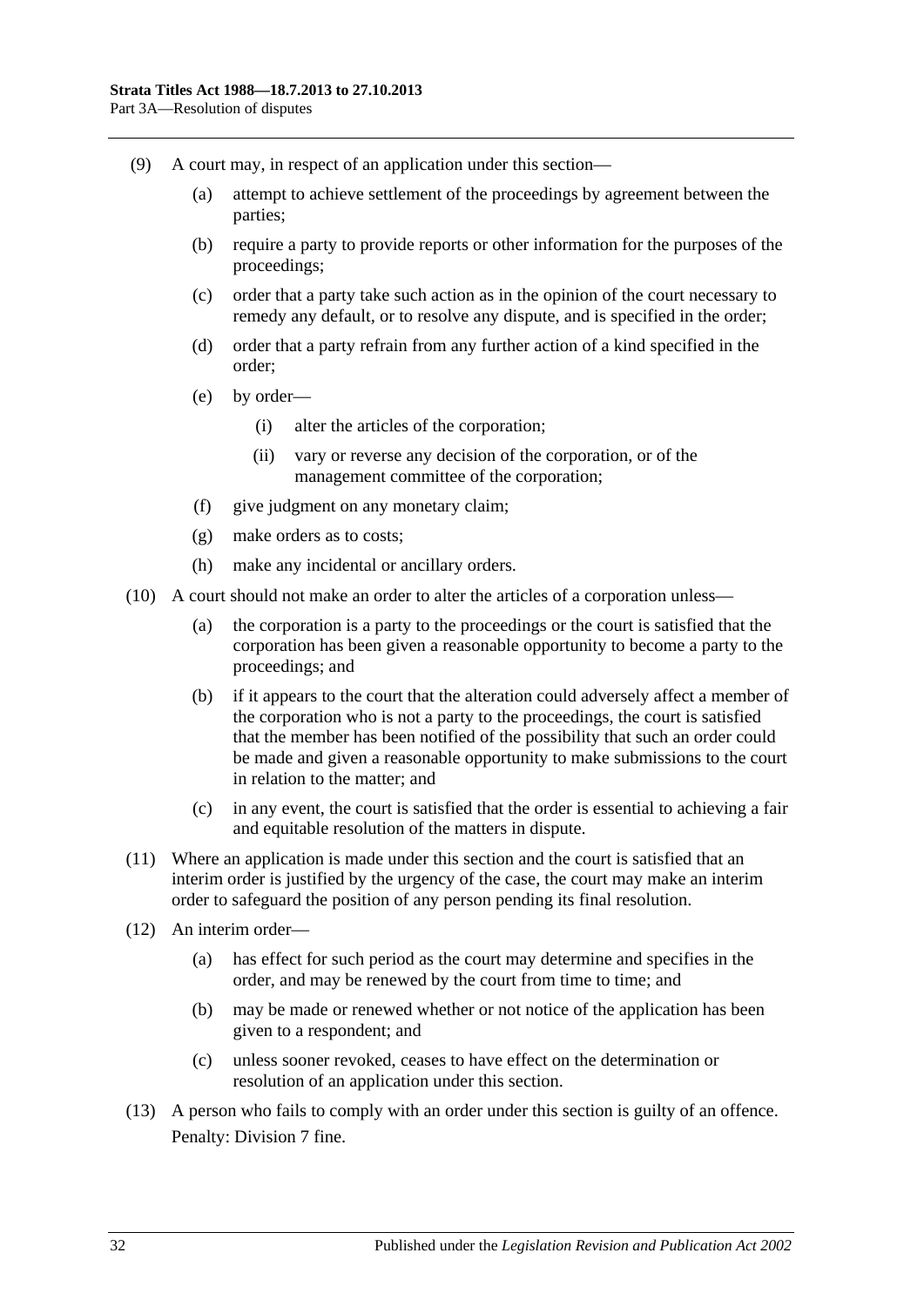- (14) The power to make an order under this section includes the power to vary or revoke an order.
- (15) A court may decline to proceed with an application under this section if it considers that it would be more appropriate for proceedings to be taken in another court or tribunal constituted by law.
- (16) This section does not limit or derogate from any civil remedy at law or in equity.
- (17) Rules of Court may be made dealing with any matter necessary or expedient for the effective and efficient operation of this section.
- (18) The rules for a particular court will be made in the same manner as ordinary rules are made for that court.
- (19) In this section—

*member* in relation to a strata corporation includes any person who is bound to comply with the articles of the corporation.

## <span id="page-32-0"></span>**Part 4—Miscellaneous**

## <span id="page-32-1"></span>**42—Unit holder's power of entry**

$$
(1) If—
$$

 $(a)$ 

- (i) the proper supply of hot or cold water, gas, electricity, heating oil or air-conditioned air to a unit (unit A) fails; or
- (ii) the sewerage, garbage or drainage system as it affects a unit (unit A) fails to operate properly; and
- (b) some other unit (unit B) must be entered in order to investigate the cause of the failure, or to carry out necessary repairs,

the unit holder of unit A, or a person authorised by that unit holder, may, after giving such notice to the unit holder of unit B as may be practicable in the circumstances, enter unit B for that purpose.

(2) Reasonable force may be exerted in the exercise of powers conferred by this section but any damage to unit B must be immediately made good at the expense of the unit holder of unit A.

### <span id="page-32-2"></span>**43—Insurance by unit holder**

- (1) Nothing in this Act limits the right of a unit holder to effect insurance in respect of the unit.
- <span id="page-32-3"></span>(2) A contract of insurance may be entered into by the unit holder in respect of damage to the unit for an amount equal to the amount secured at the date of the contract by mortgages over the unit.
- (3) Where a contract of insurance of the kind referred to in [subsection](#page-32-3) (2) is in force—
	- (a) payment must be made by the insurer under the contract to the mortgagees whose interests are noted in the contract in order of their respective priorities, subject to the terms and conditions of the contract;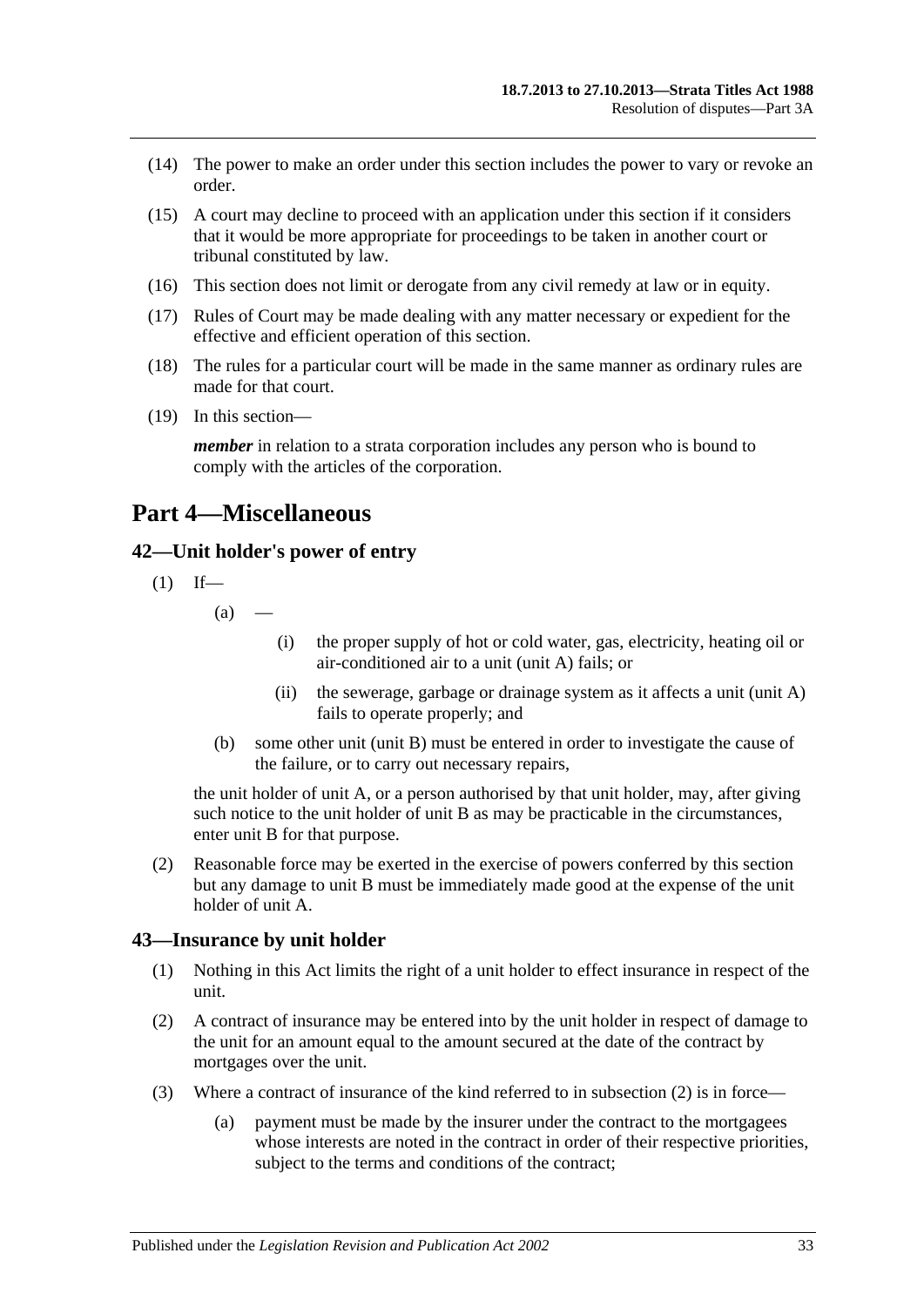- (b) subject to the terms and conditions of the contract, the insurer is liable to pay under the contract—
	- (i) the amount stated in the contract; or
	- (ii) the amount of the damage; or
	- (iii) the amount sufficient, at the date of the payment, to discharge the mortgages noted in the contract,

whichever is the least amount.

- (4) Where the amount so paid by the insurer equals the amount necessary to discharge a mortgage over the unit, the insurer is entitled to an assignment of that mortgage and where the amount is less than the amount necessary to discharge a mortgage over the unit, the insurer is entitled to obtain from the mortgagee a transfer of a proportion of the mortgagee's interest in the mortgage equal to the proportion that the amount of the payment bears to the amount owing under the mortgage immediately before the payment.
- (5) Money received under any such contract of insurance is not liable to be brought into contribution with any other money received under another contract of insurance, except where the other contract of insurance—
	- (a) is in respect of damage to the same unit; and
	- (b) relates to the same mortgage debt.

#### <span id="page-33-0"></span>**44—Dealing with part of unit**

- (1) Subject to this section, a unit holder may not enter into any dealing with a part of the unit unless—
	- (a) the dealing is to be effected by amendment to the strata plan; or
	- (b) the dealing consists of the granting, surrendering or extinction of an easement.
- <span id="page-33-1"></span>(2) Subject to any other law, a unit holder may grant a lease or licence over a part of a unit—
	- (a) if all of the units comprised in the strata scheme consist of non-residential premises; or
	- (b) where [paragraph](#page-33-1) (a) does not apply—
		- (i) if the lease or licence is granted to another unit holder; or
		- (ii) if the lease or licence is authorised by unanimous resolution of the strata corporation (but no authorisation is required in relation to a lease or licence over the whole of a unit).
- (3) Where a unit holder acts in contravention of this section—
	- (a) the dealing is void and no instrument purporting to give effect to the dealing may be lodged for registration; and
	- (b) the unit holder is guilty of an offence.

Penalty: Division 8 fine.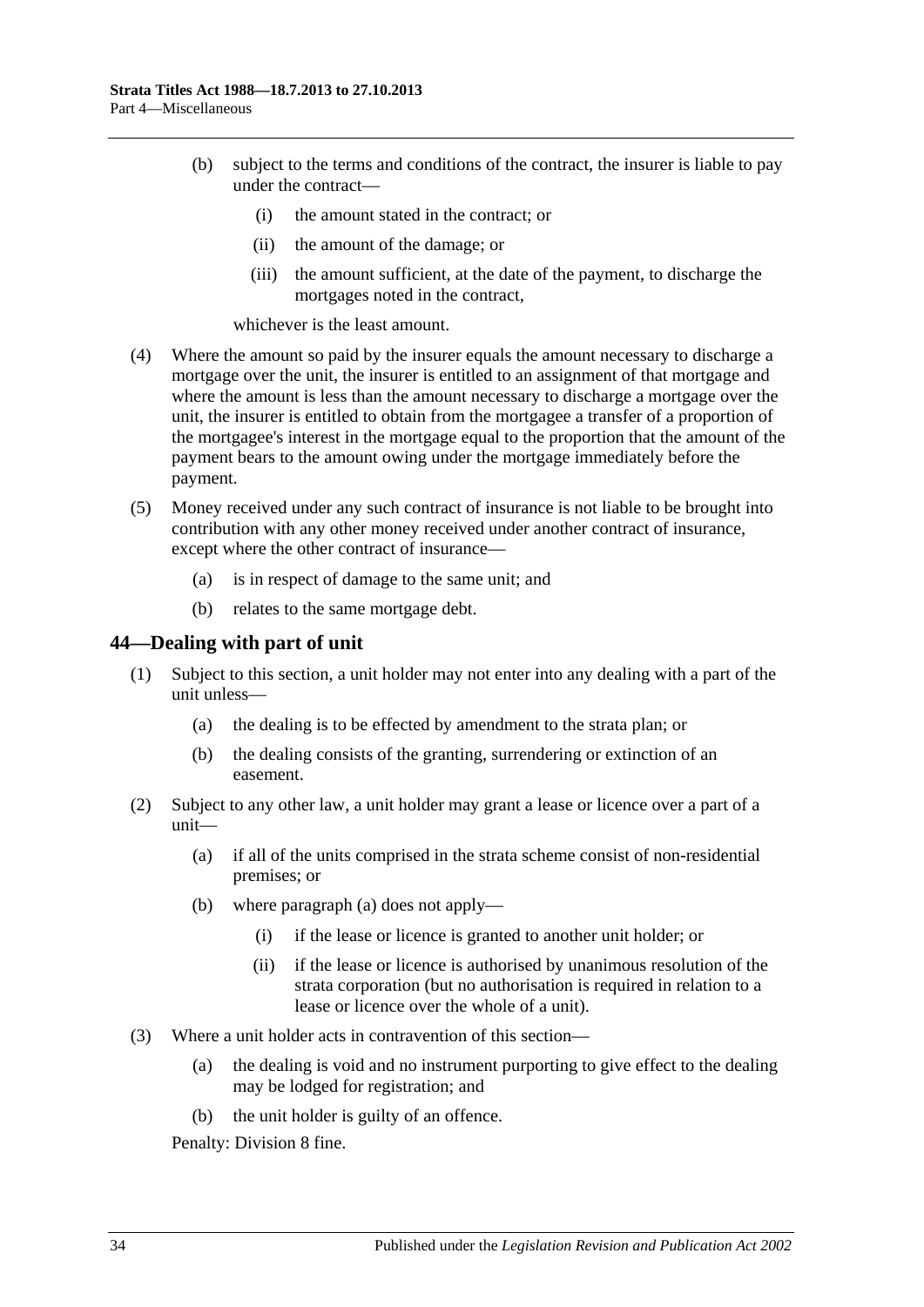### <span id="page-34-0"></span>**44A—Body corporate may act as officer etc**

- (1) Where a unit holder is a body corporate, the body corporate is eligible to hold the office of presiding officer, secretary or treasurer of the strata corporation, or to be a member of the management committee.
- <span id="page-34-4"></span>(2) If a body corporate is appointed as the presiding officer, secretary or treasurer of a strata corporation, or as a member of a management committee, the body corporate may, by instrument in writing, appoint a person to perform on its behalf any function that is conferred on the body corporate by virtue of the appointment.
- <span id="page-34-5"></span>(2a) Subject to [subsection](#page-34-3) (2b), the person appointed under [subsection](#page-34-4) (2) must be a director, manager, secretary or other officer of the body corporate.
- <span id="page-34-3"></span>(2b) [Subsection](#page-34-5) (2a) does not apply—
	- (a) if all of the units comprised in the relevant strata scheme consist of non-residential premises; or
	- (b) if the body corporate is the South Australian Housing Trust; or
	- (c) in any other case prescribed by regulation.
- (3) A function performed on behalf of a body corporate by a person appointed under [subsection](#page-34-4) (2) will be taken to have been performed by the body corporate.
- (4) A body corporate may revoke at will an appointment under [subsection](#page-34-4) (2).

### <span id="page-34-1"></span>**45—Persons under disability etc**

- (1) Where a unit holder is under a disability, the rights and powers of that unit holder under this Act may be exercised on his or her behalf by a guardian.
- (2) If a unit holder is under a disability or cannot be found, the Court may on application by the strata corporation or any other person with a proper interest in the matter, dispense with any consent, approval or vote that would otherwise be required from that person under this Act.

### <span id="page-34-2"></span>**46—Relief where unanimous resolution required**

(a1) In this section—

*relevant court* means the Court or the Magistrates Court.

- <span id="page-34-6"></span>(1) Where a unanimous resolution is necessary under this Act before an act may be done and that resolution is not obtained but the resolution is supported to the extent necessary for a special resolution, a person included in the majority in favour of the resolution may apply to a relevant court to have the resolution declared sufficient to authorise the particular act proposed and, if the court so orders, the resolution will be taken to have been passed as a unanimous resolution.
- (2) Notice of an application under [subsection](#page-34-6) (1) must be served on—
	- (a) every person who was entitled to exercise the power of voting conferred under this Act and did not, either in person or by proxy, vote in favour of the resolution; and
	- (b) any other person whom the court declares to have a sufficient interest in the proceedings to require that the person should be served with notice of the application,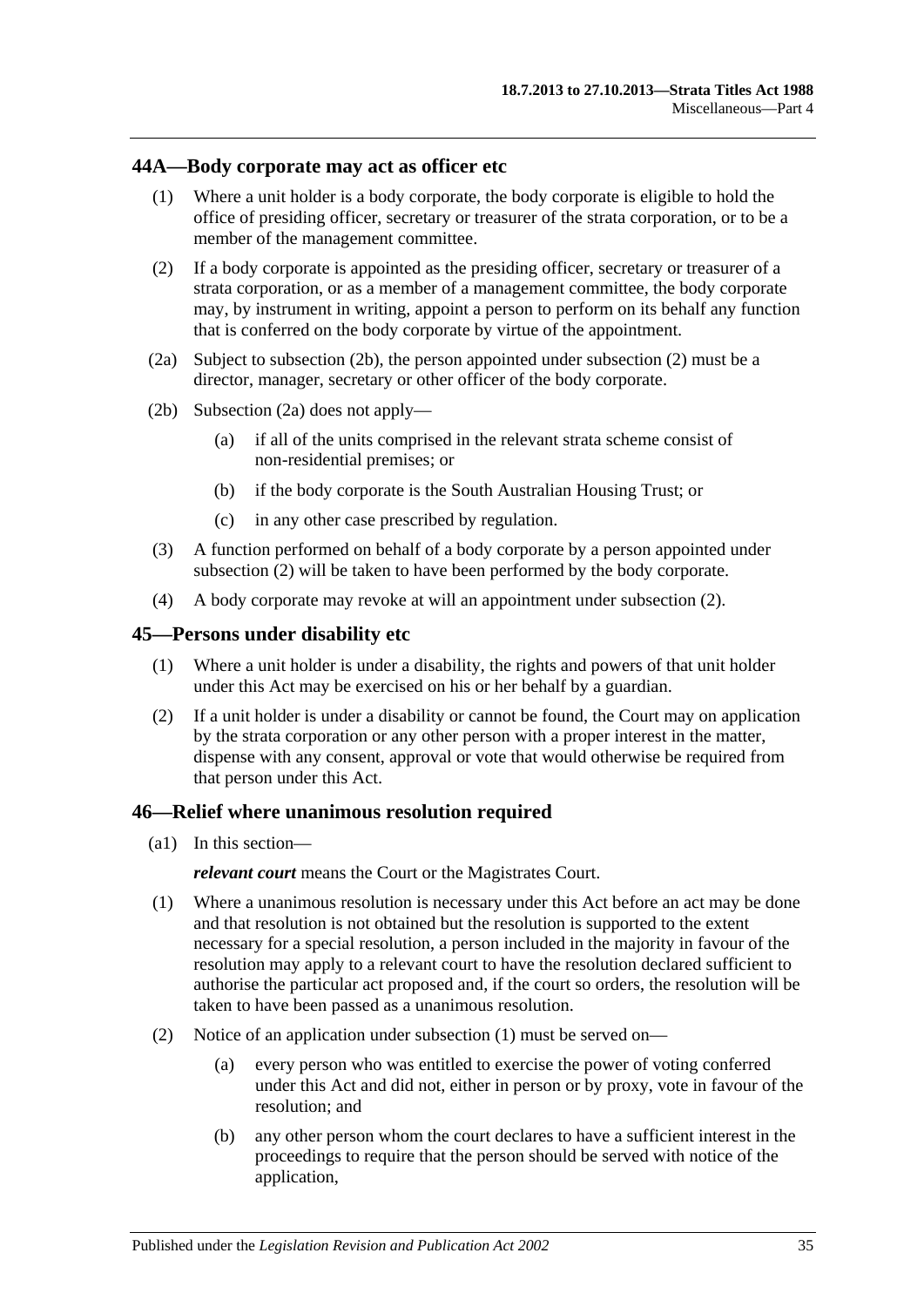and the court may direct that any person served with, or to be served with, notice of proceedings under this subsection be joined as a party to the proceedings.

(3) The court should not order a party who opposes an application under this section to pay the costs of a successful applicant unless the court considers the actions of that party in relation to the application were unreasonable.

### <span id="page-35-4"></span><span id="page-35-0"></span>**47—Vicarious liability of management committee members**

- (1) If a strata corporation for which a management committee has been constituted is guilty of an offence against this Act, each person who was a member of the management committee at the time of the offence is also guilty of an offence and liable to a penalty not exceeding one-half the maximum prescribed for the principal offence.
- (2) It is a defence to a charge under [subsection](#page-35-4) (1) to prove—
	- (a) that the defendant exercised reasonable care in the exercise of his or her responsibilities as a member of the management committee; and
	- (b) that the offence is not attributable to any intentional or negligent act or omission on the defendant's part.

### <span id="page-35-1"></span>**48—Applications etc**

- (1) An application or plan submitted to the Registrar-General under this Act must be in a form approved by the Registrar-General and certified in any manner required by the Registrar-General.
- (2) Any such application must be accompanied by the prescribed fee.
- (3) Any other document that is to be lodged with the Registrar-General under this Act must be accompanied by the prescribed fee.
- (4) The Registrar-General may, in appropriate cases, remit or reduce a fee.

### <span id="page-35-2"></span>**48A—Applications to Magistrates Court**

If an application is made to the Magistrates Court under any provision of this Act, the *[Magistrates Court Act](http://www.legislation.sa.gov.au/index.aspx?action=legref&type=act&legtitle=Magistrates%20Court%20Act%201991) 1991* applies, with such modifications as may be necessary for the purpose or as may be prescribed, in relation to the application as if the proceedings were a minor civil action within the meaning of that Act.

### <span id="page-35-3"></span>**49—Service**

- (1) A document to be served under this Act or the articles of a strata corporation may be served personally or by post.
- (2) A strata corporation must keep—
	- (a) a letter box, with the name of the corporation clearly shown on it, for postal delivery to the site; or
	- (b) where there is no postal delivery to the site, a post office box.
- (3) A document may be served on the strata corporation, its secretary or treasurer, or a member of its management committee—
	- (a) by placing it in the strata corporation's letter box; or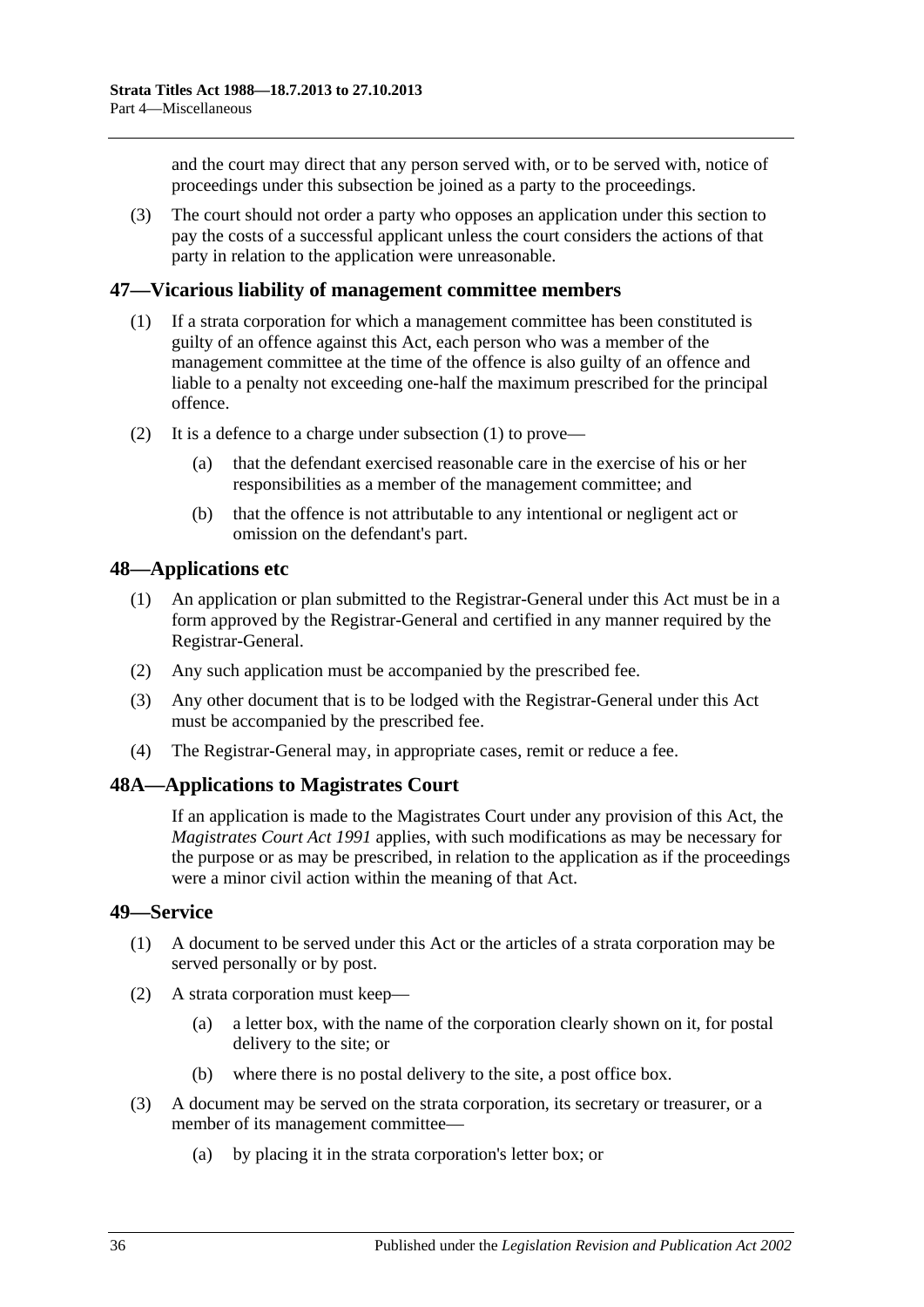(b) by post addressed to the strata corporation, the secretary or treasurer at the postal address of the corporation.

### <span id="page-36-0"></span>**50—Proceedings for offences**

- (1) An offence against this Act is a summary offence.
- (2) A prosecution for an offence against this Act may only be commenced with the written consent of the Attorney-General.
- (3) In proceedings for an offence against this Act, a document apparently signed by the Attorney-General that appears to be a consent to a prosecution for an offence against this Act will be accepted, in the absence of proof to the contrary, as proof of the consent.
- <span id="page-36-3"></span>(4) Where a person fails to comply with an obligation imposed by this Act and is, in consequence of that non-compliance, convicted of an offence against this Act, the court may order the convicted person to comply with the obligation within a time fixed by the court.
- (5) If the convicted person fails to comply with an order under [subsection](#page-36-3) (4), that person is guilty of a further offence.

Penalty: Division 7 fine.

### <span id="page-36-1"></span>**50A—Indemnity fund under** *Land Agents Act 1994*

Money standing to the credit of the indemnity fund maintained under section 29 of the *[Land Agents Act](http://www.legislation.sa.gov.au/index.aspx?action=legref&type=act&legtitle=Land%20Agents%20Act%201994) 1994* may be applied by the Commissioner for Consumer Affairs for any of the following purposes:

- (a) the costs of investigating compliance with this Act;
- (b) the costs of prosecutions for offences against this Act;
- (c) the payment of amounts, approved by the Minister and the Minister responsible for the administration of the *[Land Agents Act](http://www.legislation.sa.gov.au/index.aspx?action=legref&type=act&legtitle=Land%20Agents%20Act%201994) 1994*, towards the cost of prescribed advisory services or educational programs relating to this Act conducted for the benefit of members of the public.

### <span id="page-36-2"></span>**51—Regulations**

- (1) The Governor may make such regulations as are contemplated by this Act, or as are necessary or expedient for the purposes of this Act.
- (2) Any such regulation—
	- (a) may be of general or restricted application;
	- (b) may confer discretionary powers;
	- (c) may impose a fine (not exceeding a division 9 fine) for breach of, or non-compliance with, the regulation or any other regulation.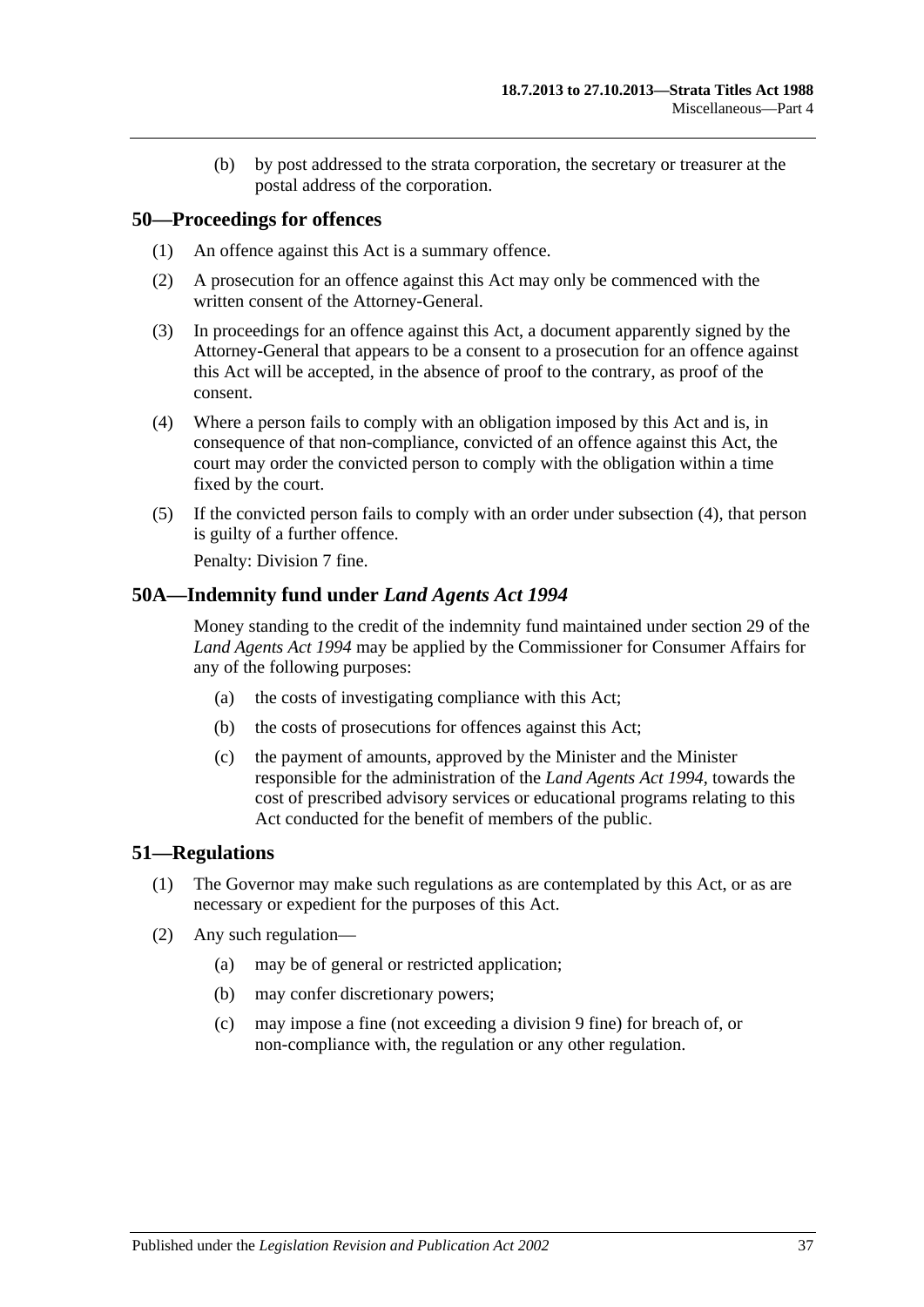## <span id="page-37-0"></span>**Schedule 2—Transitional provisions**

## <span id="page-37-1"></span>**1—Interpretation**

In this Schedule—

*the repealed strata title provisions* means Part 19B of the *[Real Property Act](http://www.legislation.sa.gov.au/index.aspx?action=legref&type=act&legtitle=Real%20Property%20Act%201886) 1886* repealed by Schedule 1.

## <span id="page-37-8"></span><span id="page-37-2"></span>**2—Existing plans**

- (1) Subject to [subclause](#page-37-7) (2), a plan deposited in the Lands Titles Registration Office by the Registrar-General in pursuance of the repealed strata title provisions will be taken to be a deposited plan under this Act.
- <span id="page-37-7"></span>(2) Subject to any amendment under this Act, the boundaries of a unit within a plan to which [subclause](#page-37-8) (1) applies are not affected by the enactment of this Act.

## <span id="page-37-3"></span>**3—Strata corporations**

- (1) A corporation existing under the repealed strata title provisions immediately before the commencement of this Act continues as a strata corporation under this Act.
- (2) A committee of a corporation appointed under the repealed strata title provisions and in existence immediately before the commencement of this Act will, subject to this Act, continue as the management committee of the corporation under this Act.
- (3) Where a strata corporation to which this clause applies had adopted articles in substitution for those prescribed by the repealed strata title provisions, those articles continue, subject to amendment or substitution under this Act, as the articles of the corporation.
- (4) In any other case, the articles prescribed by [Schedule 3](#page-37-6) will take the place of those prescribed by the repealed strata title provisions on the expiration of six months from the commencement of this Act (but if those earlier articles had been amended, there will be a corresponding amendment to the [Schedule 3](#page-37-6) articles as they apply to the strata corporation).

## <span id="page-37-9"></span><span id="page-37-4"></span>**4—Continuation and completion of proceedings under the repealed provisions**

- (1) Proceedings commenced under the repealed strata title provisions may be continued and completed as if this Act had not been enacted.
- (2) For the purposes of [subclause](#page-37-9) (1), proceedings for the deposit of a strata plan will be taken to have commenced when a formal application was first made to the Registrar-General, the Commission or the council in relation to the division of the land by strata plan.

## <span id="page-37-5"></span>**6—Application of Acts**

The *[Acts Interpretation Act](http://www.legislation.sa.gov.au/index.aspx?action=legref&type=act&legtitle=Acts%20Interpretation%20Act%201915) 1915* applies, except to the extent of any inconsistency with the provisions of this Schedule, to any repeal made by this Act.

## <span id="page-37-6"></span>**Schedule 3—Articles of strata corporation**

1 (1) A unit holder must—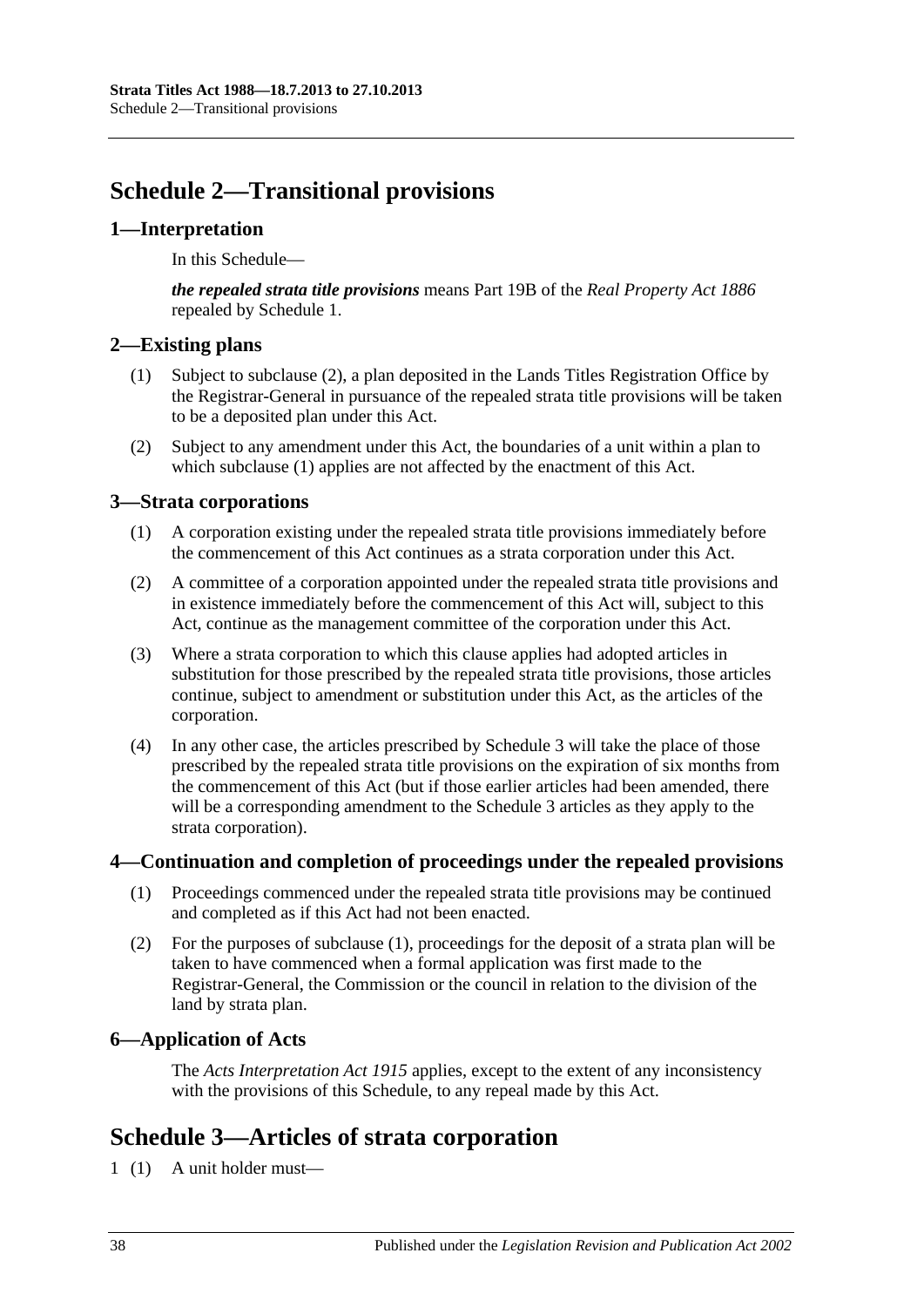- (a) maintain the unit in good repair;
- (b) carry out any work ordered by a council or other public authority in respect of the unit.
- (2) The occupier of a unit must keep it in a clean and tidy condition.
- 2 A person bound by these articles—
	- (a) must not obstruct the lawful use of the common property by any person; and
	- (b) must not use the common property in a manner that unreasonably interferes with the use and enjoyment of the common property by the other members of the strata community, their customers, clients or visitors; and
	- (c) must not make, or allow his or her customers, clients or visitors to make, undue noise in or about any unit or the common property; and
	- (d) must not interfere, or allow his or her customers, clients or visitors to interfere, with others in the enjoyment of their rights in relation to units or common property.
- 3 A person bound by these articles must not use the unit, or permit the unit to be used, for any unlawful purpose.
- 4 Subject to the *[Strata Titles Act](http://www.legislation.sa.gov.au/index.aspx?action=legref&type=act&legtitle=Strata%20Titles%20Act%201988) 1988*, a person bound by these articles must not, without the strata corporation's consent, keep any animal in, or in the vicinity of, a unit.
- 5 A person bound by these articles—
	- (a) must not park a motor vehicle in a parking space allocated for others or on a part of the common property on which parking is not authorised by the strata corporation; and
	- (b) must take reasonable steps to ensure that his or her customers, clients or visitors do not park in parking spaces allocated for others or on parts of the common property on which parking is not authorised by the strata corporation.
- 6 A person bound by these articles must not, without the consent of the strata corporation—
	- (a) damage or interfere with any lawn, garden, tree, shrub, plant or flower on the common property; or
	- (b) use any portion of the common property for his or her own purposes as a garden.
- 7 A person bound by these articles must not—
	- (a) bring objects or materials onto the site of a kind that are likely to cause justified offence to the other members of the strata community; or
	- (b) allow refuse to accumulate so as to cause justified offence to others.
- 8 A person bound by these articles must not, without the consent of the strata corporation, display any sign, advertisement, placard, banner or any other conspicuous material of a similar nature—
	- (a) on part of his or her unit so as to be visible from outside the building; or
	- (b) on any part of the common property.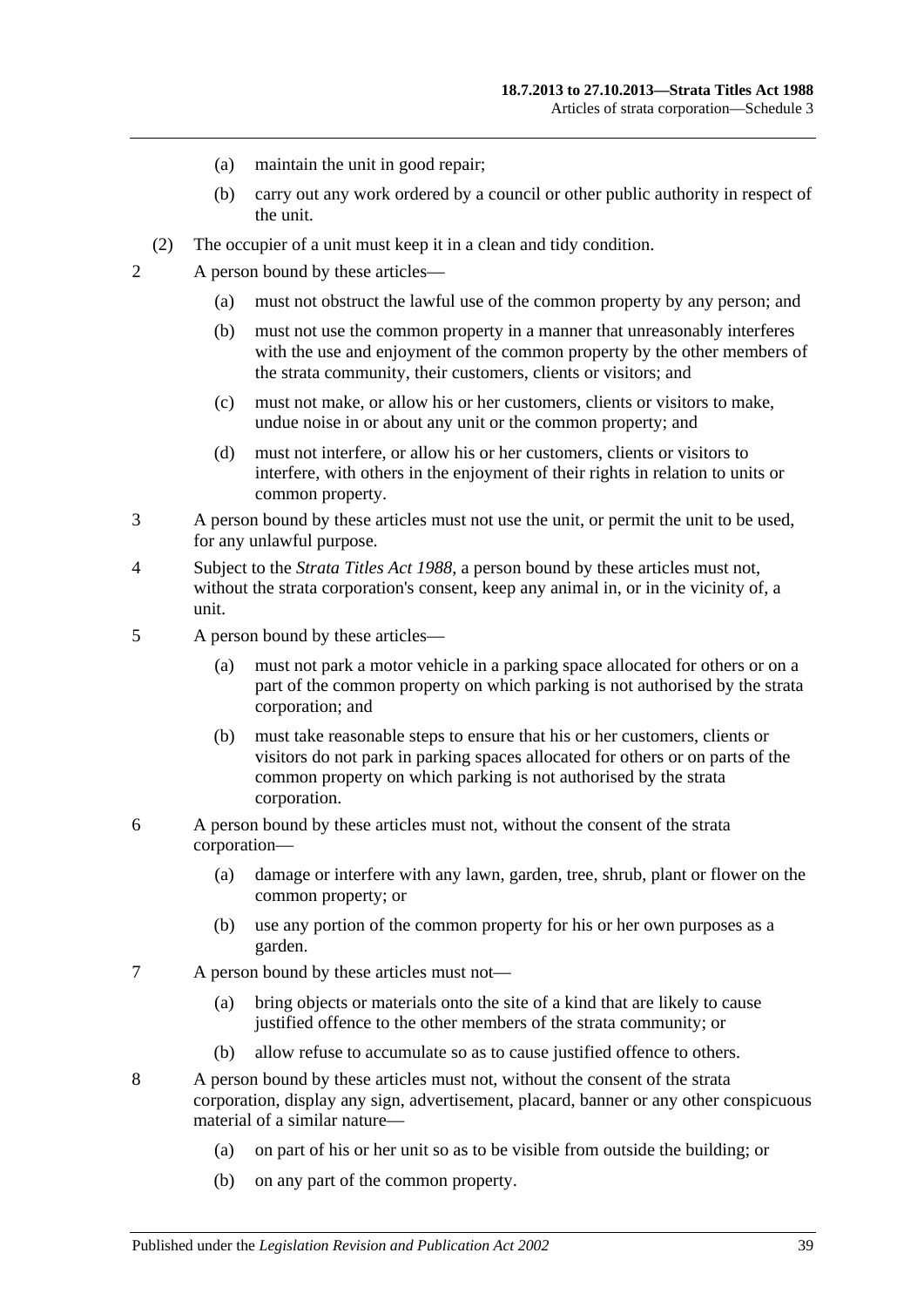- 9 The occupier of a unit may, without the consent of the strata corporation, paint, cover or in any other way decorate the inside of any building forming part of the unit and may, provided that unreasonable damage is not caused to any common property, fix locks, catches, screens, hooks and other similar items to that building.
- 10 The occupier of a unit used for residential purposes must not, without the consent of the strata corporation, use or store on the unit or on the common property any explosive or other dangerous substance.
- 11 A person bound by these articles—
	- (a) must maintain within the unit, or on a part of the common property set apart for the purpose by the strata corporation, a receptacle for garbage adequately covered; and
	- (b) must comply with all council by-laws relating to the disposal of garbage.
- 12 A unit holder must immediately notify the strata corporation of—
	- (a) any change in the ownership of the unit, or any change in the address of an owner;
	- (b) any change in the occupancy of the unit.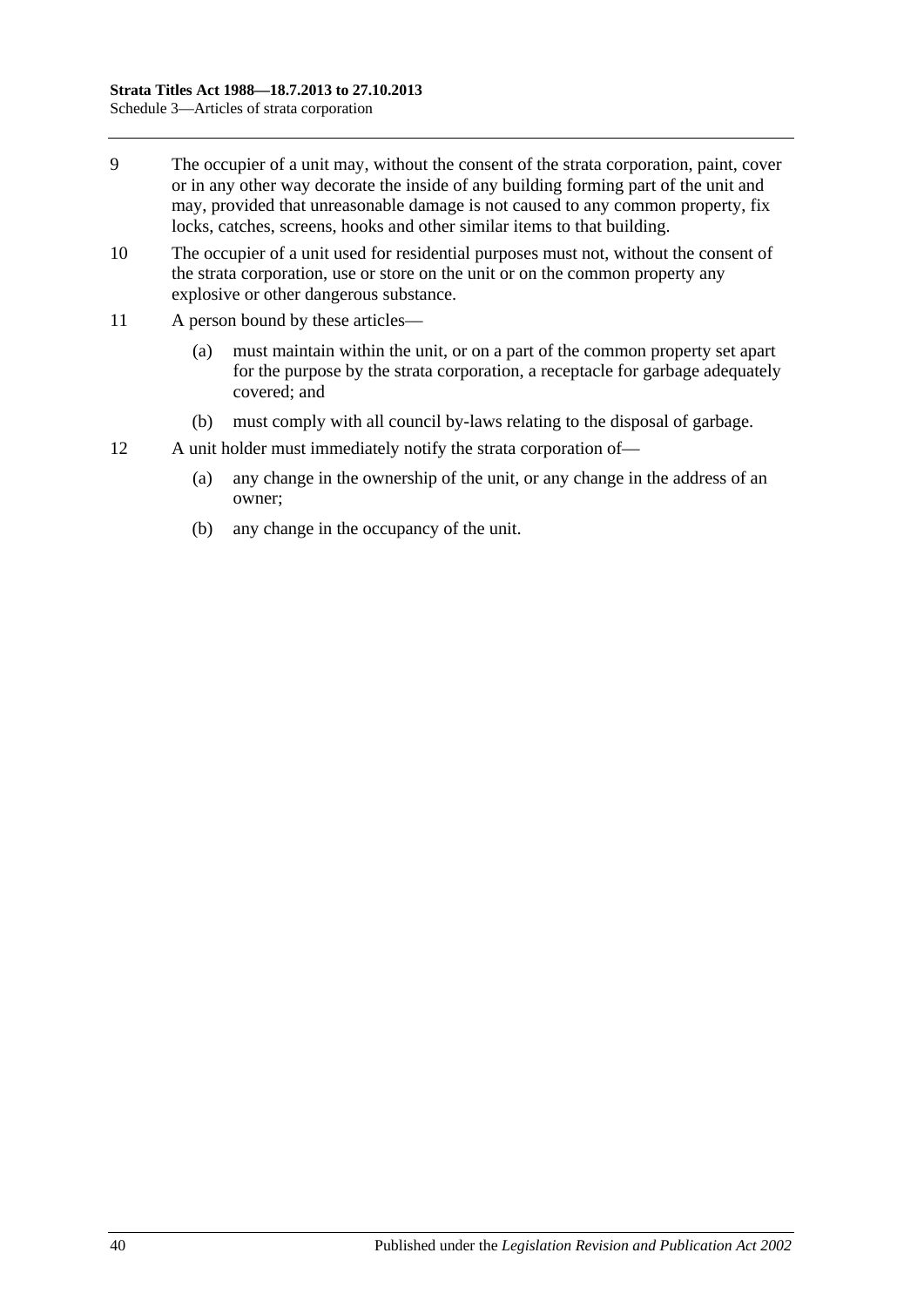## <span id="page-40-0"></span>**Legislative history**

## **Notes**

- Amendments of this version that are uncommenced are not incorporated into the text.
- Please note—References in the legislation to other legislation or instruments or to titles of bodies or offices are not automatically updated as part of the program for the revision and publication of legislation and therefore may be obsolete.
- Earlier versions of this Act (historical versions) are listed at the end of the legislative history.
- For further information relating to the Act and subordinate legislation made under the Act see the Index of South Australian Statutes or www.legislation.sa.gov.au.

## **Legislation amended by principal Act**

The *Strata Titles Act 1988* amended the following:

*Real Property Act 1886 Land Agents, Brokers and Valuers Act 1973 Legal Practitioners Act 1981 Retirement Villages Act 1987*

## **Principal Act and amendments**

### New entries appear in bold.

| Year    | N <sub>0</sub> | Title                                                                   | Assent     | Commencement                                                                       |
|---------|----------------|-------------------------------------------------------------------------|------------|------------------------------------------------------------------------------------|
| 1988    | 13             | Strata Titles Act 1988                                                  | 7.4.1988   | 1.9.1988 (Gazette 21.7.1988 p420)                                                  |
| 1989    | 16             | Strata Titles Act Amendment<br>Act 1989                                 | 20.4.1989  | 4.5.1989 (Gazette 27.4.1989 p1152)                                                 |
| 1990    | 13             | Strata Titles Act Amendment<br>Act 1990                                 | 12.4.1990  | 2.8.1990 ( <i>Gazette 26.7.1990 p397</i> ) except<br>ss 6(b) & 27-1.9.1988: s 2(2) |
| 1990    | 54             | <b>Statute Law Revision Act</b><br>(No. 2) 1990                         | 22.11.1990 | Sch 4-24.12.1990 (Gazette 6.12.1990<br><i>p1685</i> )                              |
| 1991    | 78             | Strata Titles (Resolution of Disputes) 12.12.1991<br>Amendment Act 1991 |            | 2.4.1992 (Gazette 19.3.1992 p876)                                                  |
| 1992 23 |                | Real Property (Transfer of<br>Allotments) Amendment Act 1992            | 14.5.1992  | 21.5.1992 (Gazette 21.5.1992 p1468)                                                |
| 1992    | 26             | <b>Statutes Amendment</b><br>(Attorney-General's Portfolio)<br>Act 1992 | 14.5.1992  | 6.7.1992 (Gazette 2.7.1992 p209)                                                   |
| 1993    | 54             | <b>Statutes Repeal and Amendment</b><br>(Development) Act 1993          | 27.5.1993  | 15.1.1994 (Gazette 27.10.1993 p1889)                                               |
| 1993    | 56             | Heritage Act 1993                                                       | 27.5.1993  | 15.1.1994 (Gazette 27.10.1993 p1890)                                               |
| 1994    | 11             | Real Property (Miscellaneous)<br>Amendment Act 1994                     | 5.5.1994   | Sch-8.9.1994 (Gazette 8.9.1994 p728)                                               |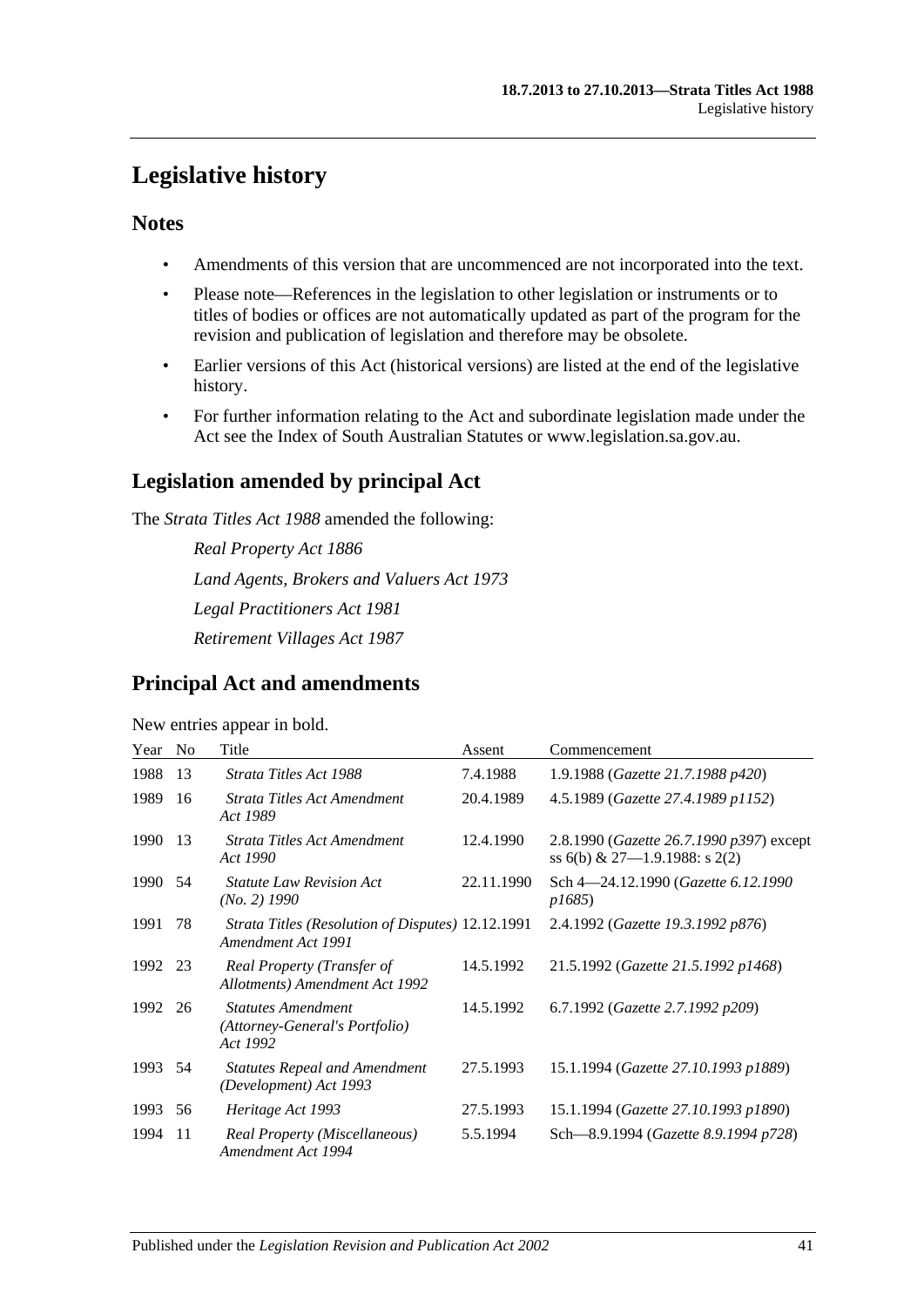| 1996 38 |     | <b>Statutes Amendment (Community</b><br>Titles) Act 1996 as amended by<br>43/1997 | 9.5.1996  | ss 42–45–4.11.1996 (Gazette<br>31.10.1996 p1460); s 41-9.5.1998<br>(s 7(5) Acts Interpretation Act 1915)                                                                                                                                                        |
|---------|-----|-----------------------------------------------------------------------------------|-----------|-----------------------------------------------------------------------------------------------------------------------------------------------------------------------------------------------------------------------------------------------------------------|
| 1997    | 43  | <b>Statutes Amendment (Community</b><br>Titles) Amendment Act 1997                | 17.7.1997 | 17.7.1997                                                                                                                                                                                                                                                       |
| 1998    | 59  | <b>Statutes Amendment</b><br>(Attorney-General's Portfolio)<br>Act 1998           | 3.9.1998  | Pt 12 (s 21)-13.12.1998 (Gazette<br>3.12.1998 p1676)                                                                                                                                                                                                            |
| 1999    | -33 | Financial Sector Reform (South<br>Australia) Act 1999                             | 17.6.1999 | Sch (item $56$ )—1.7.1999 being the date<br>specified under s 3(16) of the <i>Financial</i><br>Sector Reform (Amendments and<br>Transitional Provisions) Act (No. 1) 1999<br>of the Commonwealth as the transfer date<br>for the purposes of that Act: $s$ 2(2) |
| 2006    | -17 | <b>Statutes Amendment (New Rules of</b><br>Civil Procedure) Act 2006              | 6.7.2006  | Pt 71 (ss 223 & 224)-4.9.2006 (Gazette<br>17.8.2006 p2831)                                                                                                                                                                                                      |
| 2008    | -12 | Statutes Amendment (Real Property) 8.5.2008<br>Act 2008                           |           | Pt 6 (ss 73-86)-1.6.2009 (Gazette<br>28.5.2009 p1843)                                                                                                                                                                                                           |
| 2012 8  |     | <b>Statutes Amendment (Community</b><br>and Strata Titles) Act 2012               | 12.4.2012 | Pt 3 (new s 50A (as inserted by<br>s 72))–18.7.2013; ss 46–71, new s 50B<br>(as inserted by s 72), 73 $\&$<br>Sch 1-28.10.2013 (Gazette 18.7.2013<br>p3075)                                                                                                     |
| 2013    | -11 | <b>Statutes Amendment</b><br>(Attorney-General's Portfolio)<br>Act 2013           | 18.4.2013 | Pt 11 (ss 24 & 25)-28.10.2013<br>immediately after 8/2012 s 8 (Gazette<br>6.6.2013 p2498)                                                                                                                                                                       |

## **Provisions amended**

New entries appear in bold.

Entries that relate to provisions that have been deleted appear in italics.

| Provision                 | How varied                                         | Commencement                |  |
|---------------------------|----------------------------------------------------|-----------------------------|--|
| Long title                | amended by 54/1990 s 3(1) (Sch 4)                  | 24.12.1990                  |  |
| Pt1                       |                                                    |                             |  |
| s <sub>2</sub>            | deleted by $54/1990 s 3(1)$ (Sch 4)                | 24.12.1990                  |  |
| s <sub>3</sub>            |                                                    |                             |  |
| s(3(1))                   |                                                    |                             |  |
| assistance animal         | inserted by $11/2013$ s $24(1)$                    | 28.10.2013—not incorporated |  |
| body corporate<br>manager | inserted by $8/2012$ s 46(1)                       | 28.10.2013-not incorporated |  |
| business day              | inserted by $8/2012$ s $46(2)$                     | 28.10.2013—not incorporated |  |
| the Commission            | substituted by $54/1993$ s $13(a)$                 | 15.1.1994                   |  |
| <b>ERD Court</b>          | inserted by $8/2012$ s $46(3)$                     | 28.10.2013-not incorporated |  |
| fence                     | inserted by $13/1990$ s $3(a)$                     | 2.8.1990                    |  |
| holder                    | inserted by $12/2008$ s 73(1)                      | 1.6.2009                    |  |
|                           | ordinary resolution inserted by $8/2012$ s $46(4)$ | 28.10.2013—not incorporated |  |
| relevant animal           | inserted by $11/2013$ s $24(2)$                    | 28.10.2013-not incorporated |  |
| special resolution        | amended by $8/2012$ s 46(5), (6)                   | 28.10.2013-not incorporated |  |

42 Published under the *Legislation Revision and Publication Act 2002*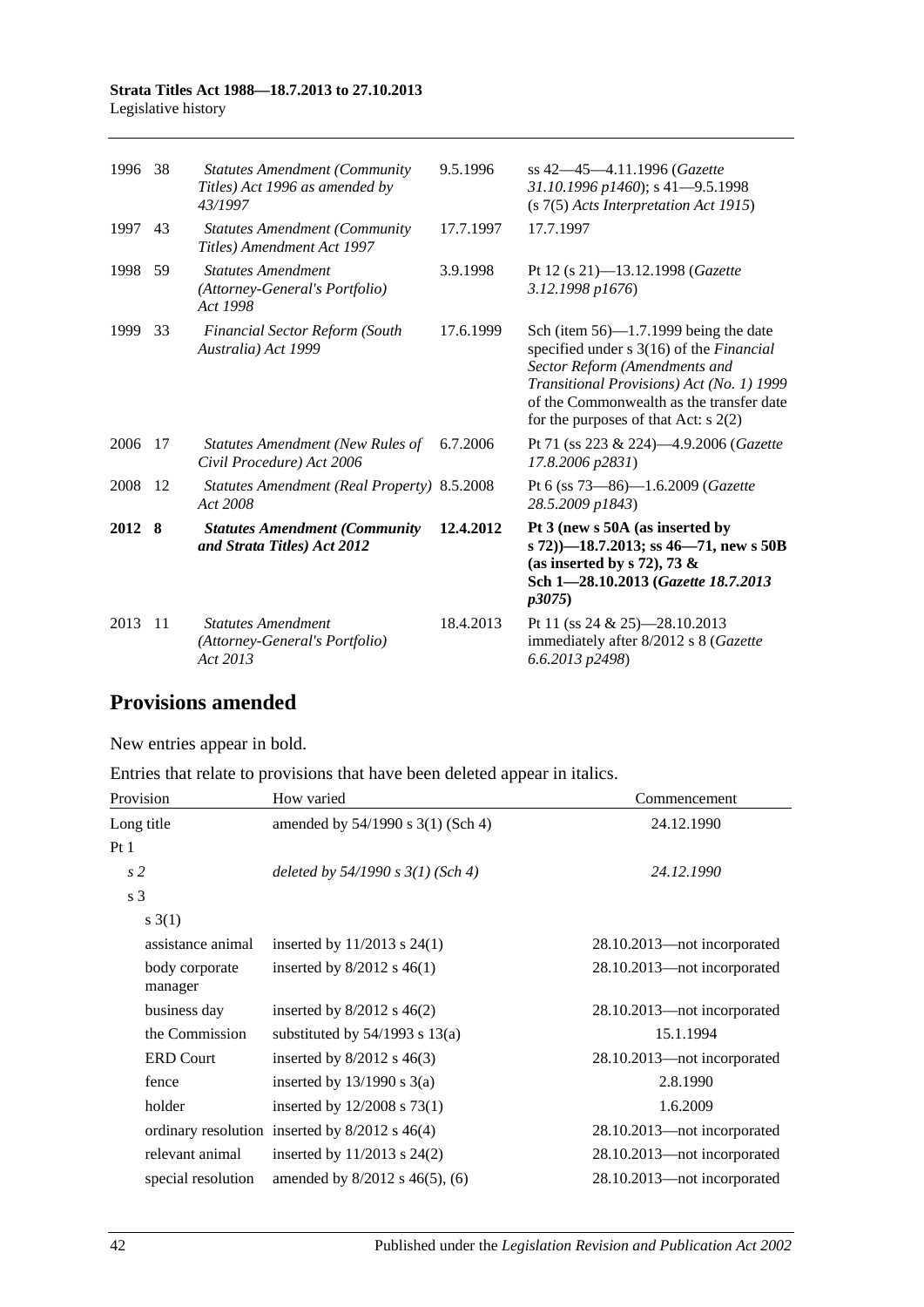#### **18.7.2013 to 27.10.2013—Strata Titles Act 1988** Legislative history

| statutory<br>encumbrance                 | inserted by $13/1990$ s $3(b)$                                   | 2.8.1990                    |
|------------------------------------------|------------------------------------------------------------------|-----------------------------|
|                                          | amended by 54/1993 s 13(b)                                       | 15.1.1994                   |
|                                          | (c) deleted by $54/1993$ s $13(b)$                               | 15.1.1994                   |
|                                          | amended by 56/1993 Sch 2                                         | 15.1.1994                   |
|                                          | amended by 12/2008 s 73(2)–(5)                                   | 1.6.2009                    |
|                                          | therapeutic animal inserted by $11/2013$ s $24(3)$               | 28.10.2013-not incorporated |
| Pt 2                                     |                                                                  |                             |
| Pt 2 Div 1                               |                                                                  |                             |
| s <sub>5</sub>                           |                                                                  |                             |
| $s\ 5(3)$                                | amended by 12/2008 s 74                                          | 1.6.2009                    |
| s 5(6)                                   | amended by 13/1990 s 4                                           | 2.8.1990                    |
| s 5(7)                                   | amended by 78/1991 s 3                                           | 2.4.1992                    |
| Pt 2 Div 2 before deletion<br>by 12/2008 |                                                                  |                             |
| s <sub>7</sub>                           |                                                                  |                             |
| $s \, 7(4)$                              | amended by $54/1993$ s $13(c)$                                   | 15.1.1994                   |
| $s \, 7(6)$                              | amended by $13/1990 s 5(a)$                                      | 2.8.1990                    |
| $s \, 7(7)$                              | amended by $13/1990 s 5(b)$ , (c)                                | 2.8.1990                    |
| $s\delta$                                |                                                                  |                             |
| $s \, \mathcal{S}(1)$                    | amended by $38/1996 s 41(a)$                                     | 9.5.1998                    |
| $s \& (1a)$ and $(1b)$                   | inserted by $38/1996$ s $41(b)$ as substituted by<br>43/1997 s 2 | 9.5.1998                    |
| $s \, 8(4)$                              | amended by 11/1994 Sch                                           | 8.9.1994                    |
| $s \, 8(5)$                              | substituted by $13/1990 s 6(a)$                                  | 2.8.1990                    |
|                                          | deleted by 11/1994 Sch                                           | 8.9.1994                    |
| $s \, 8(6)$                              | substituted by $13/1990 s 6(b)$                                  | 1.9.1988                    |
| $s \, 8(7)$                              | inserted by $13/1990 s 6(b)$                                     | 1.9.1988                    |
| Pt 2 Div 2                               | deleted by 12/2008 s 75                                          | 1.6.2009                    |
| Pt 2 Div 4                               |                                                                  |                             |
| s 12                                     |                                                                  |                             |
| s 12(2)                                  | amended by $13/1990$ s $7(a)$                                    | 2.8.1990                    |
|                                          | amended by 12/2008 s 76(1)                                       | 1.6.2009                    |
| 12(2a)                                   | inserted by 12/2008 s 76(2)                                      | 1.6.2009                    |
| s 12(3)                                  | amended by 54/1993 s 13(d)                                       | 15.1.1994                   |
|                                          | (b) deleted by $12/2008$ s $76(3)$                               | 1.6.2009                    |
| s 12(3a)                                 | inserted by $13/1990$ s $7(b)$                                   | 2.8.1990                    |
| s $12(3b)$ and $(3c)$                    | inserted by 12/2008 s 76(4)                                      | 1.6.2009                    |
| s 12(4a)                                 | inserted by $13/1990$ s $7(c)$                                   | 2.8.1990                    |
| s 12(5)                                  | substituted by $13/1990$ s $7(d)$                                | 2.8.1990                    |
|                                          | amended by 12/2008 s 76(5)                                       | 1.6.2009                    |
| s 12(5a)                                 | inserted by $13/1990$ s $7(d)$                                   | 2.8.1990                    |
|                                          | amended by 12/2008 s 76(6)                                       | 1.6.2009                    |
| s 12(6)                                  | amended by 13/1990 s 7(e)                                        | 2.8.1990                    |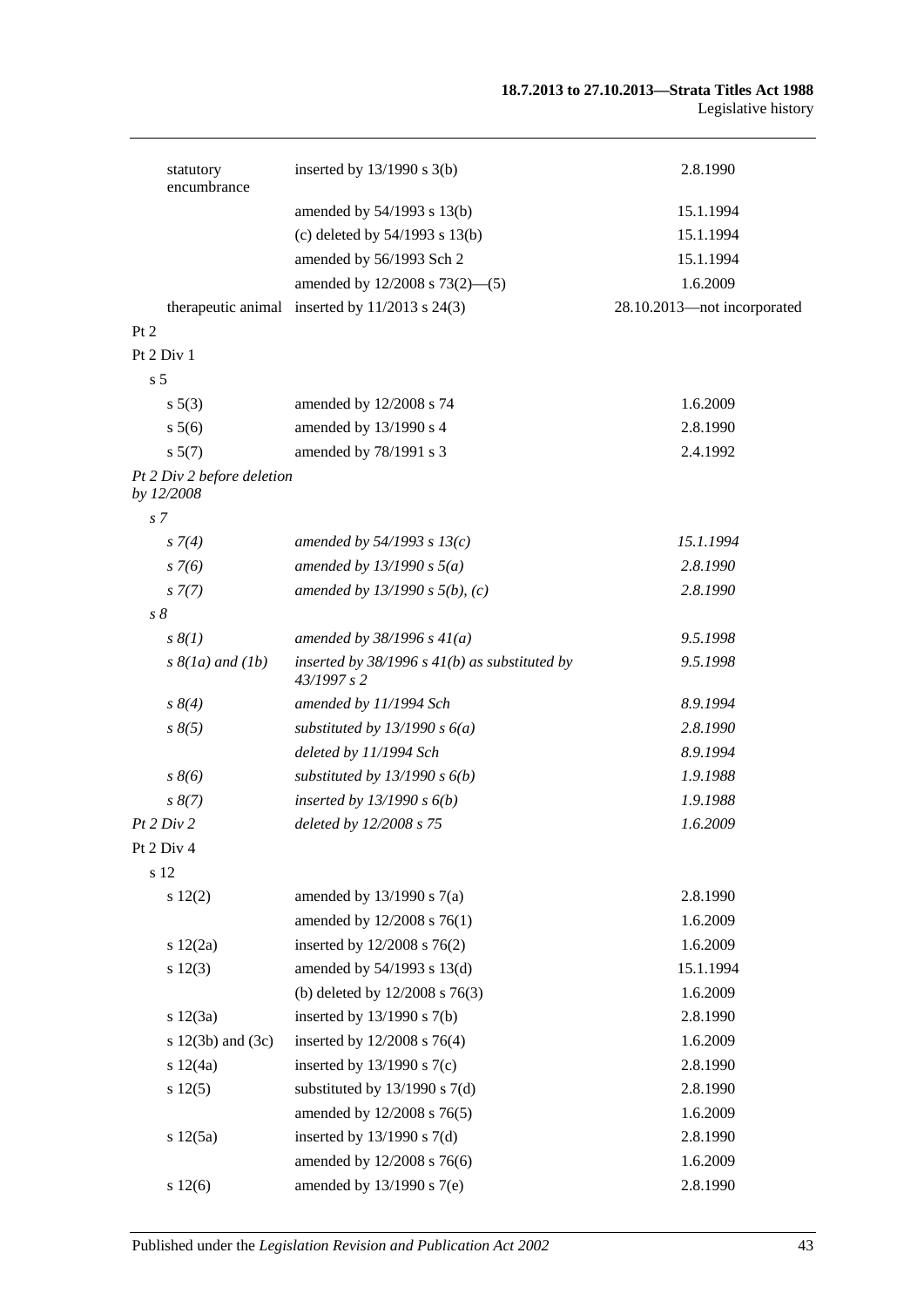|                       | amended by 11/1994 Sch              | 8.9.1994                    |
|-----------------------|-------------------------------------|-----------------------------|
| s 12(6a)              | inserted by $13/1990 s 7(f)$        | 2.8.1990                    |
|                       | deleted by 11/1994 Sch              | 8.9.1994                    |
| s 12(8)               | inserted by 38/1996 s 42            | 4.11.1996                   |
| s 12A                 | inserted by 12/2008 s 77            | 1.6.2009                    |
| s 13                  |                                     |                             |
| s 13(1)               | amended by $8/2012$ s $47(1)$       | 28.10.2013-not incorporated |
| s $13(3a)$ and $(3b)$ | inserted by $8/2012$ s $47(2)$      | 28.10.2013-not incorporated |
| s 13(4)               | amended by $8/2012$ s $47(1)$       | 28.10.2013-not incorporated |
| Pt 2 Div 5            | amended by 13/1990 s 8              | 2.8.1990                    |
|                       | amended by $54/1990 s 3(1)$ (Sch 4) | 24.12.1990                  |
|                       | amended by 23/1992 s 7              | 21.5.1992                   |
|                       | deleted by $54/1993 s 13(e)$        | 15.1.1994                   |
| Pt 2 Div 6            |                                     |                             |
| s 16                  |                                     |                             |
| s 16(2)               | amended by 13/1990 s 9              | 2.8.1990                    |
|                       | amended by 12/2008 s 78             | 1.6.2009                    |
| Pt 2 Div 7            |                                     |                             |
| s 17                  |                                     |                             |
| $s\ 17(1)$            | amended by $8/2012$ s $48(1)$       | 28.10.2013-not incorporated |
| s 17(3)               | amended by 12/2008 s 79(1)          | 1.6.2009                    |
| s 17(4)               | amended by $8/2012$ s $48(1)$       | 28.10.2013-not incorporated |
| s $17(4a)$ and $(4b)$ | inserted by $8/2012$ s $48(2)$      | 28.10.2013-not incorporated |
| s 17(5)               | amended by 12/2008 s 79(2)          | 1.6.2009                    |
|                       | amended by $8/2012$ s $48(1)$       | 28.10.2013-not incorporated |
| s 17(7)               | amended by $13/1990$ s $10(a)$      | 2.8.1990                    |
|                       | amended by 8/2012 s 48(1)           | 28.10.2013-not incorporated |
| s 17(7a)              | inserted by 13/1990 s 10(b)         | 2.8.1990                    |
| s 17(9)               | inserted by 38/1996 s 43            | 4.11.1996                   |
| Pt 2 Div 7A           | inserted by 38/1996 s 44            | 4.11.1996                   |
| Pt 2 Div 8            | inserted by 13/1990 s 11            | 2.8.1990                    |
| s 17A                 |                                     |                             |
| s 17A(1)              | amended by 12/2008 s 80             | 1.6.2009                    |
| s 17B                 |                                     |                             |
| s $17B(2)$ and $(3)$  | substituted by 11/1994 Sch          | 8.9.1994                    |
| $s$ 17B(4)            | deleted by 11/1994 Sch              | 8.9.1994                    |
| $s$ 17B(5)            | amended by $54/1993$ s $13(f)$      | 15.1.1994                   |
|                       | deleted by 11/1994 Sch              | 8.9.1994                    |
| $s$ 17B(6)            | amended by 54/1993 s $13(g)$        | 15.1.1994                   |
|                       | deleted by 11/1994 Sch              | 8.9.1994                    |
| $Pt\,3$               |                                     |                             |
| Pt 3 Div 1            |                                     |                             |
|                       |                                     |                             |

s 19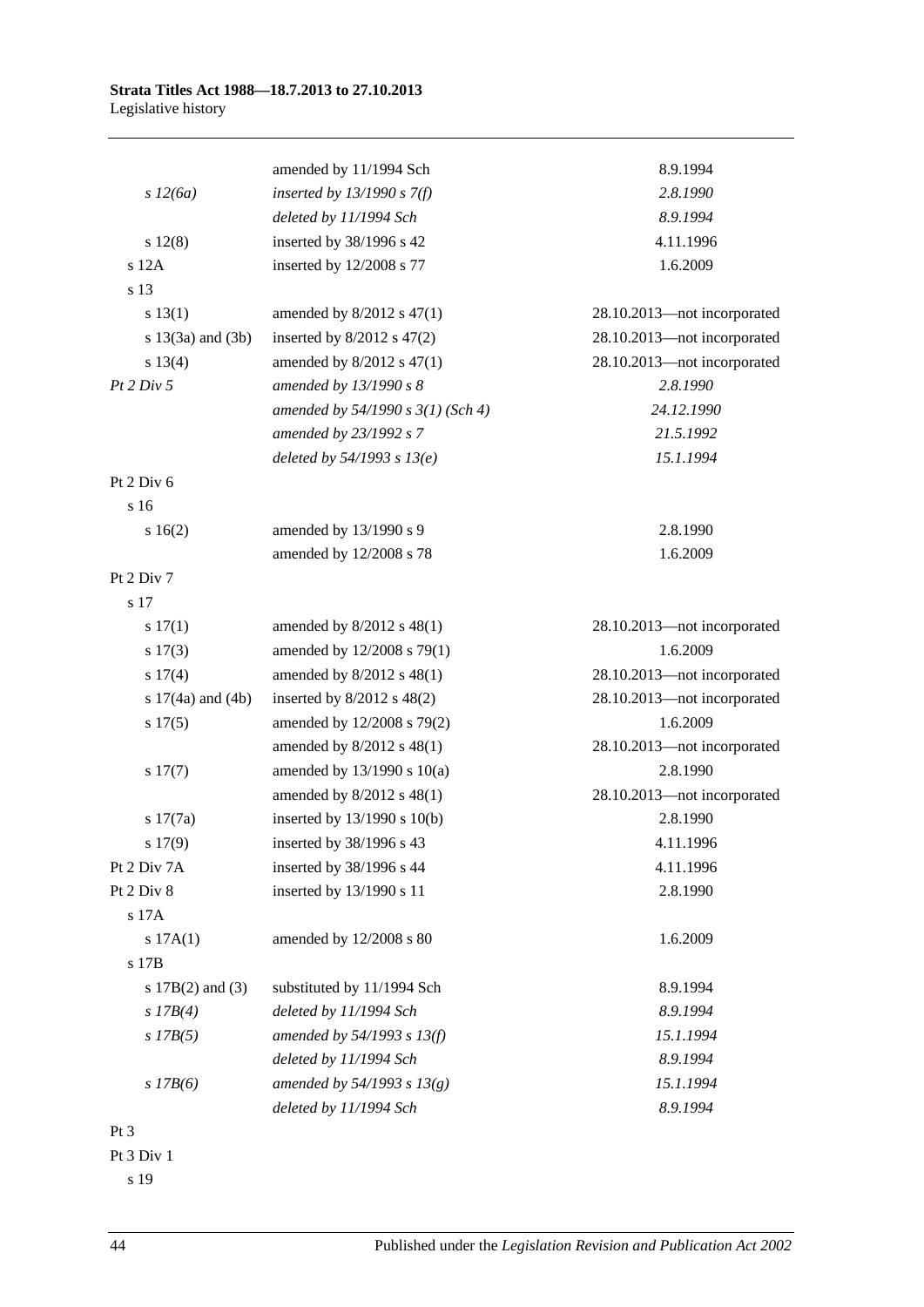| s $19(3a)$ (3d)     | inserted by $8/2012$ s 49(1)             | 28.10.2013-not incorporated |
|---------------------|------------------------------------------|-----------------------------|
| s 19(4)             | amended by 11/2013 s 25                  | 28.10.2013-not incorporated |
| s 19(5)             | inserted by $8/2012$ s $49(2)$           | 28.10.2013-not incorporated |
| s 19A               | inserted by 8/2012 s 50                  | 28.10.2013-not incorporated |
| s 20                |                                          |                             |
| $s\,20(3)$          | deleted by 78/1991 s 4                   | 2.4.1992                    |
| s 22                |                                          |                             |
| $s\,22(1)$          | amended by 54/1990 s 3(1) (Sch 4)        | 24.12.1990                  |
|                     | amended by 78/1991 s 5                   | 2.4.1992                    |
| s 23                |                                          |                             |
| $s\,23(1)$          | amended by $13/1990$ s $12(a)$           | 2.8.1990                    |
| $s$ 23 $(1a)$       | inserted by 13/1990 s 12(b)              | 2.8.1990                    |
| $s\,23(5)$          | amended by 54/1990 s 3(1) (Sch 4)        | 24.12.1990                  |
|                     | substituted by 78/1991 s 6               | 2.4.1992                    |
| Pt 3 Div 2          |                                          |                             |
| s <sub>25</sub>     | amended by 13/1990 s 13                  | 2.8.1990                    |
| s <sub>26</sub>     |                                          |                             |
| $s \; 26(1)$        | amended by $33/1999$ Sch (item $56(a)$ ) | 1.7.1999                    |
| $s \; 26(2)$        | amended by 13/1990 s 14(a)               | 2.8.1990                    |
| $s \; 26(3)$        | amended by 13/1990 s 14(b)               | 2.8.1990                    |
| $s \; 26(6)$        | amended by 54/1990 s 3(1) (Sch 4)        | 24.12.1990                  |
| s 26A               | inserted by 8/2012 s 51                  | 28.10.2013-not incorporated |
| s 27                |                                          |                             |
| $s\,27(2)$          | amended by $8/2012$ s $52(1)$            | 28.10.2013-not incorporated |
| $s \, 27(4)$        | substituted by $8/2012$ s $52(2)$        | 28.10.2013-not incorporated |
| $s\,27(8)$          | inserted by 13/1990 s 15                 | 2.8.1990                    |
| Pt 3 Div 2A         | inserted by 8/2012 s 53                  | 28.10.2013-not incorporated |
| Pt 3 Div 3          |                                          |                             |
| s 28                |                                          |                             |
| $s\,28(3)$          | amended by $8/2012$ s $54(1)$            | 28.10.2013-not incorporated |
| $s$ 28(3a) and (3b) | inserted by $8/2012$ s $54(2)$           | 28.10.2013-not incorporated |
| s 29                |                                          |                             |
| s 29(1)             | substituted by 13/1990 s 16              | 2.8.1990                    |
|                     | amended by 8/2012 s 55(1)                | 28.10.2013—not incorporated |
| $s\,29(1a)$         | inserted by $8/2012$ s $55(2)$           | 28.10.2013-not incorporated |
| s29(3)              | amended by $54/1990 s 3(1)$ (Sch 4)      | 24.12.1990                  |
|                     | deleted by 78/1991 s 7                   | 2.4.1992                    |
| $s\,29(4)$          | deleted by 78/1991 s 7                   | 2.4.1992                    |
| s29(5)              | amended by $54/1990 s 3(1)$ (Sch 4)      | 24.12.1990                  |
|                     | deleted by 78/1991 s 7                   | 2.4.1992                    |
| s 29A               | inserted by 26/1992 s 10                 | 6.7.1992                    |
| Pt 3 Div 4          |                                          |                             |
| s 30                |                                          |                             |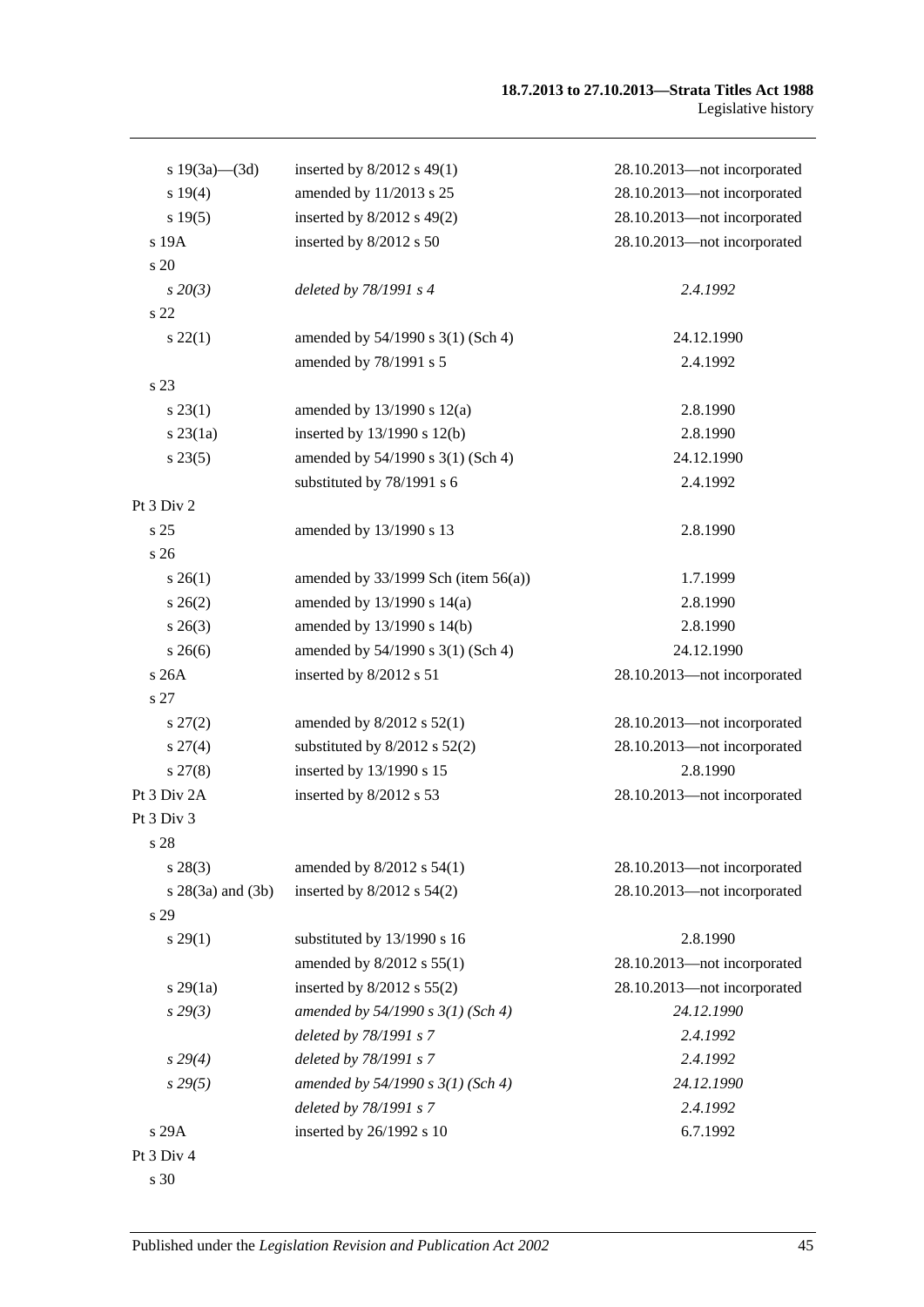| $s \ 30(3)$           | amended by 13/1990 s 17            | 2.8.1990                    |
|-----------------------|------------------------------------|-----------------------------|
| s 31                  |                                    |                             |
| $s \, 31(2)$          | amended by 13/1990 s 18            | 2.8.1990                    |
| s $31(2a)$ (2c)       | inserted by 8/2012 s 56            | 28.10.2013-not incorporated |
| s 32                  |                                    |                             |
| $s \, 32(1)$          | amended by 54/1990 s 3(1) (Sch 4)  | 24.12.1990                  |
|                       | amended by 78/1991 s 8             | 2.4.1992                    |
|                       | amended by 8/2012 s 57             | 28.10.2013-not incorporated |
| Pt 3 Div 5            |                                    |                             |
| s 33                  |                                    |                             |
| $s \, 33(2)$          | amended by 13/1990 s 19(a)         | 2.8.1990                    |
|                       | amended by 8/2012 s 58(1)          | 28.10.2013-not incorporated |
| $s \, 33(3)$          | amended by 13/1990 s 19(b)         | 2.8.1990                    |
| s 33(3aa)             | inserted by $8/2012$ s $58(2)$     | 28.10.2013-not incorporated |
| $s \frac{33}{3a}$     | inserted by $13/1990$ s $19(c)$    | 2.8.1990                    |
| $s \, 33(4)$          | amended by 54/1990 s 3(1) (Sch 4)  | 24.12.1990                  |
|                       | amended by 78/1991 s 9             | 2.4.1992                    |
| s $33(4a)$ and $(4b)$ | inserted by 8/2012 s 58(3)         | 28.10.2013-not incorporated |
| $s \, 33(6)$          | substituted by $13/1990$ s $19(d)$ | 2.8.1990                    |
| $s \, 33(7)$          | amended by 13/1990 s 19(e)         | 2.8.1990                    |
| $s \, 33(8)$          | inserted by 13/1990 s 19(f)        | 2.8.1990                    |
|                       | substituted by $8/2012$ s $58(4)$  | 28.10.2013-not incorporated |
| s $33(9)$ (12)        | inserted by 8/2012 s 58(4)         | 28.10.2013-not incorporated |
| s33A                  | inserted by 8/2012 s 59            | 28.10.2013-not incorporated |
| s 34                  |                                    |                             |
| $s \; 34(2)$          | amended by $13/1990$ s $20(a)$     | 2.8.1990                    |
| $s \frac{34}{2a}$     | inserted by $8/2012$ s $60(1)$     | 28.10.2013-not incorporated |
| s $34(3a)$ (3f)       | inserted by $8/2012$ s $60(2)$     | 28.10.2013-not incorporated |
| $s \; 34(5)$          | amended by 13/1990 s 20(b)         | 2.8.1990                    |
| $s \; 34(6)$          | substituted by $13/1990$ s $20(c)$ | 2.8.1990                    |
| $s \; 34(8)$          | substituted by 13/1990 s 20(d)     | 2.8.1990                    |
|                       | substituted by $8/2012$ s $60(3)$  | 28.10.2013-not incorporated |
| s 34A                 | inserted by 8/2012 s 61            | 28.10.2013-not incorporated |
| Pt 3 Div 6            |                                    |                             |
| s 35                  |                                    |                             |
| $s \, 35(1)$          | amended by $13/1990$ s $21(a)$     | 2.8.1990                    |
|                       | amended by 8/2012 s 62             | 28.10.2013-not incorporated |
| $s \frac{35}{1a}$     | inserted by 13/1990 s 21(b)        | 2.8.1990                    |
| $s \; 35(4)$          | substituted by $13/1990$ s $21(c)$ | 2.8.1990                    |
| s $35(4a)$ and $(4b)$ | inserted by $13/1990$ s $21(c)$    | 2.8.1990                    |
| $s \, 35(5)$          | amended by 8/2012 s 62             | 28.10.2013-not incorporated |
| $s \, 35(6)$          | amended by 13/1990 s 21(d)         | 2.8.1990                    |
| $s \, 35(7)$          | amended by 13/1990 s 21(e)         | 2.8.1990                    |
|                       |                                    |                             |

46 Published under the *Legislation Revision and Publication Act 2002*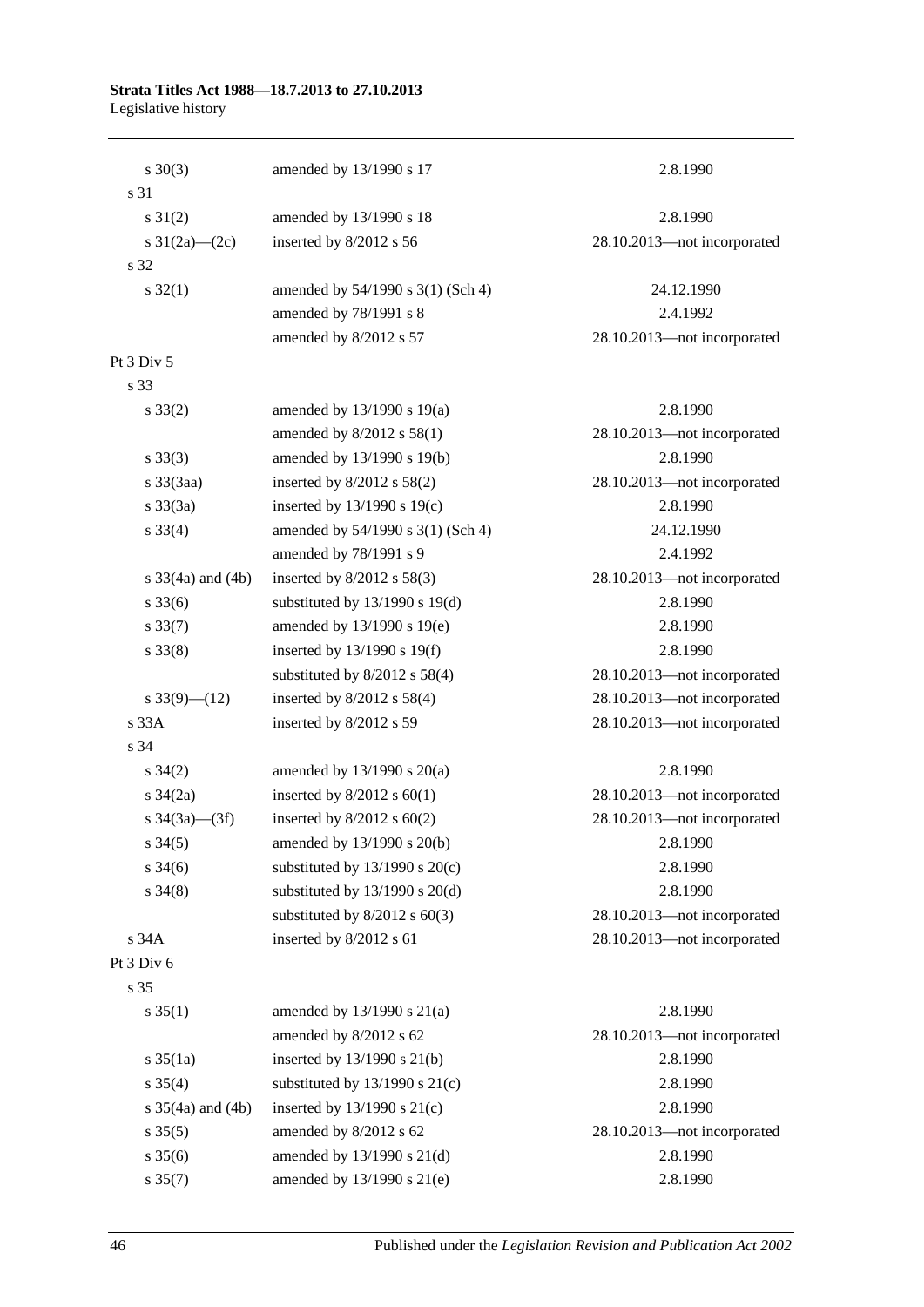| Pt 3 Div 6A            | inserted by 38/1996 s 45                 | 4.11.1996                   |
|------------------------|------------------------------------------|-----------------------------|
| s 36A                  | amended by 33/1999 Sch (item 56(b))      | 1.7.1999                    |
| s 36B                  |                                          |                             |
| agent                  | amended by $33/1999$ Sch (item $56(c)$ ) | 1.7.1999                    |
| s 36C                  |                                          |                             |
| s $36C(4)$             | amended by $33/1999$ Sch (item $56(d)$ ) | 1.7.1999                    |
| s 36E                  | amended by $33/1999$ Sch (item $56(e)$ ) | 1.7.1999                    |
| s 36G                  |                                          |                             |
| $s \, 36G(3)$          | amended by 8/2012 s 63(1), (2)           | 28.10.2013-not incorporated |
| $s \; 36G(4)$          | amended by 12/2008 s 81                  | 1.6.2009                    |
| s 36H                  |                                          |                             |
| $s \, 36H(1)$          | amended by 59/1998 s 21                  | 13.12.1998                  |
|                        | amended by 8/2012 s 64(1)                | 28.10.2013-not incorporated |
| $s \, 36H(2)$          | amended by 8/2012 s 64(2)                | 28.10.2013-not incorporated |
| s 36I                  |                                          |                             |
| $s \, 36I(2)$          | amended by $33/1999$ Sch (item $56(f)$ ) | 1.7.1999                    |
| s 36J                  | amended by $33/1999$ Sch (item $56(g)$ ) | 1.7.1999                    |
| s 36L                  |                                          |                             |
| s $36L(1)$ and $(2)$   | amended by 33/1999 Sch (item 56(h))      | 1.7.1999                    |
| Pt 3 Div 7             |                                          |                             |
| s 37                   |                                          |                             |
| $s \frac{37}{a1}$      | inserted by $12/2008$ s $82(1)$          | 1.6.2009                    |
| $s \frac{37(1)}{2}$    | amended by 12/2008 s 82(2)               | 1.6.2009                    |
| $s \frac{37(3)}{2}$    | amended by 12/2008 s 82(3)               | 1.6.2009                    |
| $s \frac{37(4)}{4}$    | amended by 12/2008 s 82(4)               | 1.6.2009                    |
| Pt 3 Div 8             |                                          |                             |
| s 38                   |                                          |                             |
| $s \, 38(1)$           | amended by 54/1990 s 3(1) (Sch 4)        | 24.12.1990                  |
| $s \, 38(2)$           | substituted by $13/1990$ s 22            | 2.8.1990                    |
| $s \ 38(3)$            | amended by 54/1990 s 3(1) (Sch 4)        | 24.12.1990                  |
| s 39                   |                                          |                             |
| $s \, 39(2)$           | amended by 54/1990 s 3(1) (Sch 4)        | 24.12.1990                  |
| s 39A                  | inserted by 8/2012 s 65                  | 28.10.2013-not incorporated |
| s 40                   |                                          |                             |
| $s\ 40(2)$             | amended by 54/1990 s 3(1) (Sch 4)        | 24.12.1990                  |
| s 41                   |                                          |                             |
| $s\ 41(1)$             | amended by $13/1990$ s $23(a)$ , (b)     | 2.8.1990                    |
|                        | amended by 54/1990 s 3(1) (Sch 4)        | 24.12.1990                  |
|                        | amended by 8/2012 s 66(1), (2)           | 28.10.2013-not incorporated |
| $s\ 41(1a)$ and $(1b)$ | inserted by $8/2012$ s 66(3)             | 28.10.2013-not incorporated |
| $s\ 41(2a)$            | inserted by $13/1990$ s $23(c)$          | 2.8.1990                    |
|                        | amended by 54/1990 s 3(1) (Sch 4)        | 24.12.1990                  |
| Pt 3A                  | inserted by 78/1991 s 10                 | 2.4.1992                    |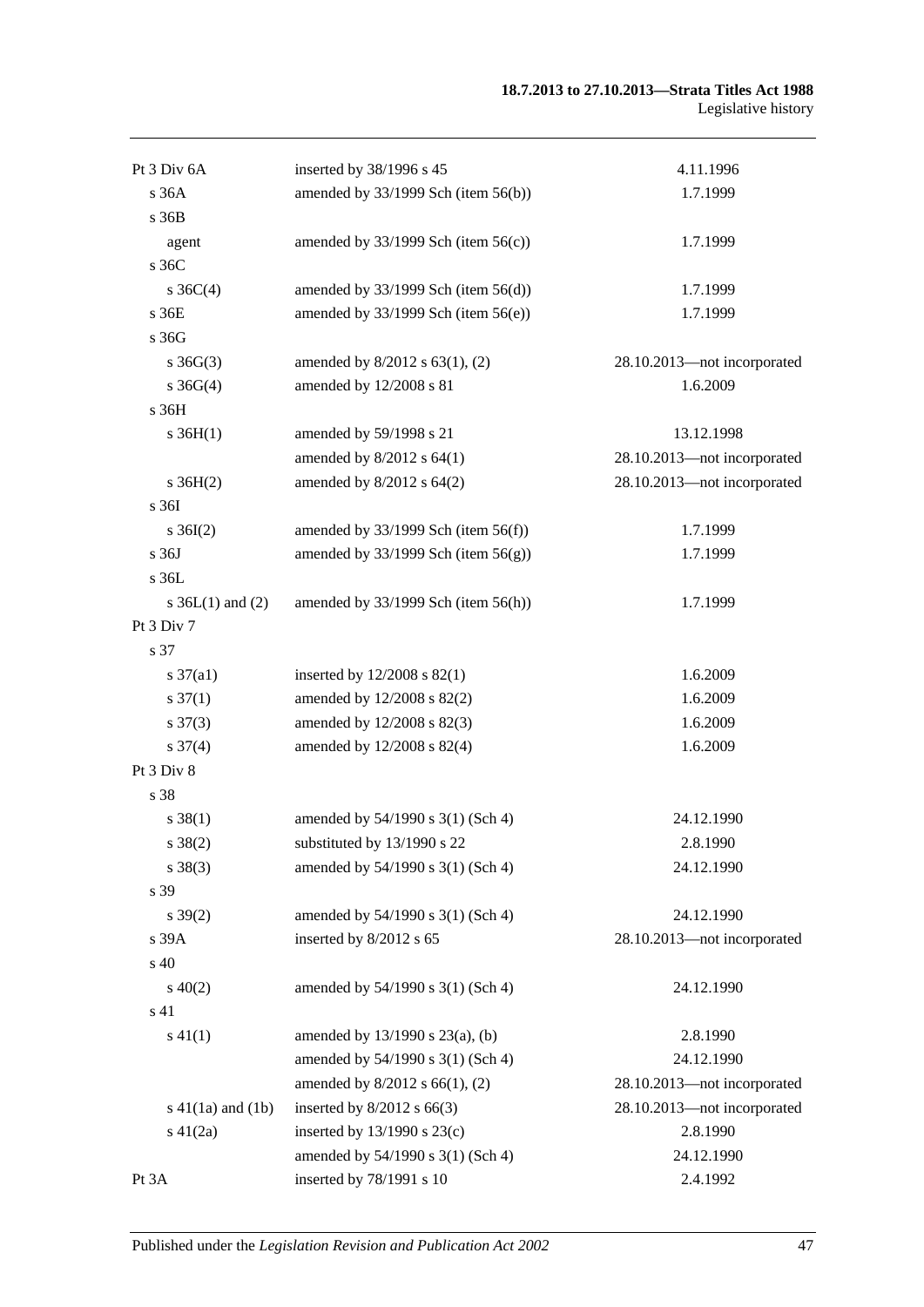| $s$ 41AA                           | inserted by 8/2012 s 67                     | 28.10.2013-not incorporated |
|------------------------------------|---------------------------------------------|-----------------------------|
| s 41A                              |                                             |                             |
| $s\ 41A(1)$                        | amended by $8/2012$ s $68(1)$ —(3)          | 28.10.2013-not incorporated |
| $s\ 41A(2)$                        | substituted by $26/1992$ s $11(a)$          | 6.7.1992                    |
|                                    | substituted by 12/2008 s 83                 | 1.6.2009                    |
| $s\ 41A(3)$                        | amended by 17/2006 s 223                    | 4.9.2006                    |
| $s\ 41A(4)$                        | amended by 26/1992 s 11(b)                  | 6.7.1992                    |
| $s\ 41A(9)$                        | amended by $8/2012$ s $68(4)$ —(6)          | 28.10.2013-not incorporated |
| $s$ 41A(10a)                       | inserted by $8/2012$ s $68(7)$              | 28.10.2013-not incorporated |
| $s$ 41A(19)                        |                                             |                             |
| small claim                        | deleted by $26/1992 s 11(c)$                | 6.7.1992                    |
| $s\ 41A(19)$                       | deleted by 8/2012 s 68(8)                   | 28.10.2013-not incorporated |
| Pt 4                               |                                             |                             |
| s 44                               |                                             |                             |
| $s\,44(2)$                         | substituted by 13/1990 s 24                 | 2.8.1990                    |
| $s\,44(3)$                         | amended by 54/1990 s 3(1) (Sch 4)           | 24.12.1990                  |
| s 44A                              | inserted by 16/1989 s 3                     | 4.5.1989                    |
|                                    | s 44A(2a) and (2b) inserted by 13/1990 s 25 | 2.8.1990                    |
| s 46                               |                                             |                             |
| $s\,46(a1)$                        | inserted by $12/2008$ s $84(1)$             | 1.6.2009                    |
| $s\,46(1)$                         | amended by 12/2008 s 84(2), (3)             | 1.6.2009                    |
| $s\ 46(2)$ and (3)                 | amended by 12/2008 s 84(4)                  | 1.6.2009                    |
| s 47                               | substituted by 8/2012 s 69                  | 28.10.2013-not incorporated |
| s 48A                              | inserted by 12/2008 s 85                    | 1.6.2009                    |
| s 49                               |                                             |                             |
| $s\,49(1)$                         | substituted by 8/2012 s 70                  | 28.10.2013-not incorporated |
| $s\,49(2)$                         | amended by 54/1990 s 3(1) (Sch 4)           | 24.12.1990                  |
|                                    | substituted by $78/1991$ s $11(a)$          | 2.4.1992                    |
| $s\,49(3)$                         | amended by 78/1991 s 11(b)                  | 2.4.1992                    |
| s <sub>50</sub>                    |                                             |                             |
| $s\ 50(2)$ and (3)                 | substituted by 8/2012 s 71                  | 28.10.2013-not incorporated |
| s 50(4)                            | amended by 13/1990 s 26                     | 2.8.1990                    |
| s 50(5)                            | amended by 54/1990 s 3(1) (Sch 4)           | 24.12.1990                  |
| s 50A                              | inserted by 8/2012 s 72                     | 18.7.2013                   |
| s 50B                              | inserted by 8/2012 s 72                     | 28.10.2013-not incorporated |
| s 51                               |                                             |                             |
|                                    |                                             |                             |
| s 51(2)                            | amended by 54/1990 s 3(1) (Sch 4)           | 24.12.1990                  |
|                                    | amended by 8/2012 s 73                      | 28.10.2013-not incorporated |
| Sch 1                              | deleted by $54/1990 s 3(1)$ (Sch 4)         | 24.12.1990                  |
| Sch 2                              |                                             |                             |
| cl <sub>2</sub>                    | substituted by 13/1990 s 27                 | 1.9.1988                    |
| cl 5 before deletion by<br>12/2008 |                                             |                             |